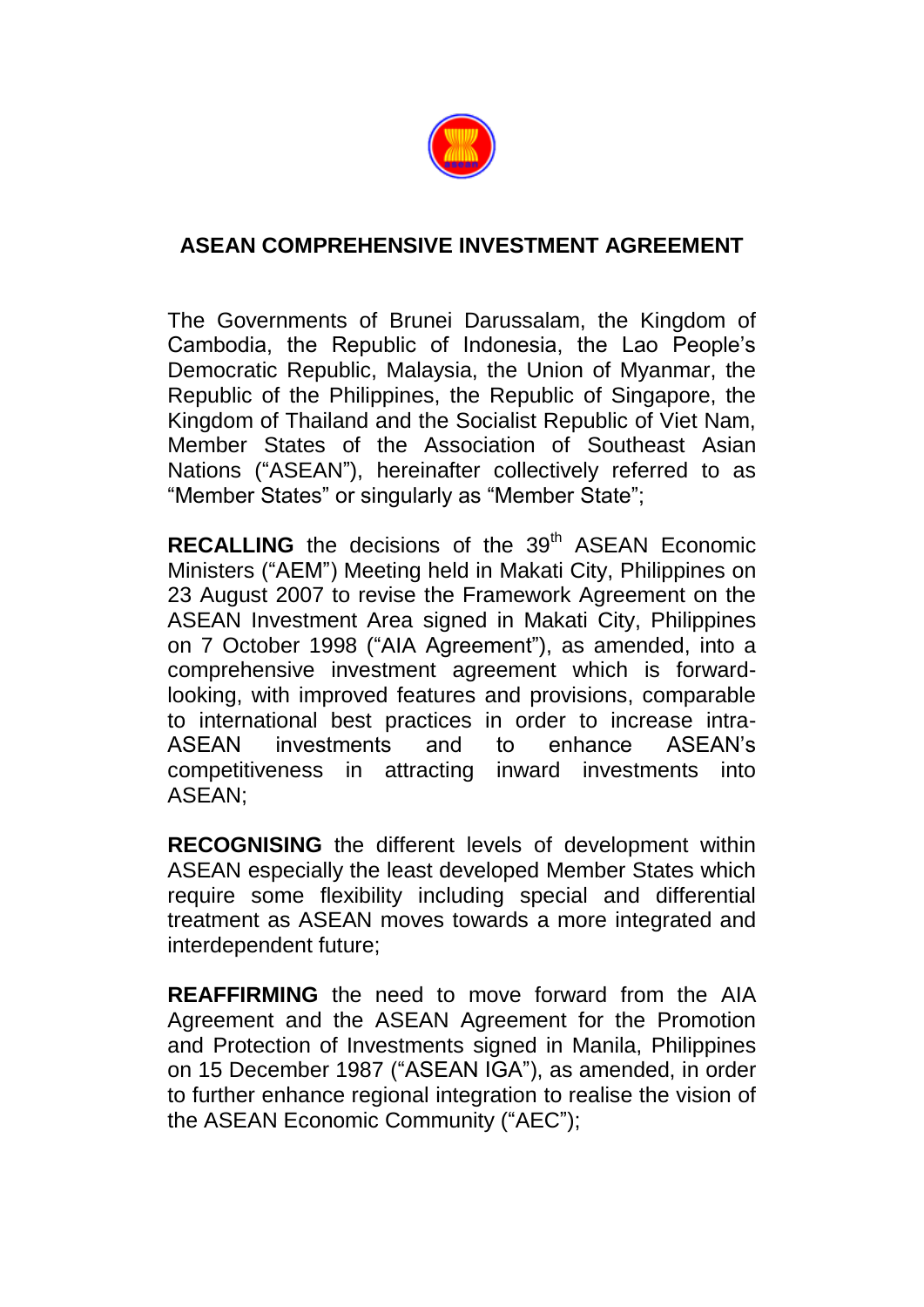**CONVINCED** that sustained inflows of new investments and reinvestments will promote and ensure dynamic development of ASEAN economies;

**RECOGNISING** that a conducive investment environment will enhance freer flow of capital, goods and services, technology and human resource and overall economic and social development in ASEAN; and

**DETERMINED** to further intensify economic cooperation between and among Member States,

**HAVE AGREED** as follows:

## **SECTION A**

## **Article 1 Objective**

The objective of this Agreement is to create a free and open investment regime in ASEAN in order to achieve the end goal of economic integration under the AEC in accordance with the AEC Blueprint, through the following:

- (a) progressive liberalisation of the investment regimes of Member States;
- (b) provision of enhanced protection to investors of all Member States and their investments;
- (c) improvement of transparency and predictability of investment rules, regulations and procedures conducive to increased investment among Member States;
- (d) joint promotion of the region as an integrated investment area; and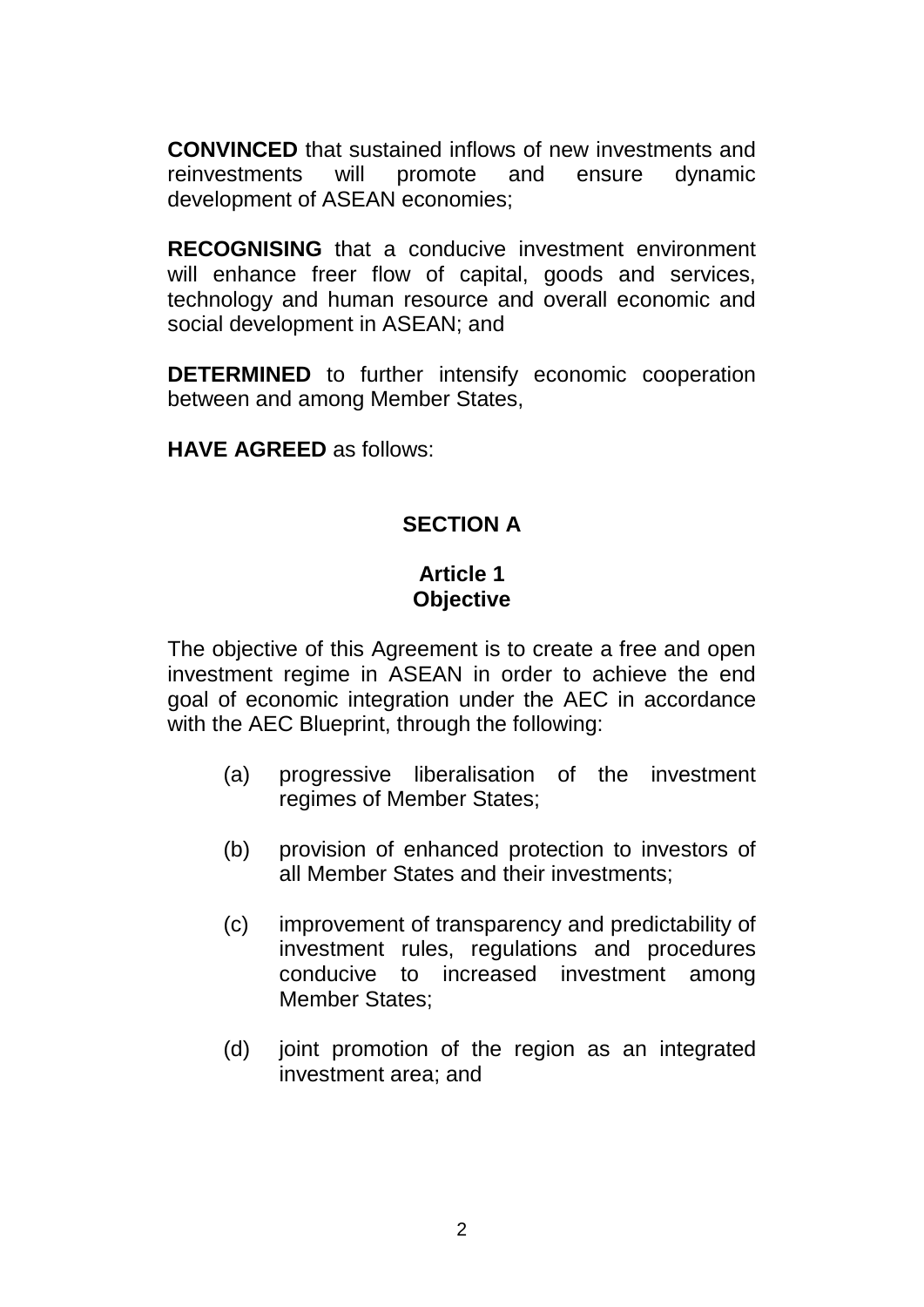(e) cooperation to create favourable conditions for investment by investors of a Member State in the territory of the other Member States.

#### **Article 2 Guiding Principles**

This Agreement shall create a liberal, facilitative, transparent and competitive investment environment in ASEAN by adhering to the following principles:

- (a) provide for investment liberalisation, protection, investment promotion and facilitation;
- (b) progressive liberalisation of investment with a view towards achieving a free and open investment environment in the region;
- (c) benefit investors and their investments based in ASEAN;
- (d) maintain and accord preferential treatment among Member States;
- (e) no back-tracking of commitments made under the AIA Agreement and the ASEAN IGA;
- (f) grant special and differential treatment and other flexibilities to Member States depending on their level of development and sectoral sensitivities;
- (g) reciprocal treatment in the enjoyment of concessions among Member States, where appropriate; and
- (h) accommodate expansion of scope of this Agreement to cover other sectors in the future.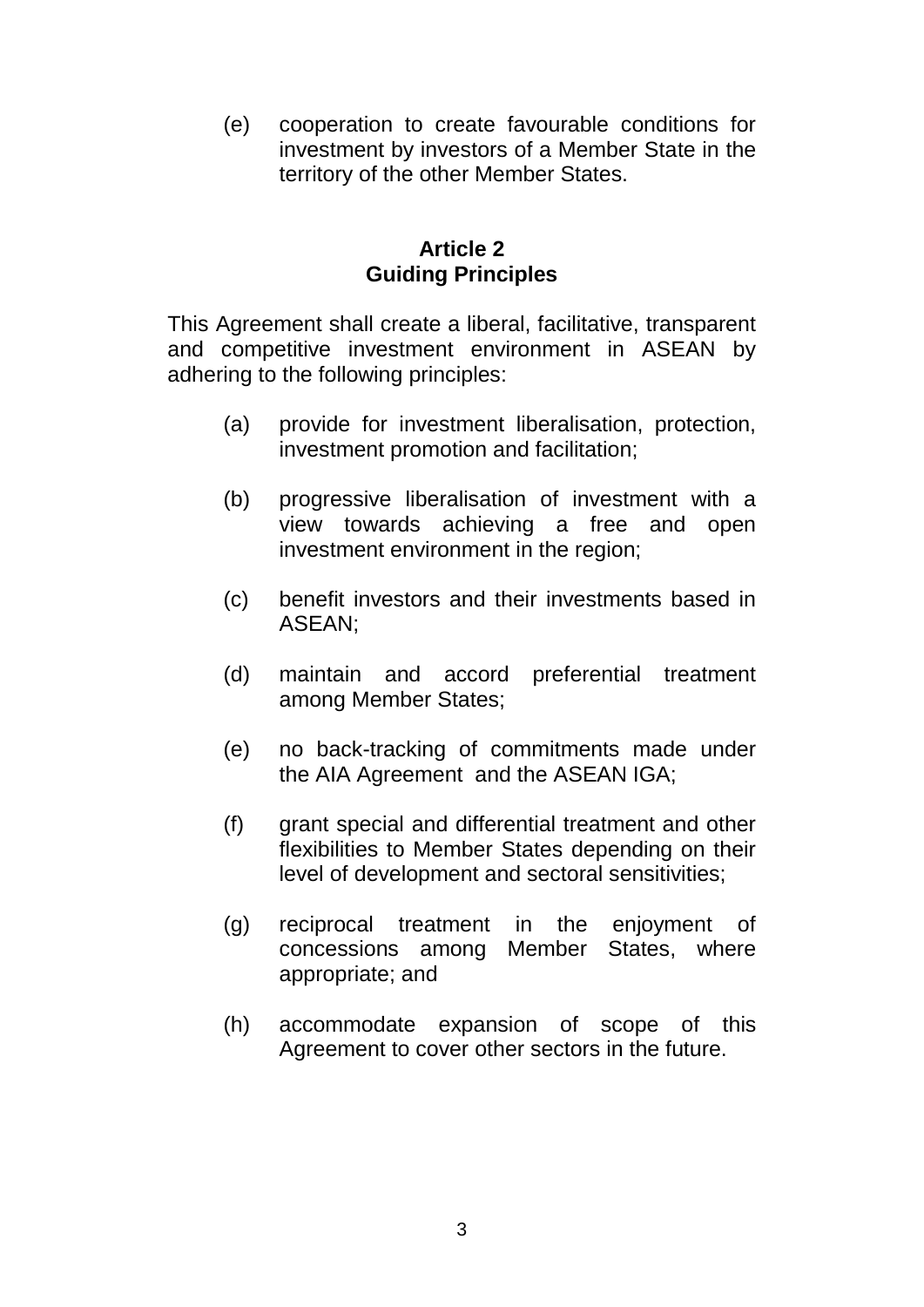## **Article 3 Scope of Application**

1. This Agreement shall apply to measures adopted or maintained by a Member State relating to:

- (a) investors of any other Member State; and
- (b) investments, in its territory, of investors of any other Member State.

2. This Agreement shall apply to existing investments as at the date of entry into force of this Agreement as well as to investments made after the entry into force of this Agreement.

3. For the purpose of liberalisation and subject to Article 9 (Reservations), this Agreement shall apply to the following sectors:

- (a) manufacturing;
- (b) agriculture;
- (c) fishery;
- (d) forestry;
- (e) mining and quarrying;
- (f) services incidental to manufacturing, agriculture, fishery, forestry, mining and quarrying; and
- (g) any other sectors, as may be agreed upon by all Member States.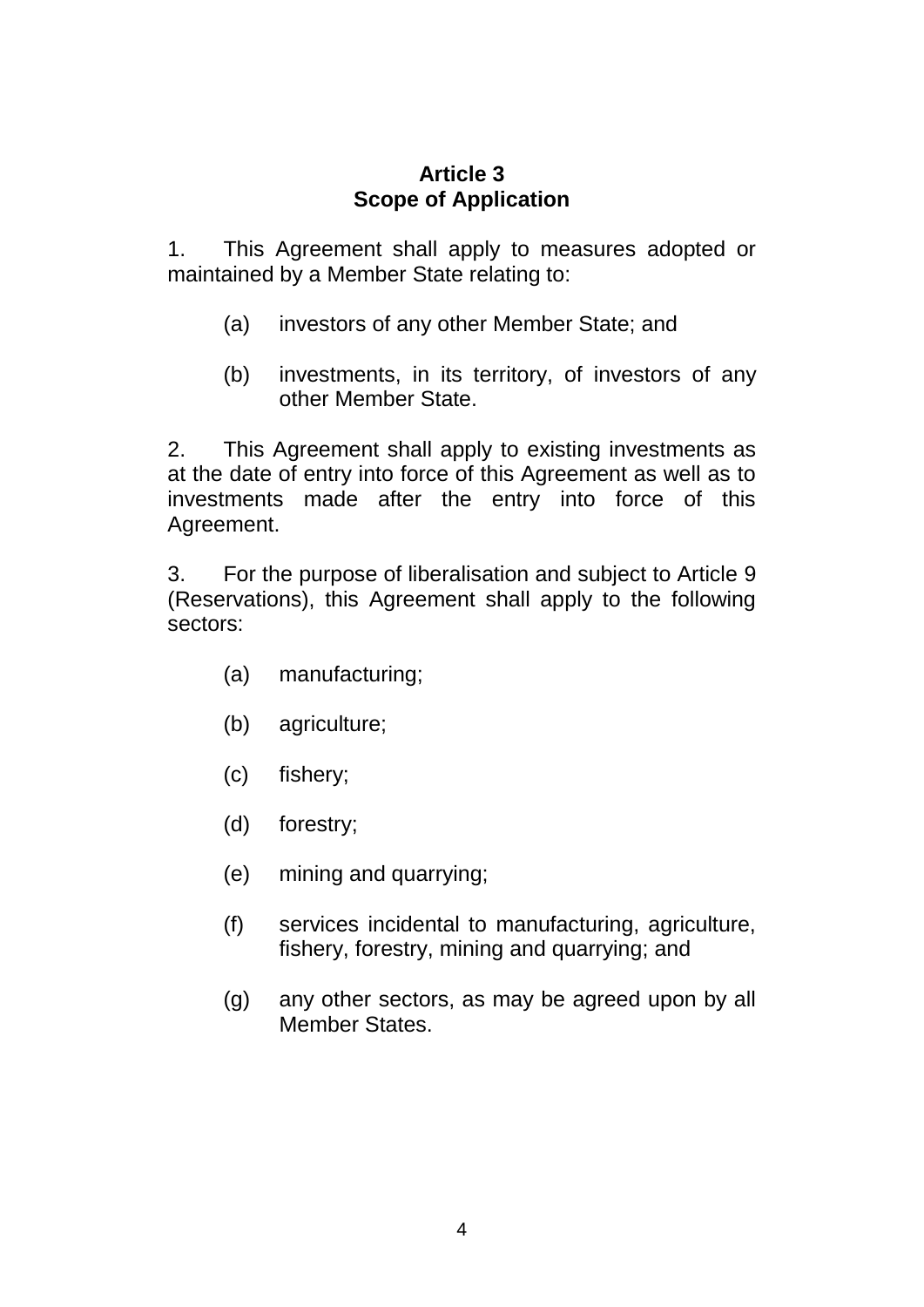- 4. This Agreement shall not apply to:
	- (a) any taxation measures, except for Articles 13 (Transfers) and 14 (Expropriation and Compensation);
	- (b) subsidies or grants provided by a Member State;
	- (c) government procurement;
	- (d) services supplied in the exercise of governmental authority by the relevant body or authority of a Member State. For the purposes of this Agreement, a service supplied in the exercise of governmental authority means any service, which is supplied neither on a commercial basis nor in competition with one or more service suppliers; and
	- (e) measures adopted or maintained by a Member State affecting trade in services under the ASEAN Framework Agreement on Services signed in Bangkok, Thailand on 15 December 1995 ("AFAS").

5. Notwithstanding sub-paragraph 4 (e), for the purpose of protection of investment with respect to the commercial presence mode of service supply, Articles 11 (Treatment of Investment), 12 (Compensation in Cases of Strife), 13 (Transfers), 14 (Expropriation and Compensation) and 15 (Subrogation) and Section B (Investment Disputes Between an Investor and a Member State), shall apply, *mutatis mutandis*, to any measure affecting the supply of a service by a service supplier of a Member State through commercial presence in the territory of any other Member State but only to the extent that they relate to an investment and obligation under this Agreement regardless of whether or not such service sector is scheduled in the Member States' schedule of commitments made under AFAS.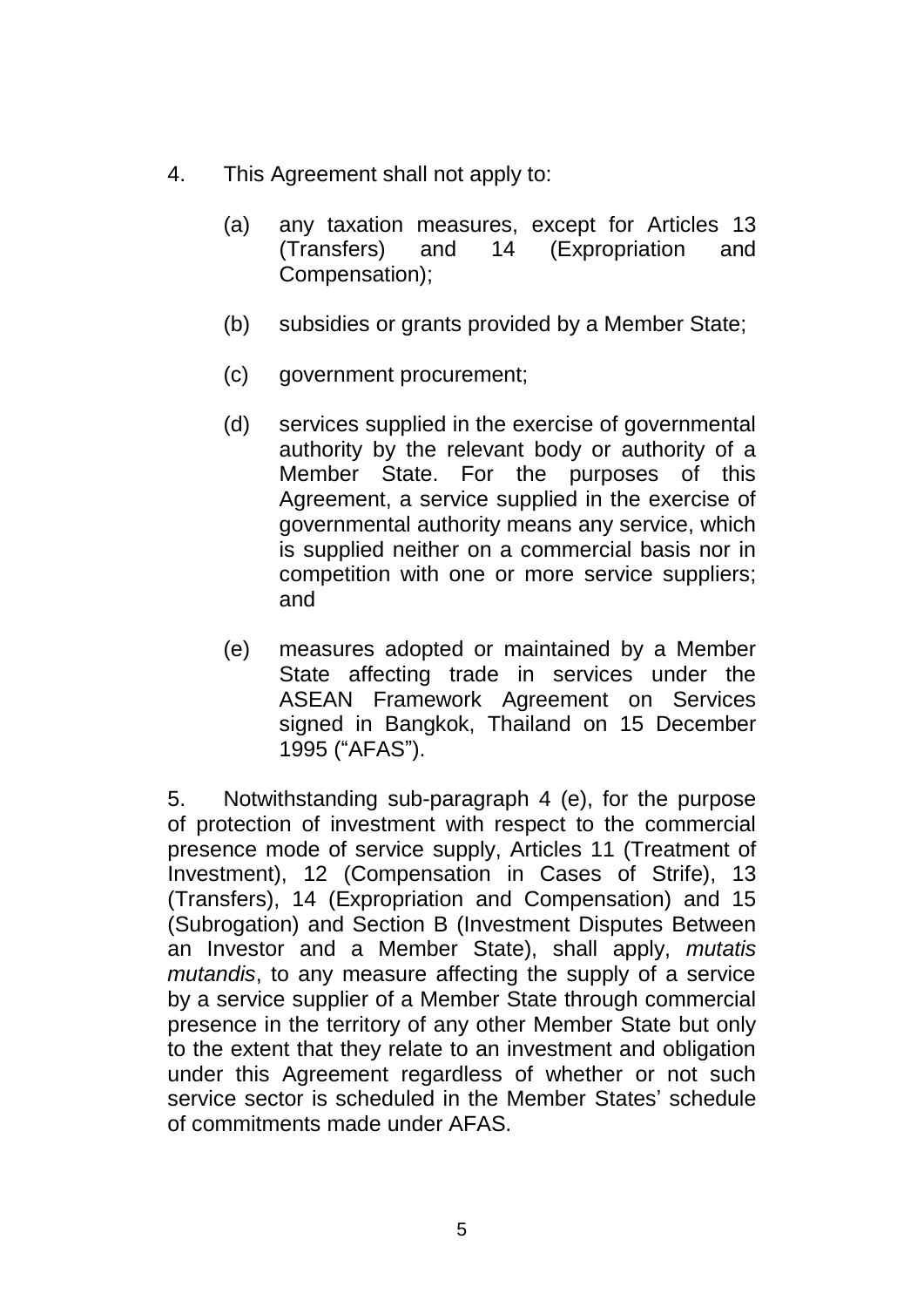6. Nothing in this Agreement shall affect the rights and obligations of any Member State under any tax convention. In the event of any inconsistency between this Agreement and any such convention, that convention shall prevail to the extent of the inconsistency.

#### **Article 4 Definitions**

For the purpose of this Agreement:

- (a) "**covered investment**" means, with respect to a Member State, an investment in its territory of an investor of any other Member State in existence as of the date of entry into force of this Agreement or established, acquired or expanded thereafter, and has been admitted according to its laws, regulations, and national policies, and where applicable, specifically approved in writing<sup>1</sup> by the competent authority of a Member State;
- (b) "**freely usable currency**" means a freely usable currency as determined by the International Monetary Fund ("IMF") under its Articles of Agreement and any amendments thereto;

<sup>&</sup>lt;u>.</u> 1 For the purpose of protection, the procedures relating to specific approval in writing shall be as specified in Annex 1 (Approval in Writing).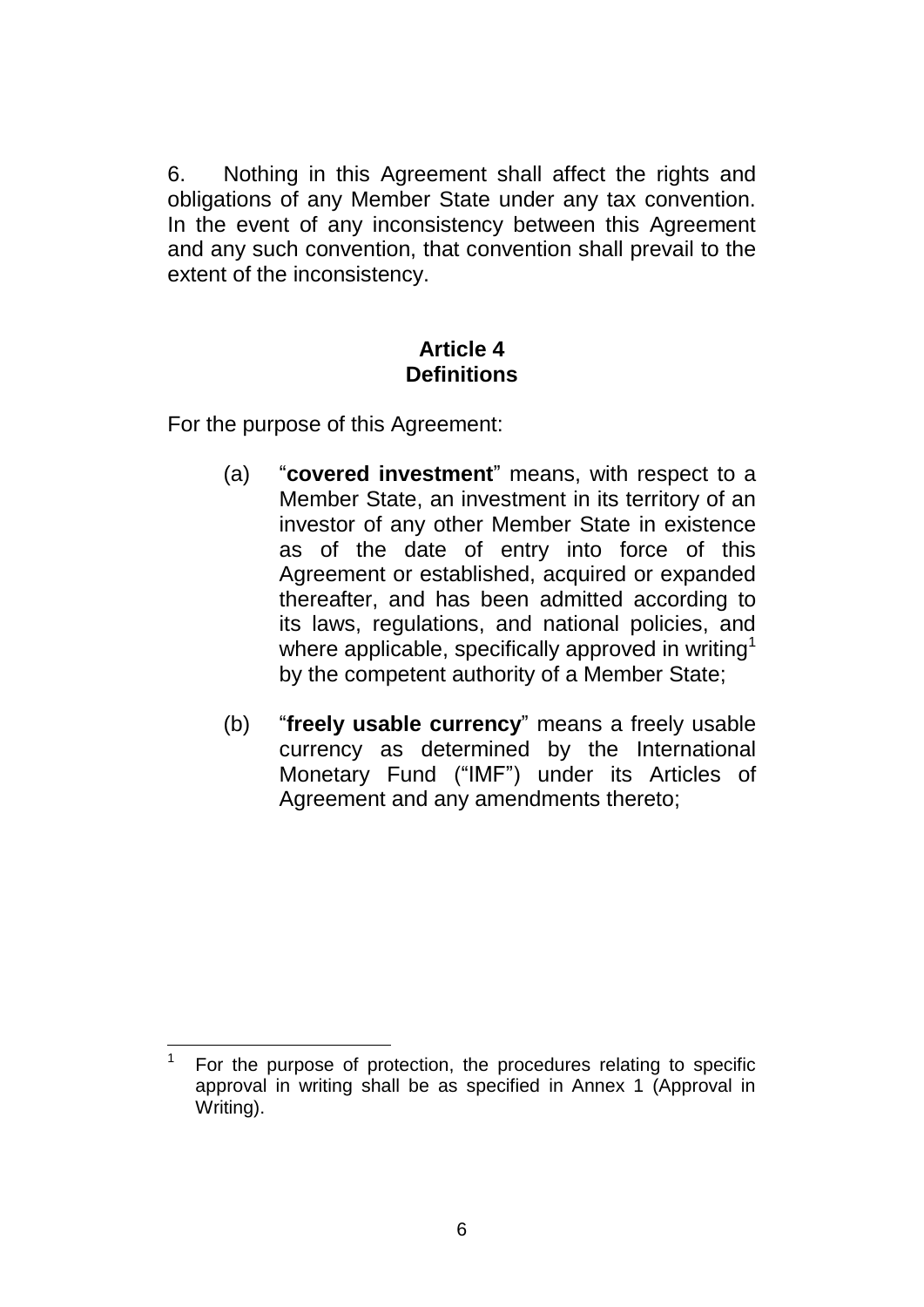- (c) "**investment**" <sup>2</sup> means every kind of asset, owned or controlled, by an investor, including but not limited to the following:
	- (i) movable and immovable property and other property rights such as mortgages, liens or pledges;
	- (ii) shares, stocks, bonds and debentures and any other forms of participation in a juridical person and rights or interest derived therefrom;
	- (iii) intellectual property rights which are conferred pursuant to the laws and regulations of each Member State;
	- (iv) claims to money or to any contractual performance related to a business and having financial value; $3$
	- (v) rights under contracts, including turnkey, construction, management, production or revenue-sharing contracts; and

 $\overline{2}$ Where an asset lacks the characteristics of an investment, that asset is not an investment regardless of the form it may take. The characteristics of an investment include the commitment of capital, the expectation of gain or profit, or the assumption of risk.

<sup>3</sup> For greater certainty, investment does not mean claims to money that arise solely from:

<sup>(</sup>a) commercial contracts for sale of goods or services; or

<sup>(</sup>b) the extension of credit in connection with such commercial contracts.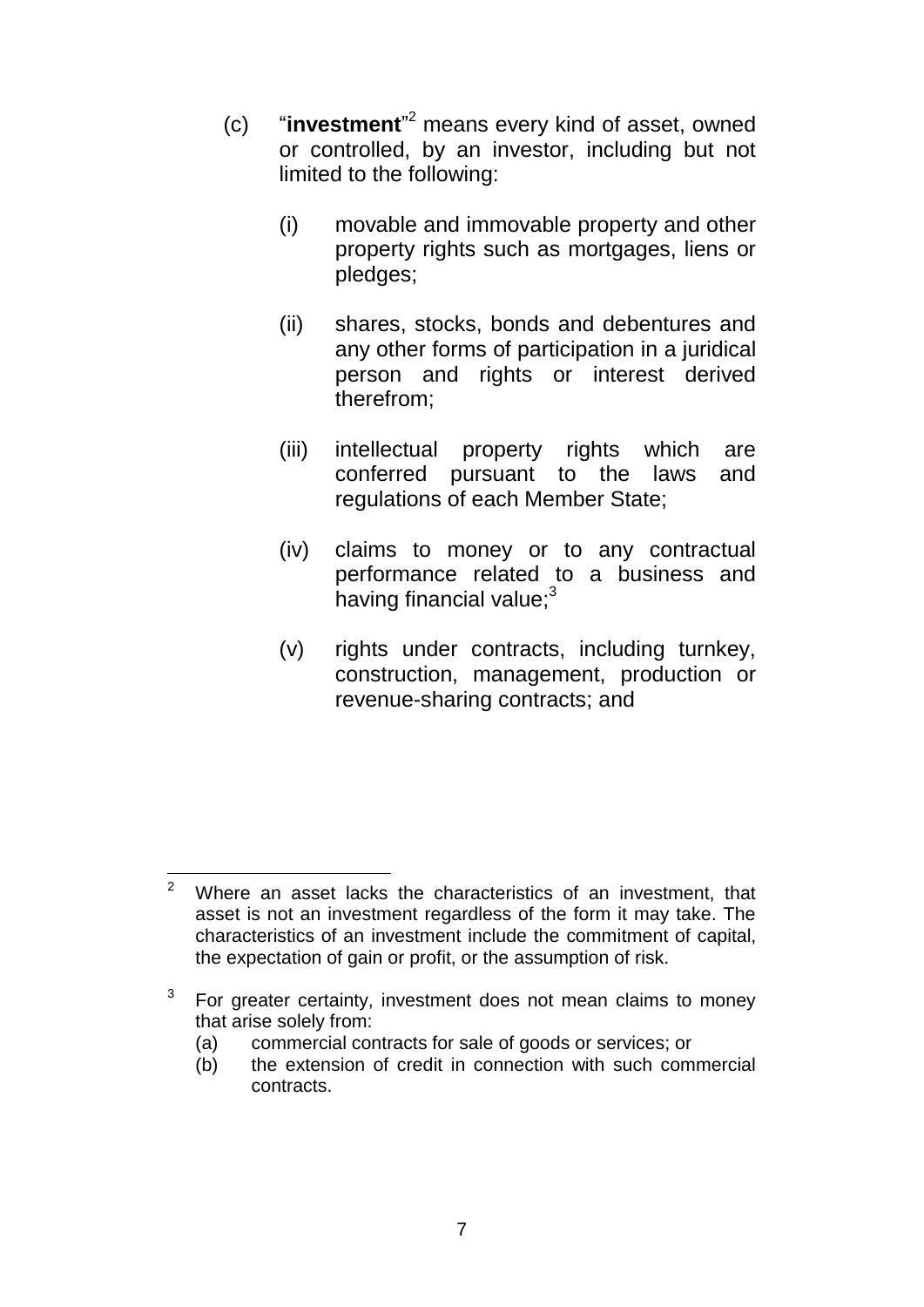(vi) business concessions required to conduct economic activities and having financial value conferred by law or under a contract, including any concessions to search, cultivate, extract or exploit natural resources.

The term "investment" also includes amounts yielded by investments, in particular, profits, interest, capital gains, dividend, royalties and fees. Any alteration of the form in which assets are invested or reinvested shall not affect their classification as investment;

- (d) "**investor**" means a natural person of a Member State or a juridical person of a Member State that is making, or has made an investment in the territory of any other Member State;
- (e) "**juridical person**" means any legal entity duly constituted or otherwise organised under the applicable law of a Member State, whether for profit or otherwise, and whether privately-owned or governmentally-owned, including any enterprise, corporation, trust, partnership, joint venture, sole proprietorship, association, or organisation;
- (f) "**measures**" means any measure of a Member State, whether in the form of laws, regulations, rules, procedures, decisions, and administrative actions or practice, adopted or maintained by:
	- (i) central, regional or local government or authorities; or
	- (ii) non-governmental bodies in the exercise of powers delegated by central, regional or local governments or authorities;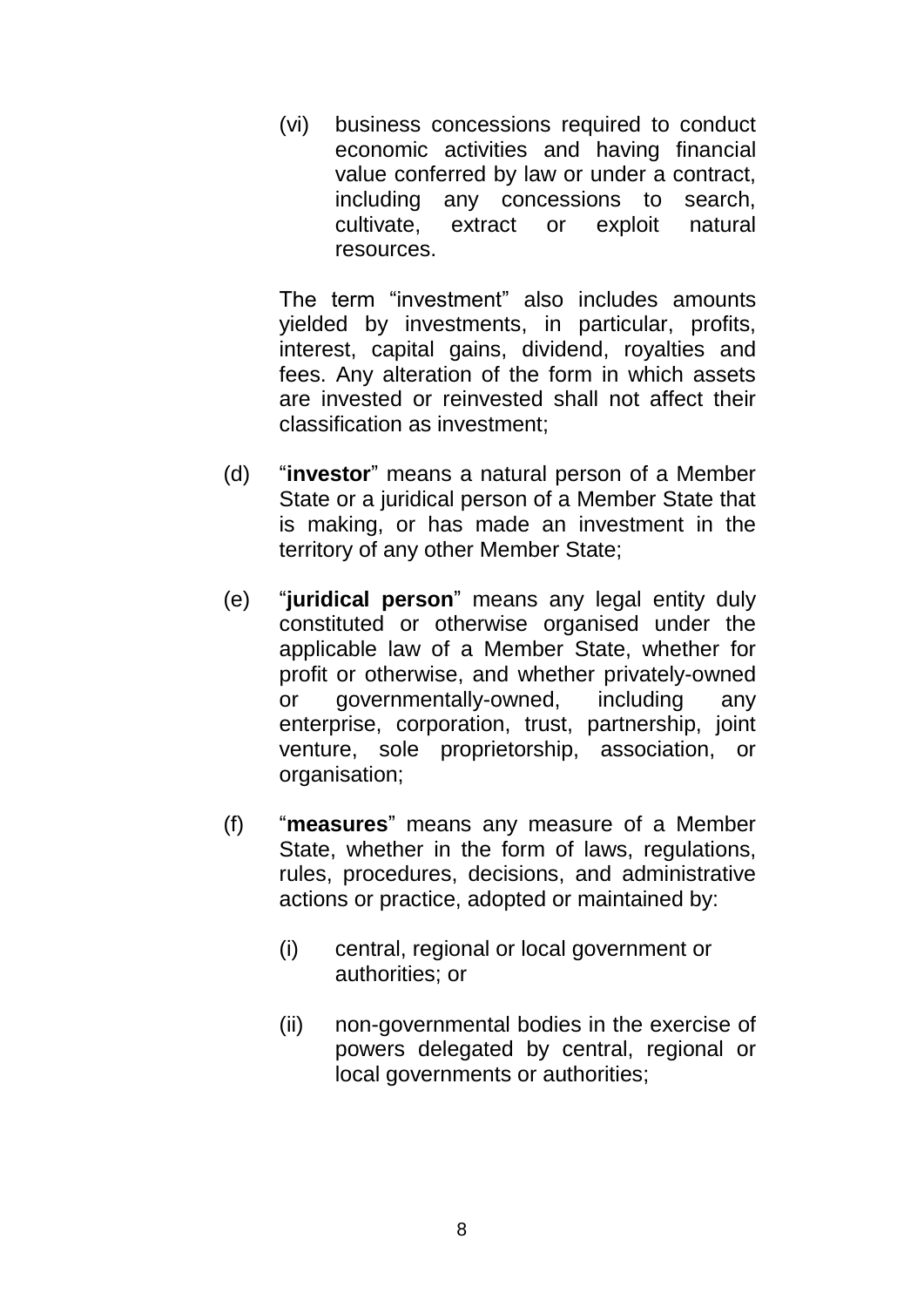- (g) "**natural person**" means any natural person possessing the nationality or citizenship of, or right of permanent residence in the Member State in accordance with its laws, regulations and national policies;
- (h) "**newer ASEAN Member States**" means the Kingdom of Cambodia, the Lao People's Democratic Republic, the Union of Myanmar and the Socialist Republic of Viet Nam;
- (i) "**WTO**" means the World Trade Organization; and
- (j) "**WTO Agreement**" means the Marrakesh Agreement Establishing the World Trade Organization, done at Marrakesh, Morocco on 15 April 1994, as may be amended.

## **Article 5 National Treatment**

1. Each Member State shall accord to investors of any other Member State treatment no less favourable than that it accords, in like circumstances, to its own investors with respect to the admission, establishment, acquisition, expansion, management, conduct, operation and sale or other disposition of investments in its territory.

2. Each Member State shall accord to investments of investors of any other Member State treatment no less favourable than that it accords, in like circumstances, to investments in its territory of its own investors with respect to the admission, establishment, acquisition, expansion, management, conduct, operation and sale or other disposition of investments.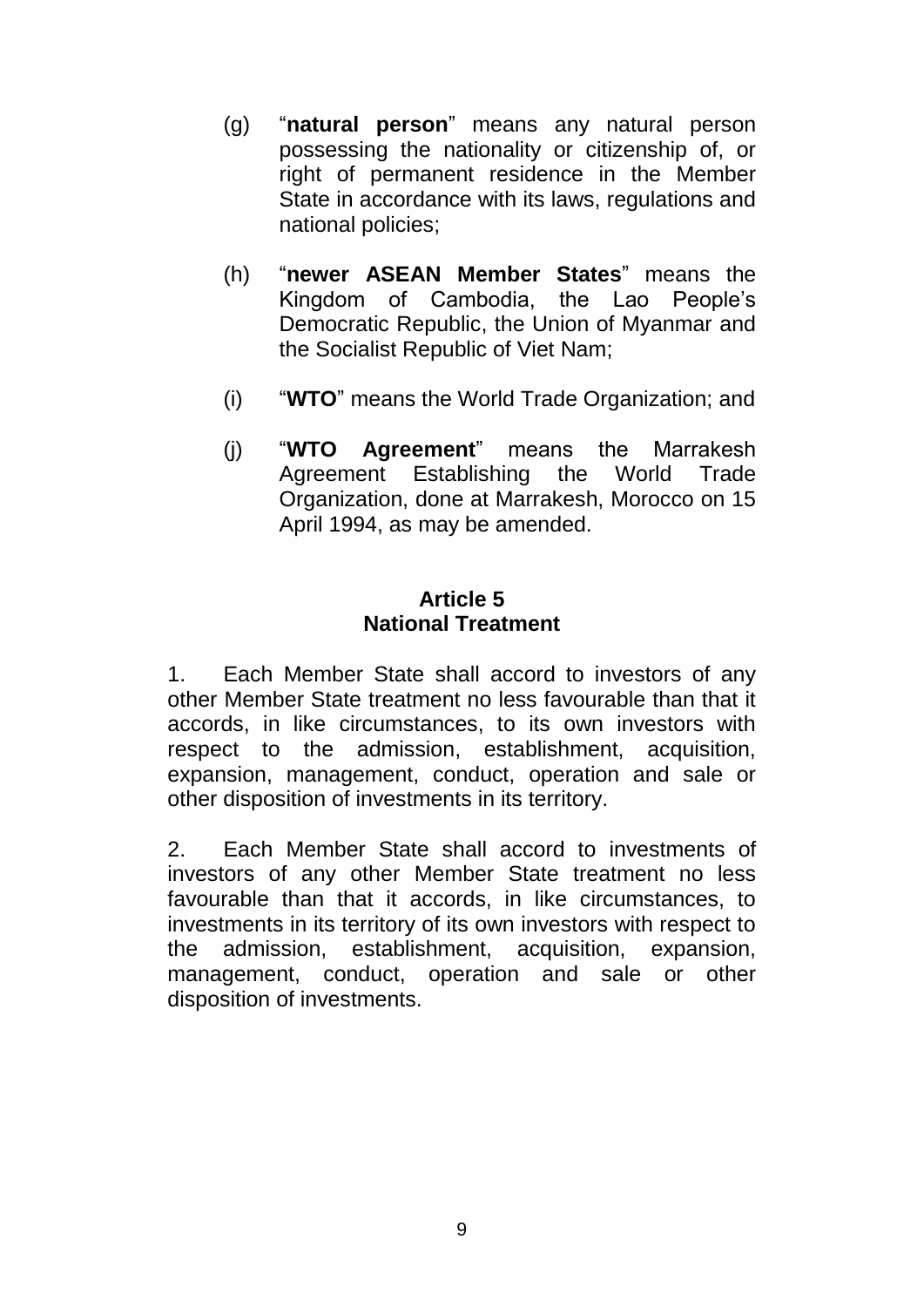#### **Article 6 Most-Favoured-Nation Treatment**<sup>4</sup>

1. Each Member State shall accord to investors of another Member State treatment no less favourable than that it accords, in like circumstances, to investors of any other Member State or a non-Member State with respect to the admission, establishment, acquisition, expansion, management, conduct, operation and sale or other disposition of investments.

2. Each Member State shall accord to investments of investors of another Member State treatment no less favourable than that it accords, in like circumstances, to investments in its territory of investors of any other Member State or a non-Member State with respect to the admission, establishment, acquisition, expansion, management, conduct, operation and sale or other disposition of investments.

3. Paragraphs 1 and 2 shall not be construed so as to oblige a Member State to extend to investors or investments of other Member States the benefit of any treatment, preference or privilege resulting from:

 $\frac{1}{4}$ For greater certainty:

<sup>(</sup>a) this Article shall not apply to investor-State dispute settlement procedures that are available in other agreements to which Member States are party; and

<sup>(</sup>b) in relation to investments falling within the scope of this Agreement, any preferential treatment granted by a Member State to investors of any other Member State or a non-Member State and to their investments, under any existing or future agreements or arrangements to which a Member State is a party shall be extended on a most-favoured-nation basis to all Member States.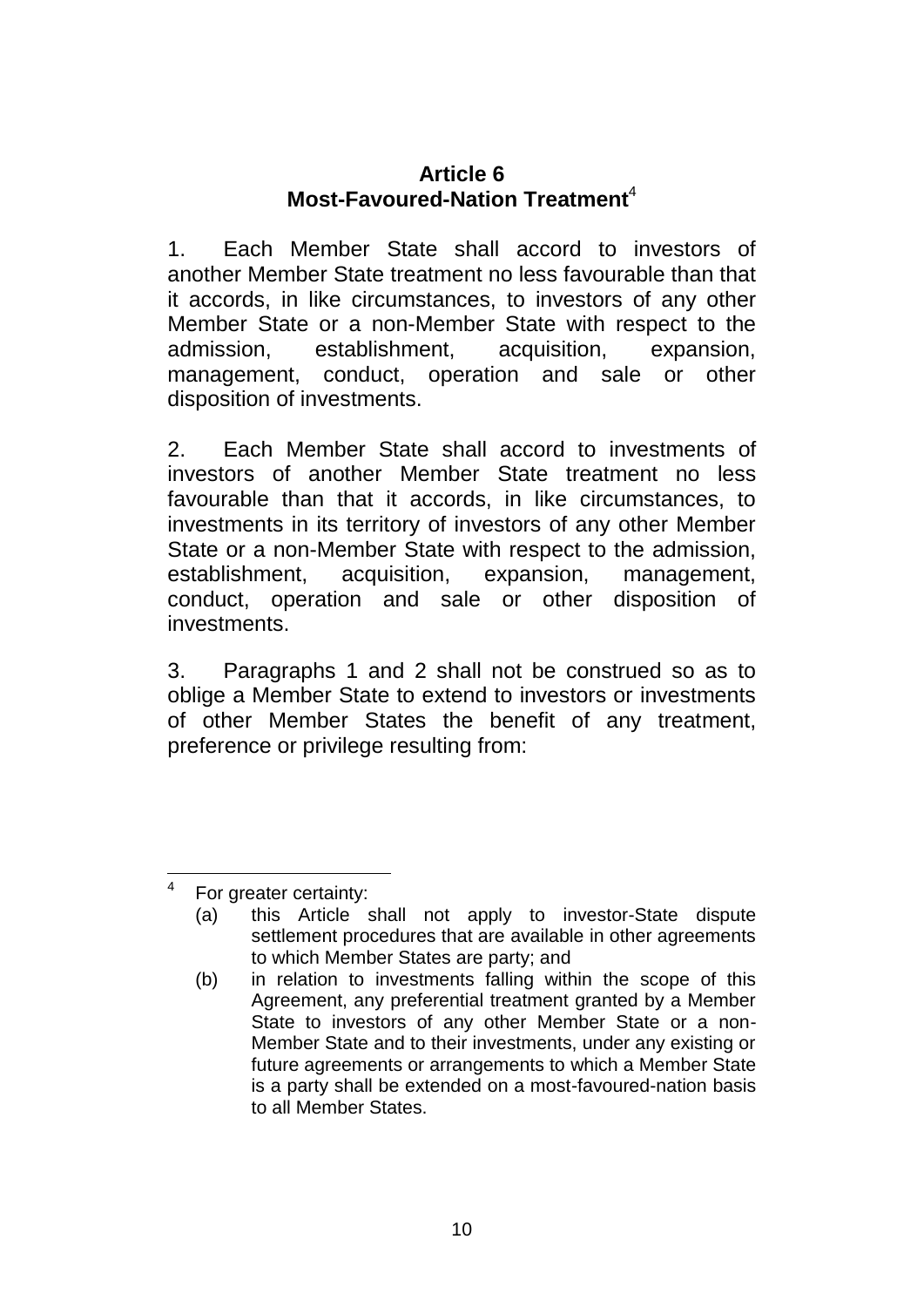- (a) any sub-regional arrangements between and among Member States;<sup>5</sup> or
- (b) any existing agreement notified by Member States to the AIA Council pursuant to Article 8(3) of the AIA Agreement.<sup>6</sup>

#### **Article 7 Prohibition of Performance Requirements**

1. The provisions of the Agreement on Trade-Related Investment Measures in Annex 1A to the WTO Agreement (TRIMs), which are not specifically mentioned in or modified by this Agreement, shall apply, *mutatis mutandis*, to this Agreement.

2. Member States shall undertake joint assessment on performance requirements no later than 2 years from the date of entry into force of this Agreement. The aim of such assessment shall include reviewing existing performance requirements and considering the need for additional commitments under this Article.

3. Non-WTO Members of ASEAN shall abide by the WTO provisions in accordance with their accession commitments to the WTO.

 $\frac{1}{5}$ For greater certainty, sub-regional arrangements between and among Member States shall include but not be limited to Greater Mekong Sub-region ("GMS"), ASEAN Mekong Basin Development Cooperation ("AMBDC"), Indonesia-Malaysia-Thailand Growth<br>Triangle ("IMT-GT"), Indonesia-Malaysia-Singapore Growth Triangle ("IMT-GT"), Indonesia-Malaysia-Singapore Growth Triangle ("IMS-GT"), Brunei-Indonesia-Malaysia-Philippines East ASEAN Growth Area ("BIMP-EAGA").

<sup>6</sup> This sub-paragraph refers to the Treaty of Amity and Economic Relations between the Kingdom of Thailand and the United States of America signed in Bangkok, Thailand on 29 May 1966.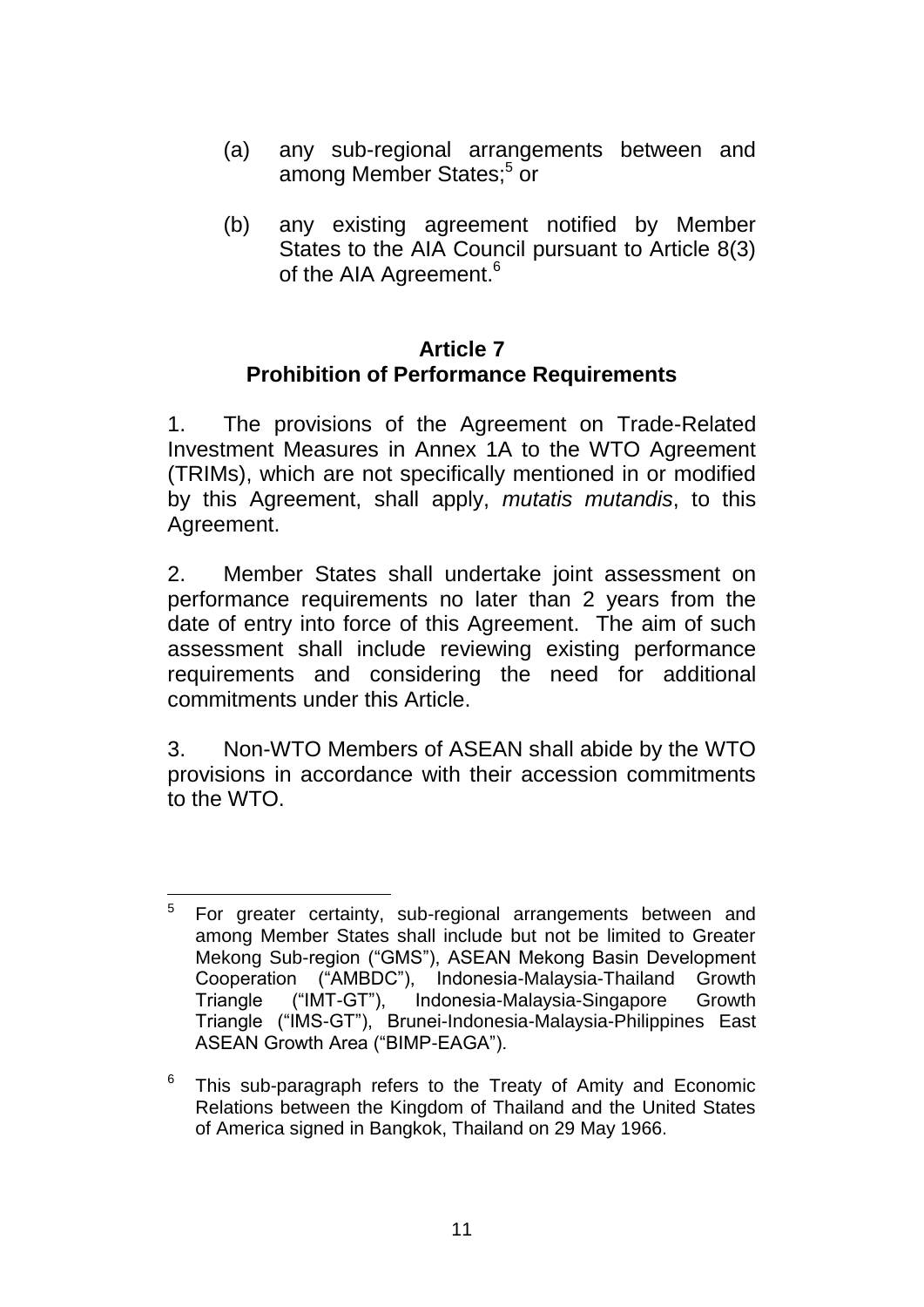## **Article 8 Senior Management and Board of Directors**

1. A Member State shall not require that a juridical person of that Member State appoint to senior management positions, natural persons of any particular nationality.

2. A Member State may require that a majority of the board of directors of a juridical person of that Member State, be of a particular nationality, or resident in the territory of the Member State, provided that this requirement does not materially impair the ability of the investor to exercise control over its investment.

## **Article 9 Reservations**

1. Articles 5 (National Treatment) and 8 (Senior Management and Board of Directors) shall not apply to:

- (a) any existing measure that is maintained by a Member State at:
	- (i) the central level of government, as set out by that Member State in its reservation list in the Schedule referred to in paragraph 2;
	- (ii) the regional level of government, as set out by that Member State in its reservation list in the Schedule referred to in paragraph 2; and
	- (iii) a local level of government;
- (b) the continuation or prompt renewal of any reservations referred to sub-paragraph (a).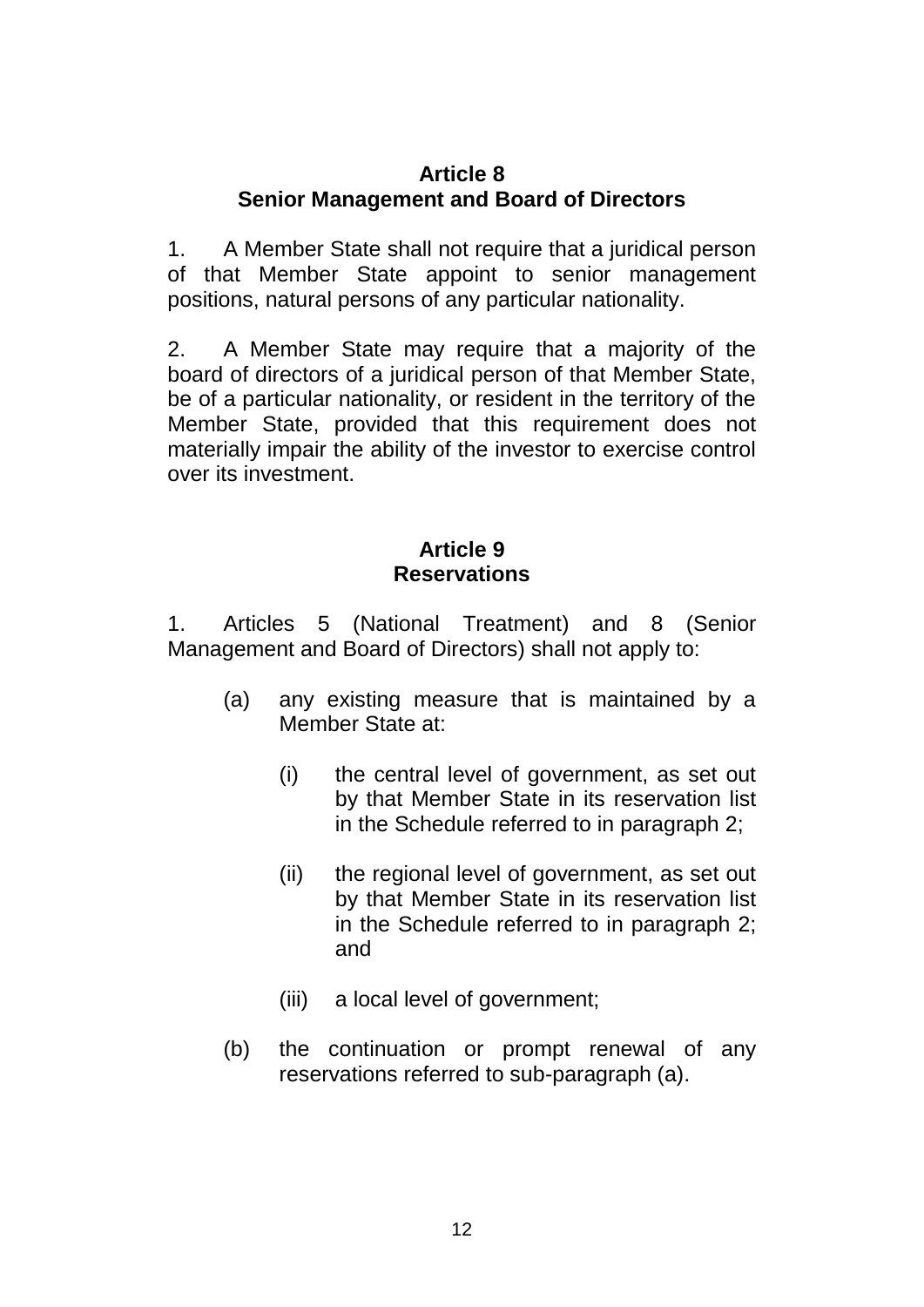2. Each Member State shall submit its reservation list to the ASEAN Secretariat for the endorsement of the AIA Council within 6 months after the date of signing of this Agreement. This list shall form a Schedule to this Agreement.

3. Any amendment or modification to any reservations contained in the Schedule referred to in paragraph 2 shall be in accordance with Article 10 (Modification of Commitments).

4. Each Member State shall reduce or eliminate the reservations specified in the Schedule in accordance with the three phases of the Strategic Schedule of the AEC Blueprint and Article 46 (Amendments).

5. Articles 5 (National Treatment) and 6 (Most-Favoured-Nation Treatment) shall not apply to any measure covered by an exception to, or derogation from, the obligations under Articles 3 and 4 of the Agreement on Trade-Related Aspects of Intellectual Property Rights in Annex 1C to the WTO Agreement, as may be amended ("TRIPS Agreement"), as specifically provided in those Articles and in Article 5 of the TRIPS Agreement.

#### **Article 10 Modification of Commitments**

1. For a period of 12 months after the date of submission of each Member State's reservation list, a Member State may adopt any measures or modify any of its reservations made in the Schedule under Article 9 (Reservations) for prospective applications to investors of any other Member States and their investments, provided that such measures or modification shall not adversely affect any existing investors and investments.

2. After the expiration of the period referred to in paragraph 1, a Member State may, by negotiation and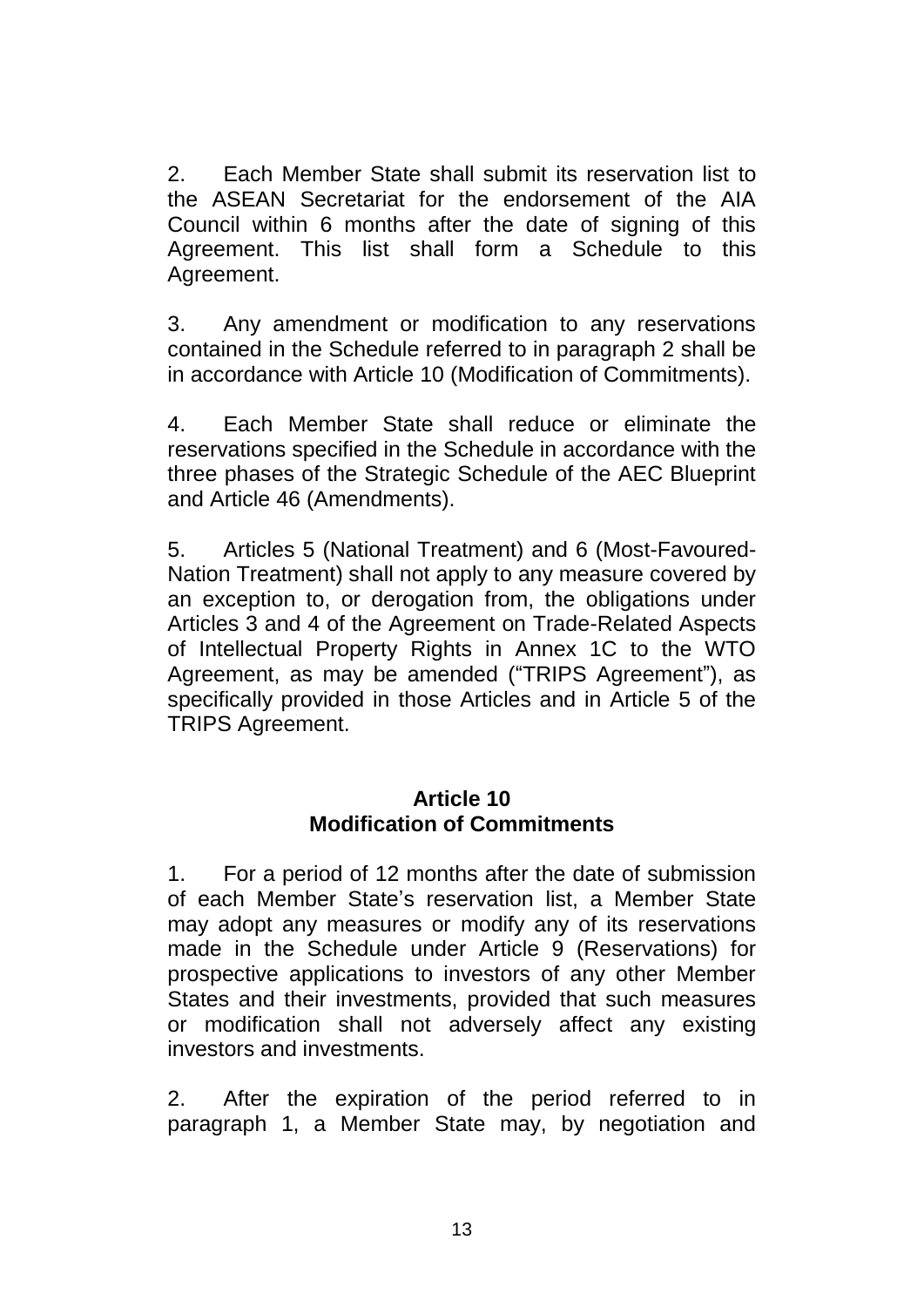agreement with any other Member States to which it made commitments under this Agreement, adopt any measure, or modify or withdraw such commitments and reservations, provided that such measure, modification or withdrawal shall not adversely affect any existing investors or investments.<sup>7</sup>

3. In any such negotiations and agreement referred to in paragraph 2, which may include provisions for compensatory adjustments with respect to other sectors, the Member States concerned shall maintain a general level of reciprocal and mutually advantageous commitments and reservations that is not less favourable to investors and investments than that provided for in this Agreement prior to such negotiations and agreements.

4. Notwithstanding paragraphs 1 and 2, a Member State shall not, under any measure adopted pursuant to this Article after the entry into force of this Agreement, require an investor of any other Member State, by reason of that investor's nationality, to sell or otherwise dispose of an investment existing at the time the measure becomes effective, unless otherwise specified in the initial approval by the relevant authorities.

#### **Article 11 Treatment of Investment**

1. Each Member State shall accord to covered investments of investors of any other Member State, fair and equitable treatment and full protection and security.

2. For greater certainty:

<sup>—&</sup>lt;br>7 For the avoidance of doubt, Member States shall not adopt any measures or modify any of its reservation under the Schedule for a period of 6 months after the expiration of the period specified in paragraph 1.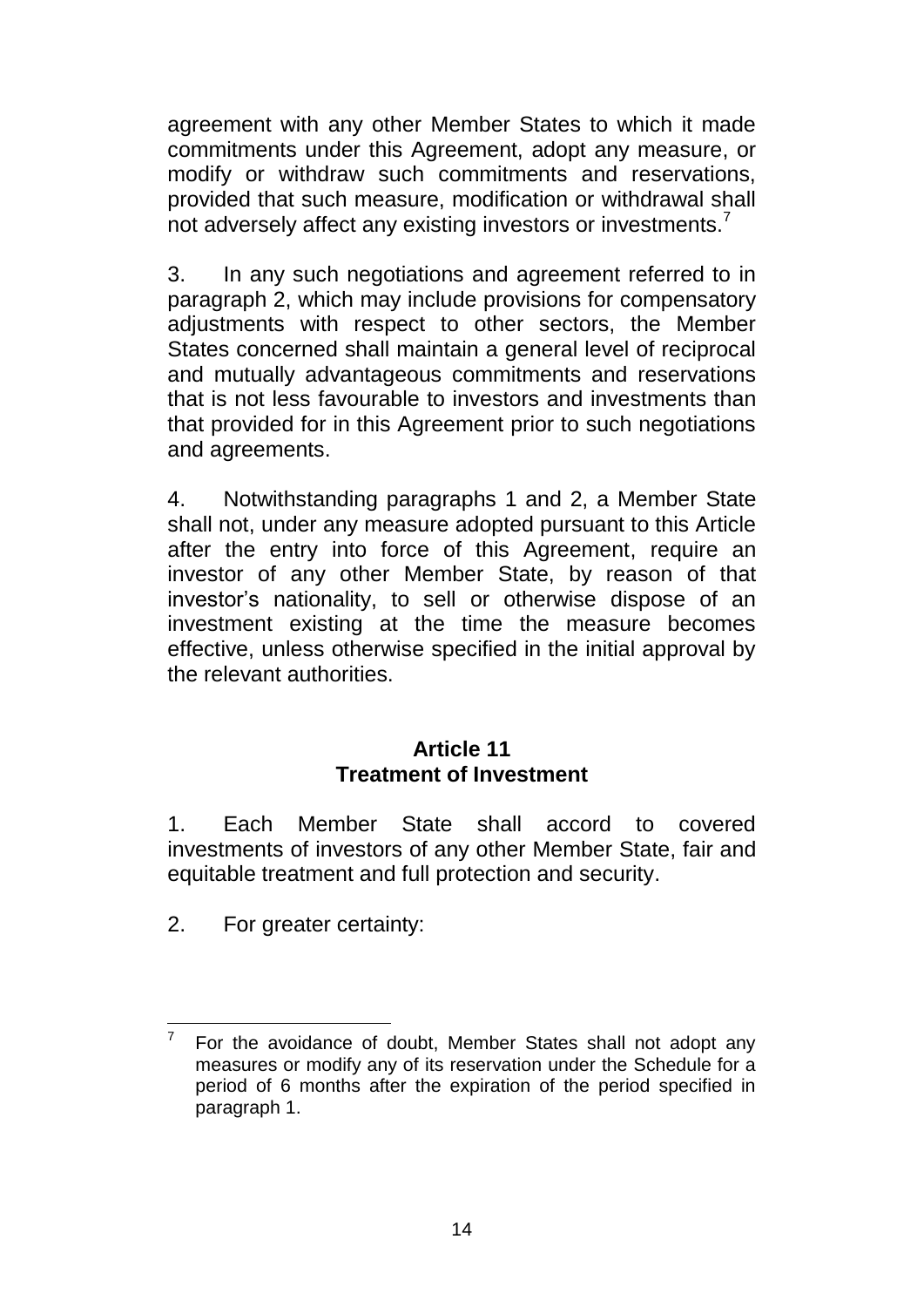- (a) fair and equitable treatment requires each Member State not to deny justice in any legal or administrative proceedings in accordance with the principle of due process; and
- (b) full protection and security requires each Member State to take such measures as may be reasonably necessary to ensure the protection and security of the covered investments.

3. A determination that there has been a breach of another provision of this Agreement, or of a separate international agreement, does not establish that there has been a breach of this Article.

## **Article 12 Compensation in Cases of Strife**

Each Member State shall accord to investors of any other Member State, in relation to their covered investments which suffered losses in its territory due to armed conflict or civil strife or state of emergency, non-discriminatory treatment with respect to restitution, compensation or other valuable consideration.

## **Article 13 Transfers**

1. Each Member State shall allow all transfers relating to a covered investment to be made freely and without delay into and out of its territory. Such transfers include:

- (a) contributions to capital, including the initial contribution;
- (b) profits, capital gains, dividends, royalties, license fees, technical assistance and technical and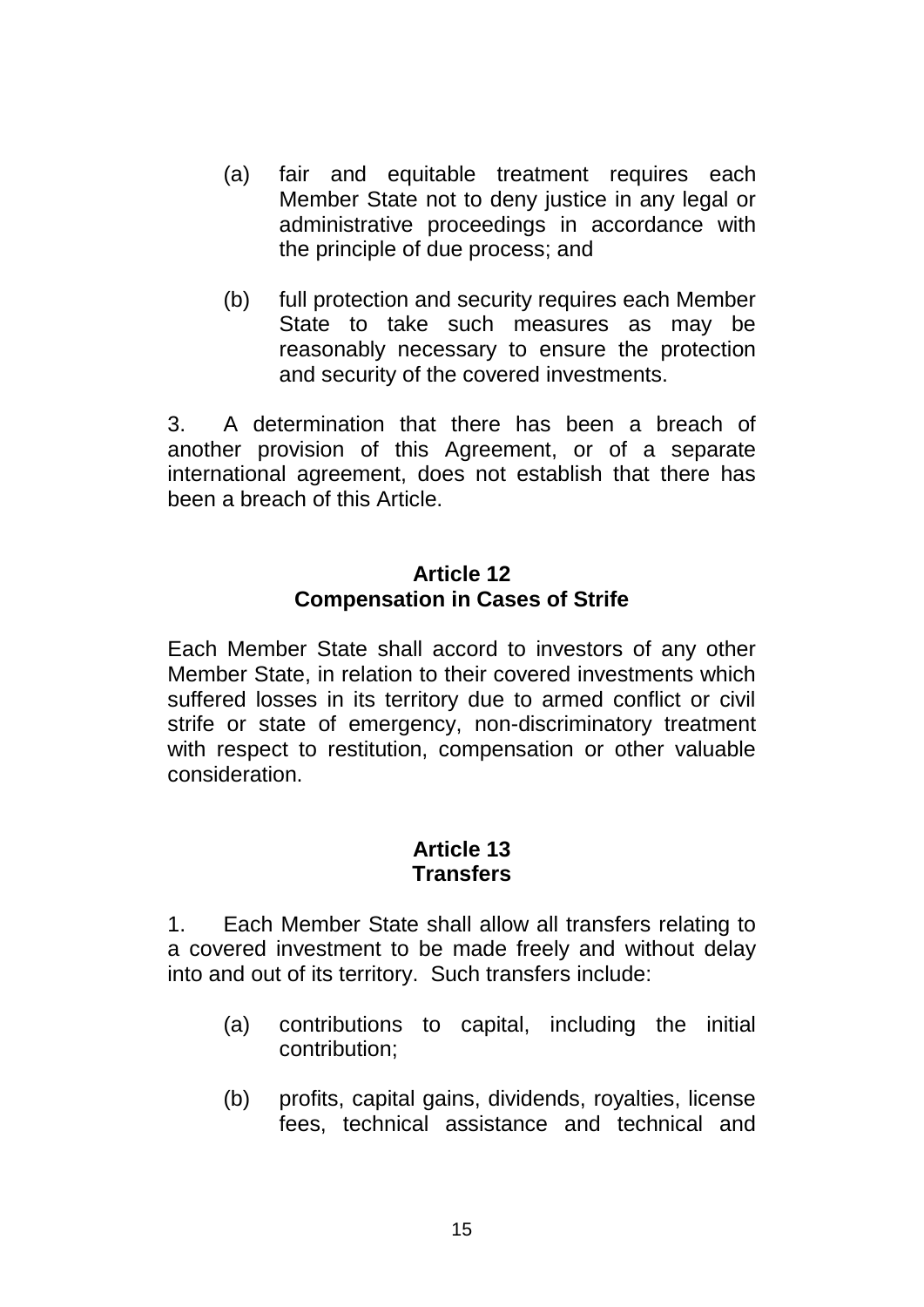management fees, interest and other current income accruing from any covered investment;

- (c) proceeds from the total or partial sale or liquidation of any covered investment;
- (d) payments made under a contract, including a loan agreement;
- (e) payments made pursuant to Articles 12 (Compensation in Cases of Strife) and 14 (Expropriation and Compensation);
- (f) payments arising out of the settlement of a dispute by any means including adjudication, arbitration or the agreement of the Member States to the dispute; and
- (g) earnings and other remuneration of personnel employed and allowed to work in connection with that covered investment in its territory.

2. Each Member State shall allow transfers relating to a covered investment to be made in a freely usable currency at the market rate of exchange prevailing at the time of transfer.

3. Notwithstanding paragraphs 1 and 2, a Member State may prevent or delay a transfer through the equitable, nondiscriminatory, and good faith application of its laws and regulations relating to:

- (a) bankruptcy, insolvency, or the protection of the rights of creditors;
- (b) issuing, trading, or dealing in securities, futures, options, or derivatives;
- (c) criminal or penal offences and the recovery of the proceeds of crime;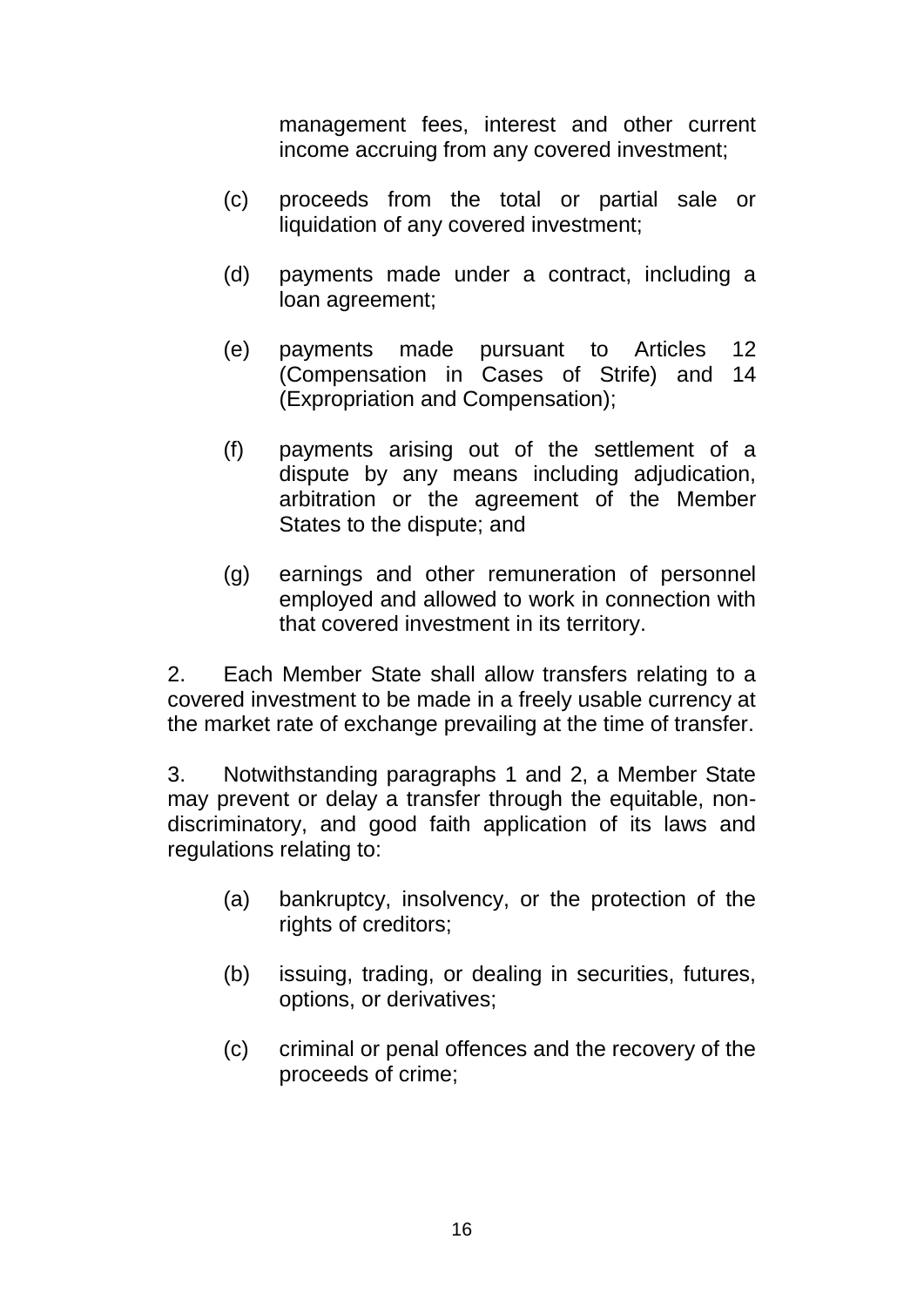- (d) financial reporting or record keeping of transfers when necessary to assist law enforcement or financial regulatory authorities;
- (e) ensuring compliance with orders or judgments in judicial or administrative proceedings;
- (f) taxation;
- (g) social security, public retirement, or compulsory savings schemes;
- (h) severance entitlements of employees; and
- (i) the requirement to register and satisfy other formalities imposed by the Central Bank and other relevant authorities of a Member State.

4. Nothing in this Agreement shall affect the rights and obligations of the Member States as members of the IMF, under the Articles of Agreement of the IMF, including the use of exchange actions which are in conformity with the Articles of Agreement of the IMF, provided that a Member State shall not impose restrictions on any capital transactions inconsistently with its specific commitments under this Agreement regarding such transactions, except:

- (a) at the request of the IMF;
- (b) under Article 16 (Measures to Safeguard the Balance-of-Payments); or
- (c) where, in exceptional circumstances, movements of capital cause, or threaten to cause, serious economic or financial disturbance in the Member State concerned.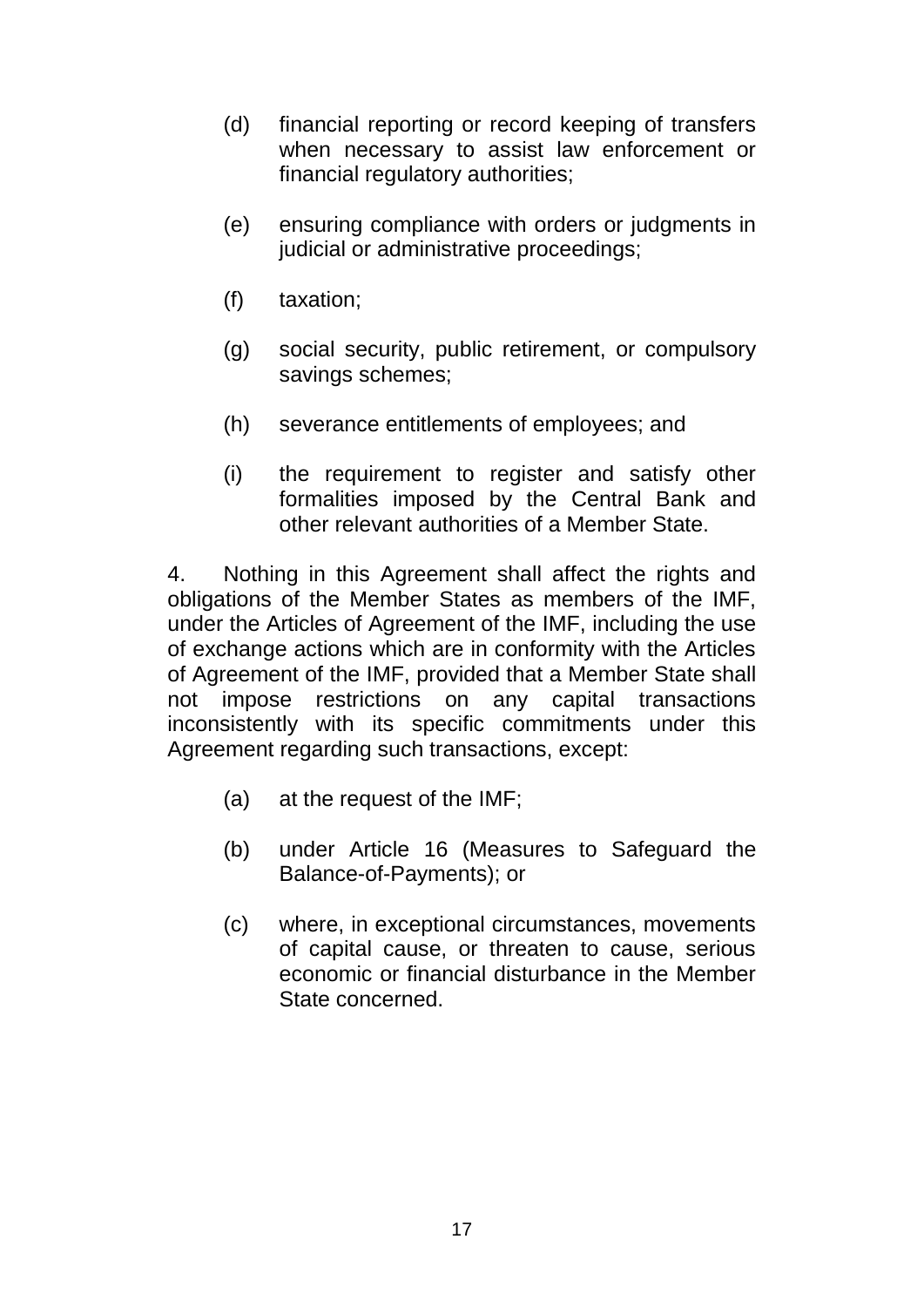5. The measures taken in accordance with sub-paragraph  $4(c)^8$ :

- (a) shall be consistent with the Articles of Agreement of the IMF;
- (b) shall not exceed those necessary to deal with the circumstances described in sub-paragraph 4(c);
- (c) shall be temporary and shall be eliminated as soon as conditions no longer justify their institution or maintenance**;**
- (d) shall promptly be notified to the other Member States;
- (e) shall be applied such that any one of the other Member States is treated no less favourably than any other Member State or non-Member State;
- (f) shall be applied on a national treatment basis; and
- (g) shall avoid unnecessary damage to investors and covered investments, and the commercial, economic and financial interests of the other Member State(s).

 $\frac{1}{8}$  For greater certainty, any measures taken to ensure the stability of the exchange rate including to prevent speculative capital flows shall not be adopted or maintained for the purpose of protecting a particular sector.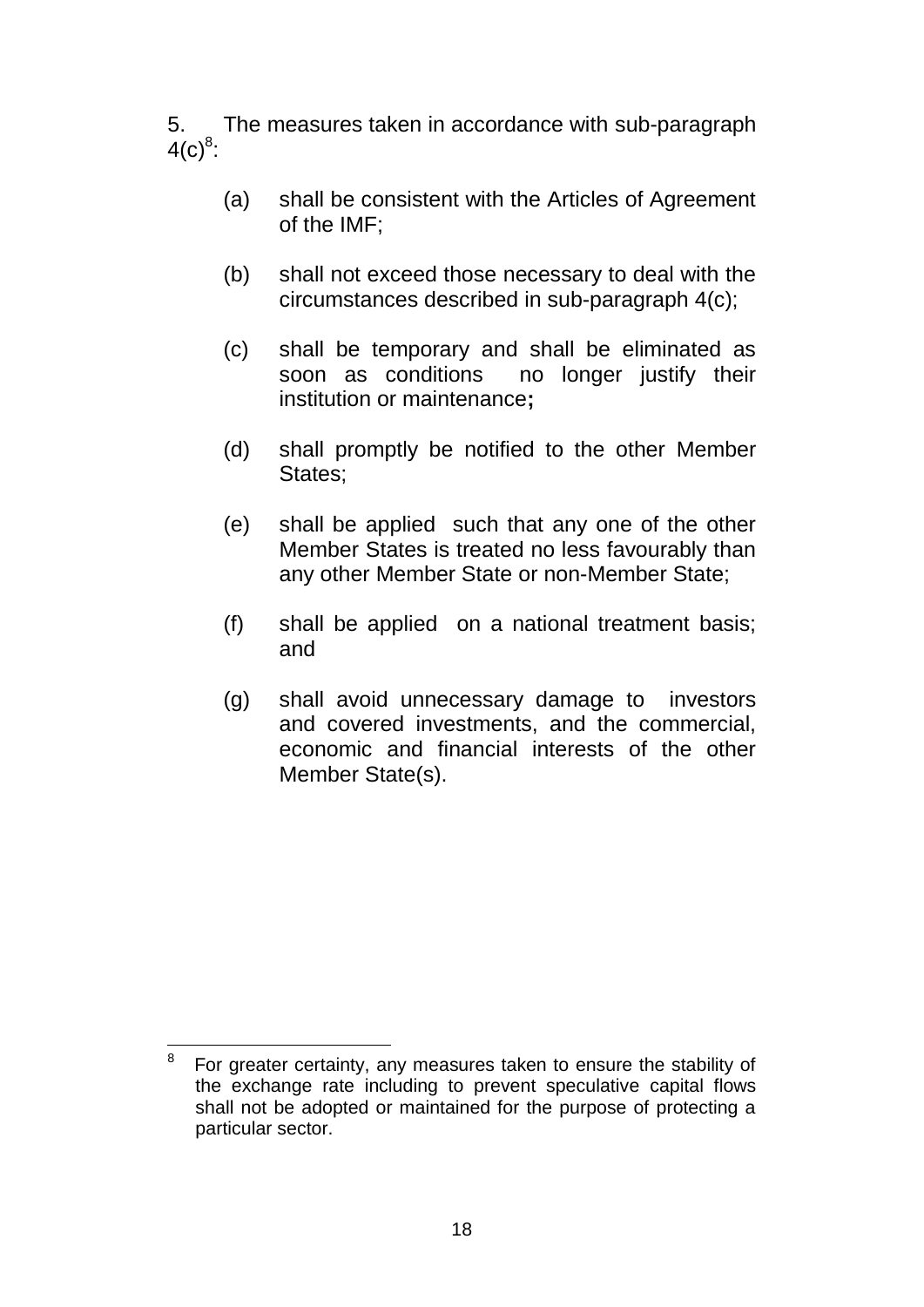## **Article 14 Expropriation and Compensation**<sup>9</sup>

1. A Member State shall not expropriate or nationalise a covered investment either directly or through measures equivalent to expropriation or nationalisation  $("expropiration"),<sup>10</sup> except:$ 

- (a) for a public purpose;
- (b) in a non-discriminatory manner;
- (c) on payment of prompt, adequate, and effective compensation; and
- (d) in accordance with due process of law.

2. The compensation referred to in sub-paragraph 1(c) shall:

- (a) be paid without delay; $11$
- (b) be equivalent to the fair market value of the expropriated investment immediately before or at the time when the expropriation was publicly announced, or when the expropriation occurred, whichever is applicable;

<sup>–&</sup>lt;br>9 This Article shall be read with Annex 2 (Expropriation and Compensation).

For the avoidance of doubt, any measure of expropriation relating to land shall be as defined in the Member States' respective existing domestic laws and regulations and any amendments thereto, and shall be for the purposes of and upon payment of compensation in accordance with the aforesaid laws and regulations.

<sup>&</sup>lt;sup>11</sup> Member States understand that there may be legal and administrative processes that need to be observed before payment can be made.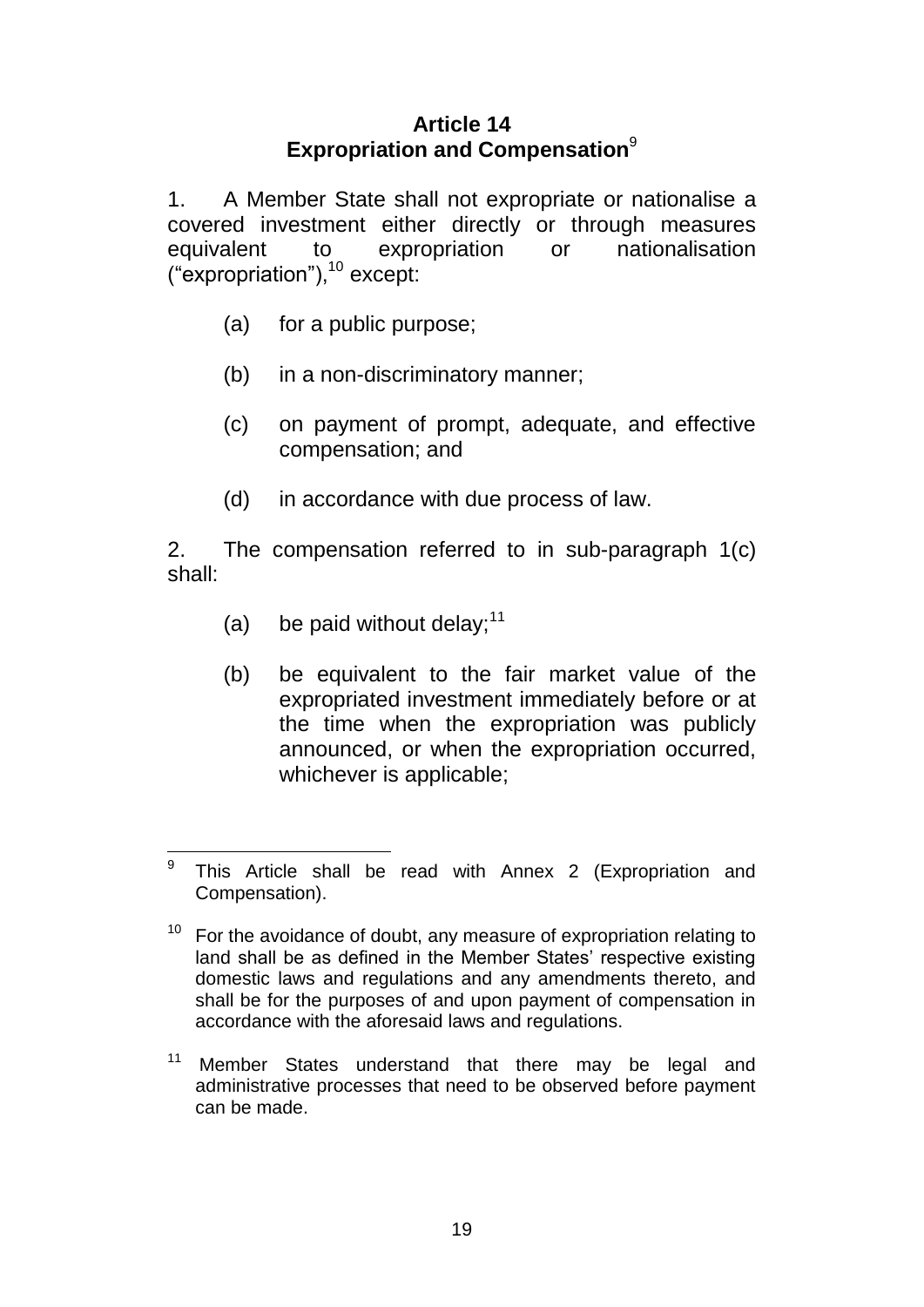- (c) not reflect any change in value because the intended expropriation had become known earlier; and
- (d) be fully realisable and freely transferable in accordance with Article 13 (Transfers) between the territories of the Member States.

3. In the event of delay, the compensation shall include an appropriate interest in accordance with the laws and regulations of the Member State making the expropriation. The compensation, including any accrued interest, shall be payable either in the currency in which the investment was originally made or, if requested by the investor, in a freely usable currency.

4. If an investor requests payment in a freely useable currency, the compensation referred to in sub-paragraph 1(c), including any accrued interest, shall be converted into the currency of payment at the market rate of exchange prevailing on the date of payment.

5. This Article does not apply to the issuance of compulsory licenses granted in relation to intellectual property rights in accordance with the TRIPS Agreement.

## **Article 15 Subrogation**

1. If a Member State or an agency of a Member State makes a payment to an investor of that Member State under a guarantee, a contract of insurance or other form of indemnity it has granted on non-commercial risk in respect of an investment, the other Member State shall recognise the subrogation or transfer of any right or title in respect of such investment. The subrogated or transferred right or claim shall not be greater than the original right or claim of the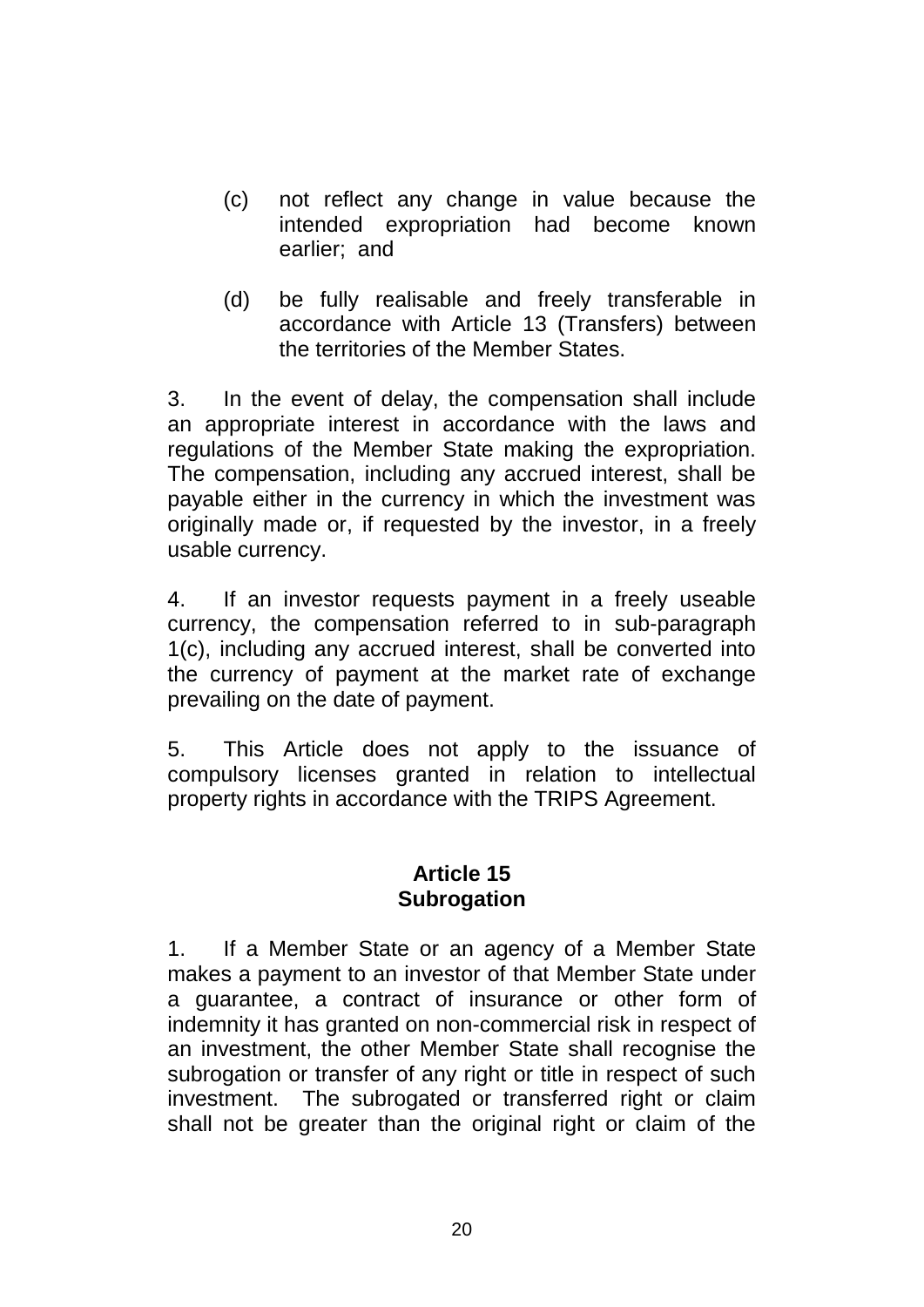investor. This, however, does not necessarily imply recognition of the latter Member State of the merits of any case or the amount of any claims arising therefrom.

2. Where a Member State or an agency of a Member State has made a payment to an investor of that Member State and has taken over rights and claims of the investor, that investor shall not, unless authorised to act on behalf of the Member State or the agency of the Member State making the payment, pursue those rights and claims against the other Member State.

3. In the exercise of subrogated rights or claims, a Member State or the agency of the Member State exercising such rights or claims shall disclose the coverage of the claims arrangement with its investors to the relevant Member State.

#### **Article 16 Measures to Safeguard the Balance-of-Payments**

1. In the event of serious balance-of-payments and external financial difficulties or threat thereof, a Member State may adopt or maintain restrictions on payments or transfers related to investments. It is recognised that particular pressures on the balance-of-payments of a Member State in the process of economic development may necessitate the use of restrictions to ensure, *inter alia*, the maintenance of a level of financial reserves adequate for the implementation of its programme of economic development.

- 2. The restrictions referred to in paragraph 1 shall:
	- (a) be consistent with the Articles of Agreement of the IMF;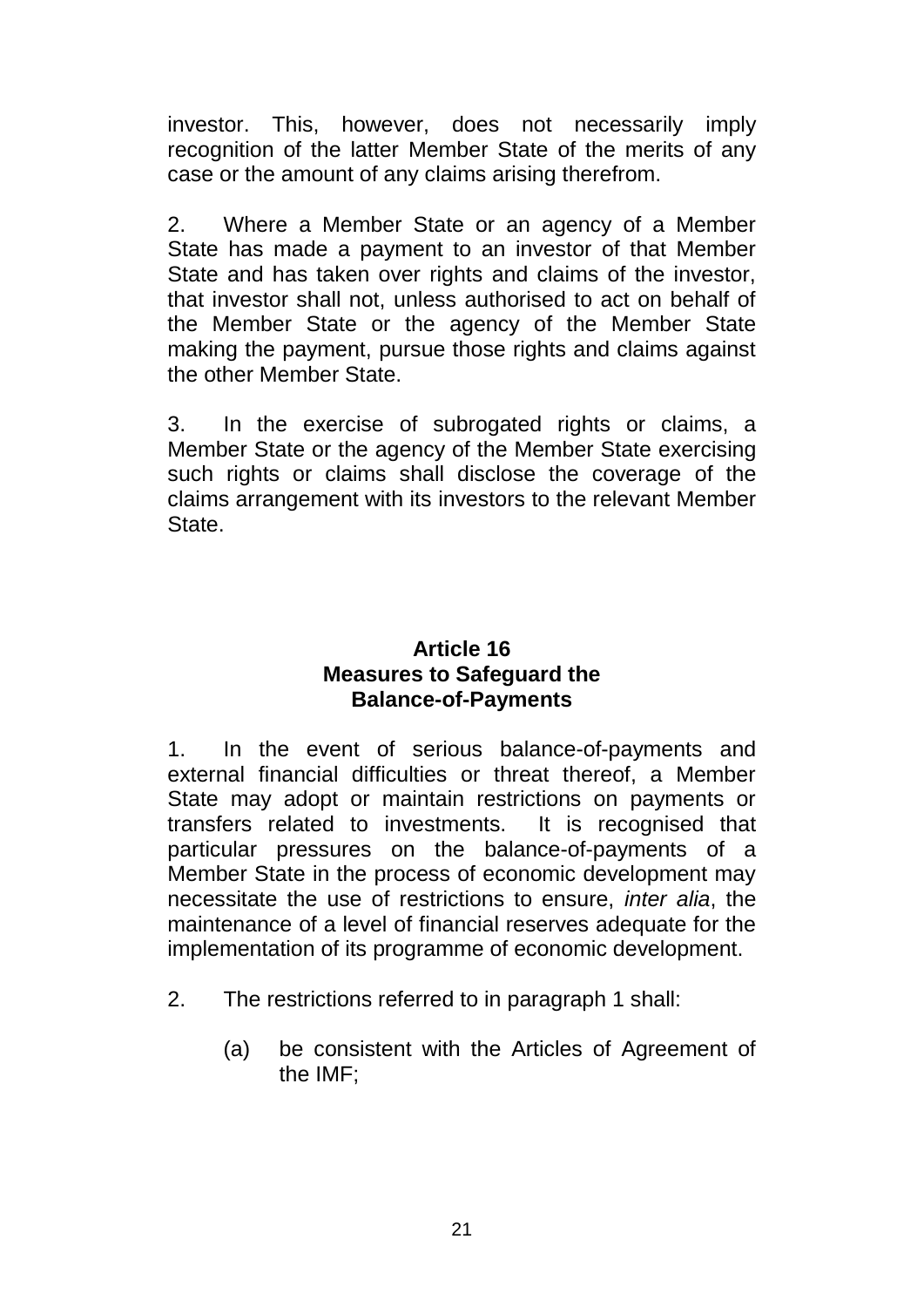- (b) avoid unnecessary damage to the commercial, economic and financial interests of another Member State;
- (c) not exceed those necessary to deal with the circumstances described in paragraph 1;
- (d) be temporary and be phased out progressively as the situation specified in paragraph 1 improves;
- (e) be applied such that any one of the other Member States is treated no less favourably than any other Member State or non-Member State.

3. Any restrictions adopted or maintained under paragraph 1, or any changes therein, shall be promptly notified to the other Member States.

4. To the extent that it does not duplicate the process under WTO, IMF, or any other similar processes, the Member State adopting any restrictions under paragraph 1 shall commence consultations with any other Member State that requests such consultations in order to review the restrictions adopted by it.

#### **Article 17 General Exceptions**

1. Subject to the requirement that such measures are not applied in a manner which would constitute a means of arbitrary or unjustifiable discrimination between Member States or their investors where like conditions prevail, or a disguised restriction on investors of any other Member State and their investments, nothing in this Agreement shall be construed to prevent the adoption or enforcement by any Member State of measures: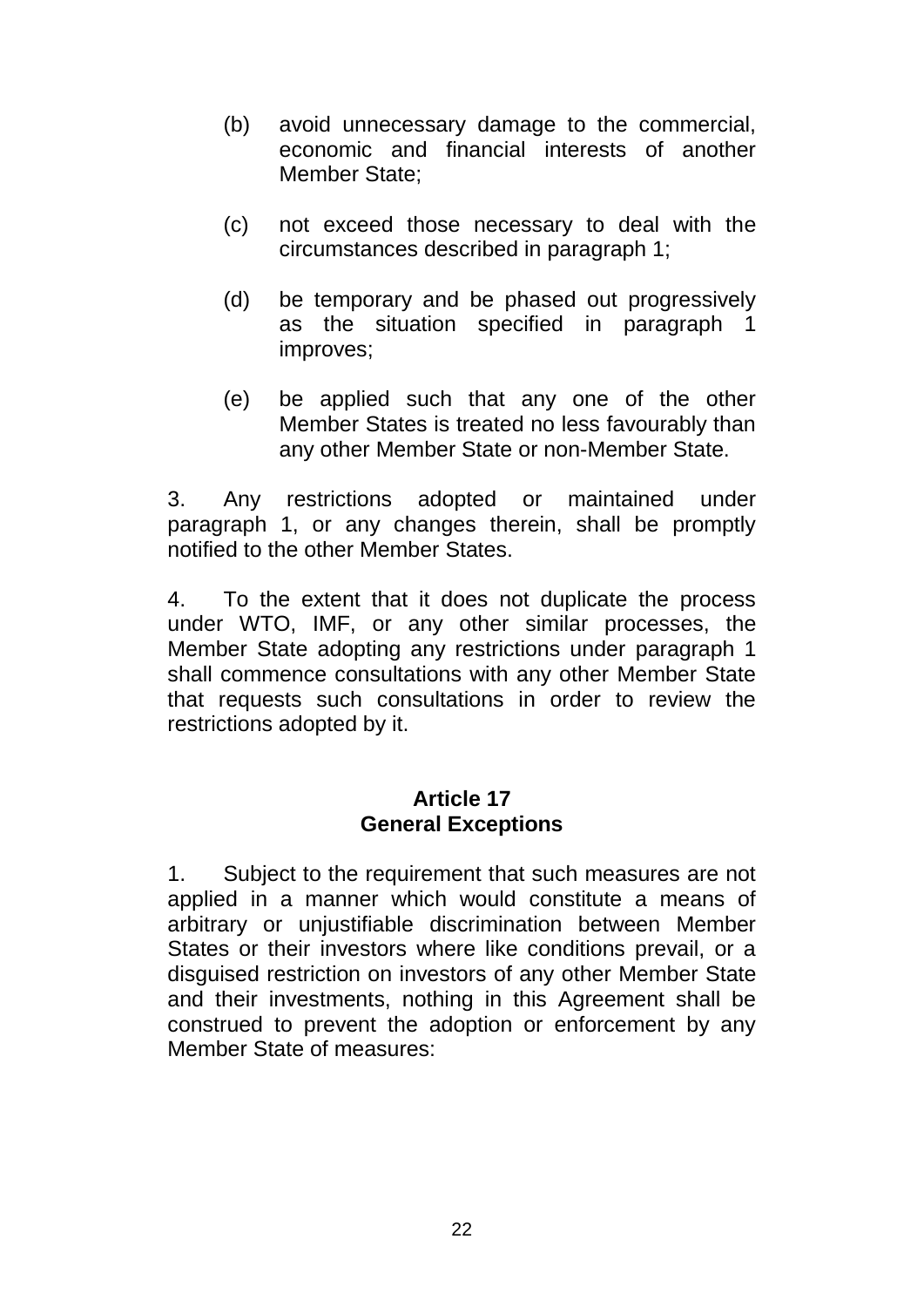- (a) necessary to protect public morals or to maintain public order;<sup>12</sup>
- (b) necessary to protect human, animal or plant life or health;
- (c) necessary to secure compliance with laws or regulations which are not inconsistent with this Agreement, including those relating to:
	- (i) the prevention of deceptive and fraudulent practices to deal with the effects of a default on a contract;
	- (ii) the protection of the privacy of individuals in relation to the processing and dissemination of personal data and the protection of confidentiality of individual records and accounts;
	- (iii) safety;
- (d) aimed at ensuring the equitable or effective<sup>13</sup> imposition or collection of direct taxes in respect of investments or investors of any Member State;
- (e) imposed for the protection of national treasures of artistic, historic or archaeological value;

 $12$ The public order exception may be invoked by a Member State only where a genuine and sufficiently serious threat is posed to one of the fundamental interests of society.

 $13$  For the purpose of this sub-paragraph, footnote 6 of Article XIV of the General Agreement on Trade in Services in Annex 1B to the WTO Agreement (GATS) is incorporated into and forms an integral part of this Agreement, *mutatis mutandis*.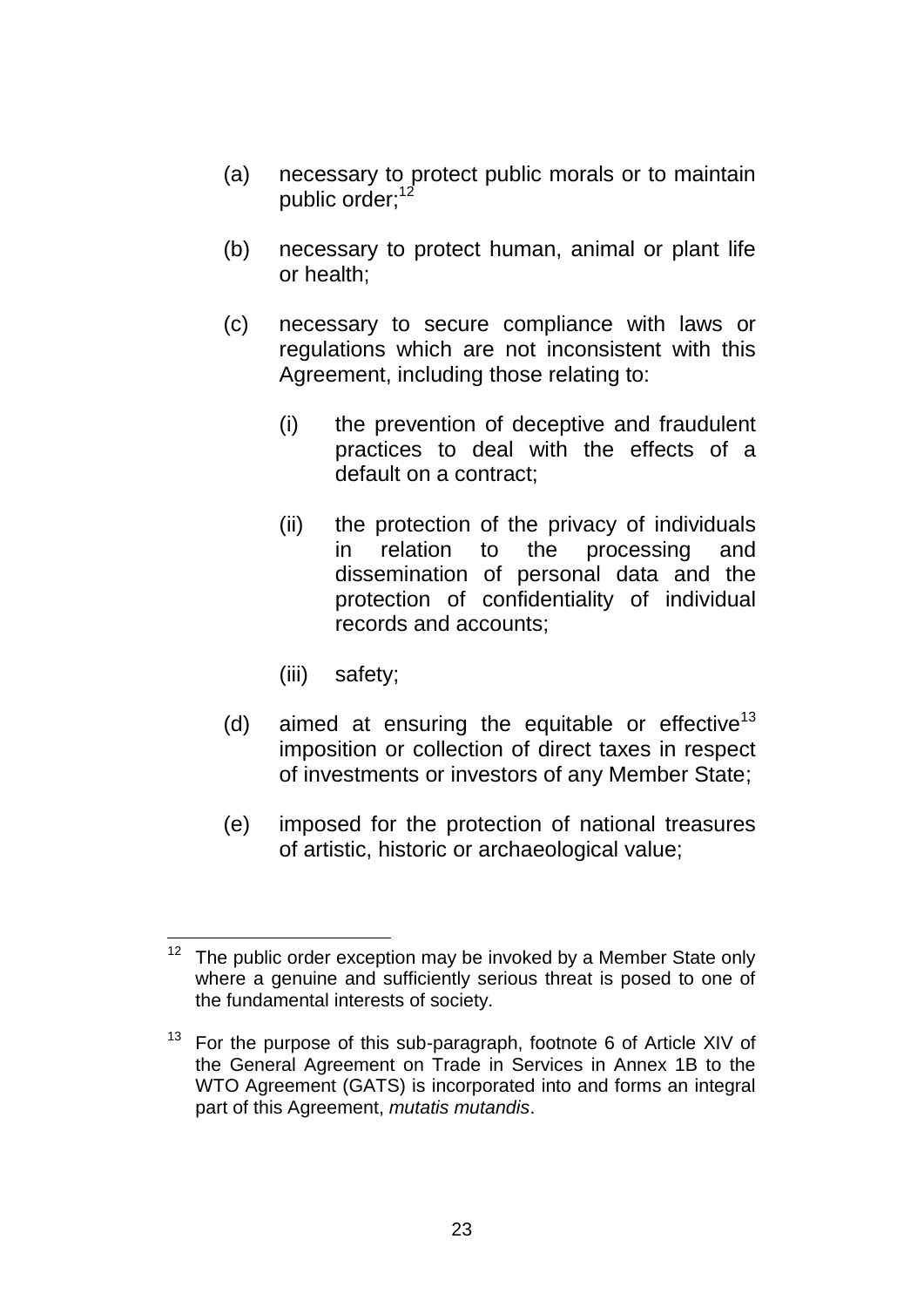(f) relating to the conservation of exhaustible natural resources if such measures are made effective in conjunction with restrictions on domestic production or consumption.

2. Insofar as measures affecting the supply of financial services are concerned, paragraph 2 (Domestic Regulation) of the Annex on Financial Services of the General Agreement on Trade in Services in Annex 1B to the WTO Agreement ("GATS") shall be incorporated into and form an integral part of this Agreement, *mutatis mutandis*.

#### **Article 18 Security Exceptions**

Nothing in this Agreement shall be construed:

- (a) to require any Member State to furnish any information, the disclosure of which it considers contrary to its essential security interests; or
- (b) to prevent any Member State from taking any action which it considers necessary for the protection of its essential security interests, including but not limited to:
	- (i) action relating to fissionable and fusionable materials or the materials from which they derived;
	- (ii) action relating to the traffic in arms, ammunition and implements of war and to such traffic in other goods and materials as is carried on directly or indirectly for the purpose of supplying a military establishment;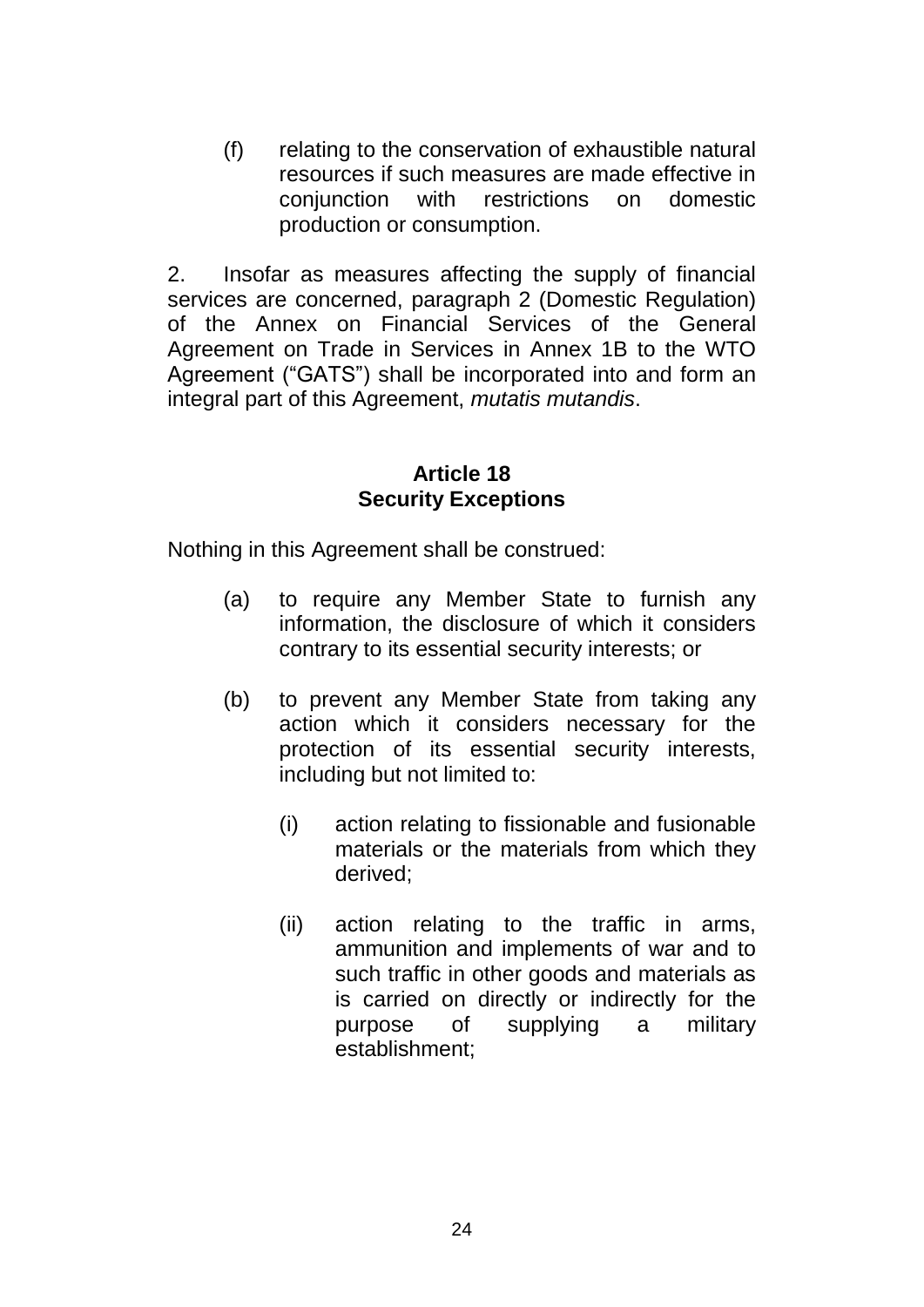- (iii) action taken in time of war or other emergency in domestic or international relations;
- (iv) action taken so as to protect critical public infrastructure, including communication, power and water infrastructures, from deliberate attempts intended to disable or degrade such infrastructure; or
- (c) to prevent any Member State from taking any action pursuant to its obligations under the United Nations Charter for the maintenance of international peace and security.

## **Article 19 Denial of Benefits**

1. A Member State may deny the benefits of this Agreement to:

- (a) an investor of another Member State that is a juridical person of such other Member State and to investments of such investor if an investor of a non-Member State owns or controls the juridical person and the juridical person has no substantive business operations in the territory of such other Member State;
- (b) an investor of another Member State that is a juridical person of such other Member State and to investments of such investor if an investor of the denying Member State owns or controls the juridical person and the juridical person has no substantive business operations in the territory of such other Member State; and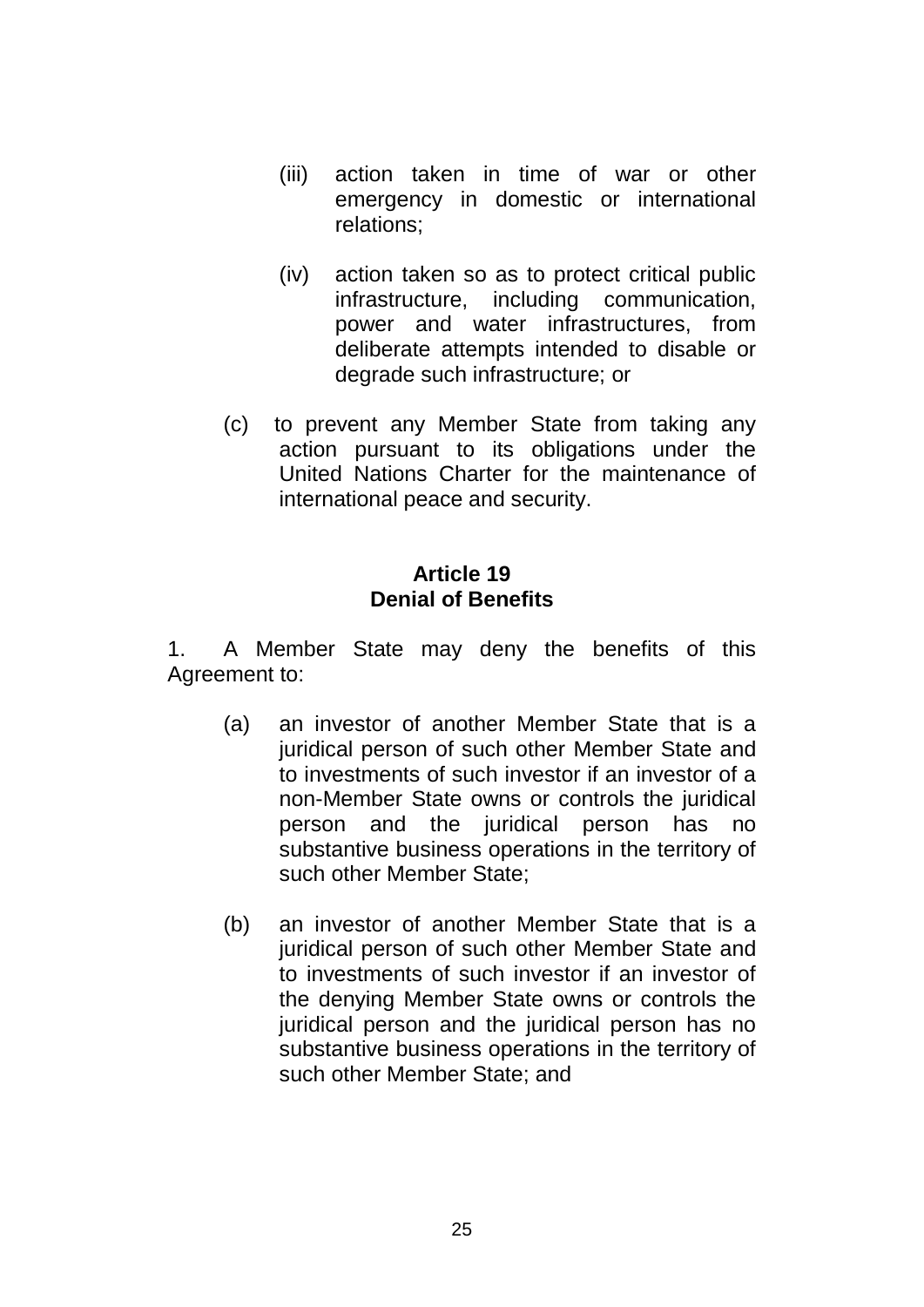(c) an investor of another Member State that is a juridical person of such other Member State and to an investment of such investor if investors of a non-Member State own or control the juridical person, and the denying Member State does not maintain diplomatic relations with the non-Member State.

2. Following notification to the Member State of the investor, and without prejudice to paragraph 1, a Member State may deny the benefits of this Agreement to investors of another Member State and to investments of that investor, where it establishes that such investor has made an investment in breach of the domestic laws of the denying Member State by misrepresenting its ownership in those areas of investment which are reserved for natural or juridical persons of the denying Member State.

- 3. A juridical person is:
	- (a) "owned" by an investor in accordance with the laws, regulations and national policies of each Member States;
	- (b) "controlled" by an investor if the investor has the power to name a majority of its directors or otherwise to legally direct its actions.

#### **Article 20 Special Formalities and Disclosure of Information**

1. Nothing in Articles 5 (National Treatment) or 6 (Most-Favoured-Nation Treatment) shall be construed to prevent a Member State from adopting or maintaining a measure that prescribes special formalities in connection with investments, including a requirement that investments be legally constituted or assume a certain legal form under the laws or regulations of the Member State and compliance with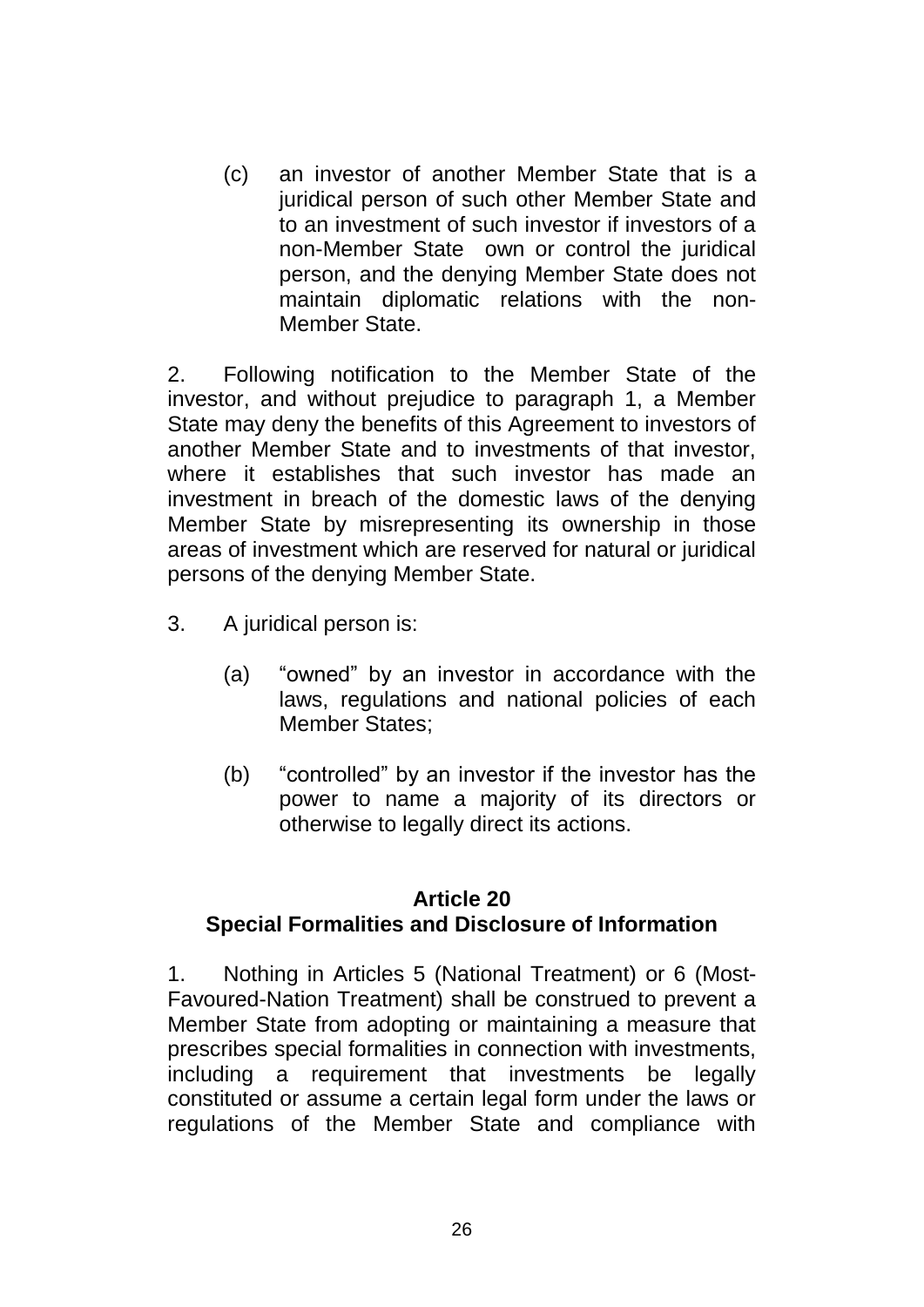registration requirements, provided that such formalities do not materially impair the rights afforded by a Member State to investors of another Member State and investments pursuant to this Agreement.

2. Notwithstanding Articles 5 (National Treatment) or 6 (Most-Favoured-Nation Treatment), a Member State may require an investor of another Member State, or a covered investment, to provide information concerning that investment solely for informational or statistical purposes. The Member State shall protect any confidential information from any disclosure that would prejudice legitimate commercial interests or particular juridical persons, public or private or the competitive position of the investor or the covered investment. Nothing in this paragraph shall be construed to prevent a Member State from otherwise obtaining or disclosing information in connection with the equitable and good faith application of its law.

## **Article 21 Transparency**

1. In order to achieve the objectives of this Agreement, each Member State shall:

- (a) promptly and at least annually inform the AIA Council of any investment-related agreements or arrangements which it has entered into and where preferential treatment was granted;
- (b) promptly and at least annually inform the AIA Council of the introduction of any new law or of any changes to existing laws, regulations or administrative quidelines, which significantly affect investments or commitments of a Member State under this Agreement;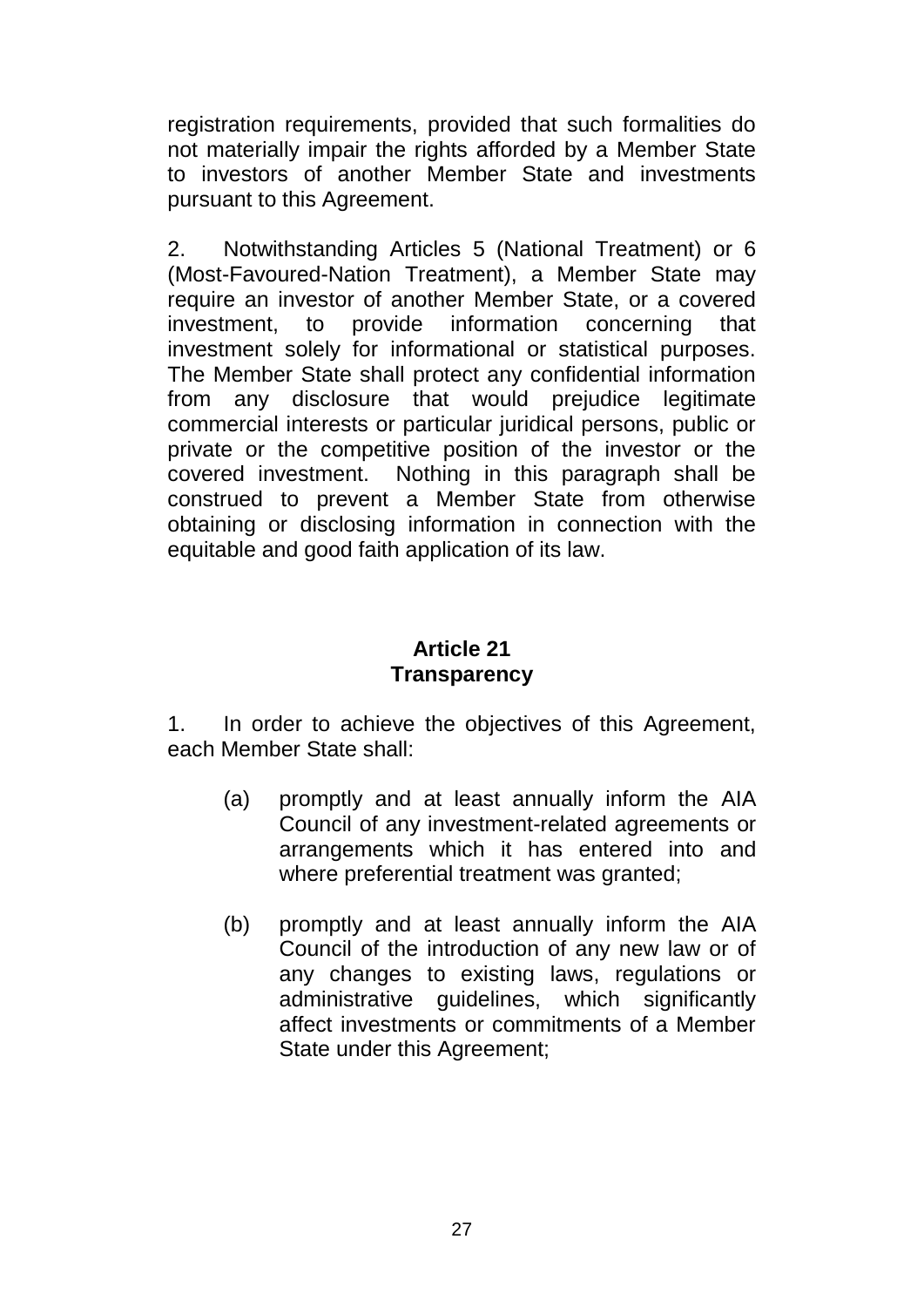- (c) make publicly available, all relevant laws, regulations and administrative guidelines of general application that pertain to, or affect investments in the territory of the Member State; and
- (d) establish or designate an enquiry point where, upon request of any natural person, juridical person or any other Member State, all information relating to the measures required to be published or made available under subparagraphs (b) and (c) may be promptly obtained.

2. Nothing in this Agreement shall require a Member State to furnish or allow access to any confidential information, including information concerning particular investors or investments, the disclosure of which would impede law enforcement, or otherwise be contrary to the public interest, or which would prejudice legitimate commercial interests of particular juridical persons, public or private.

# **Article 22**

#### **Entry, Temporary Stay and Work of Investors and Key Personnel**

Subject to its immigration and labour laws, regulations and national policies relating to the entry, temporary stay and authorisation to work, and consistent with its commitments under AFAS, each Member State shall grant entry, temporary stay and authorisation to work to investors, executives, managers and members of the board of directors of a juridical person of any other Member State, for the purpose of establishing, developing, administering or advising on the operation in the territory of the former Member State of an investment to which they, or a juridical person of the other Member States that employs such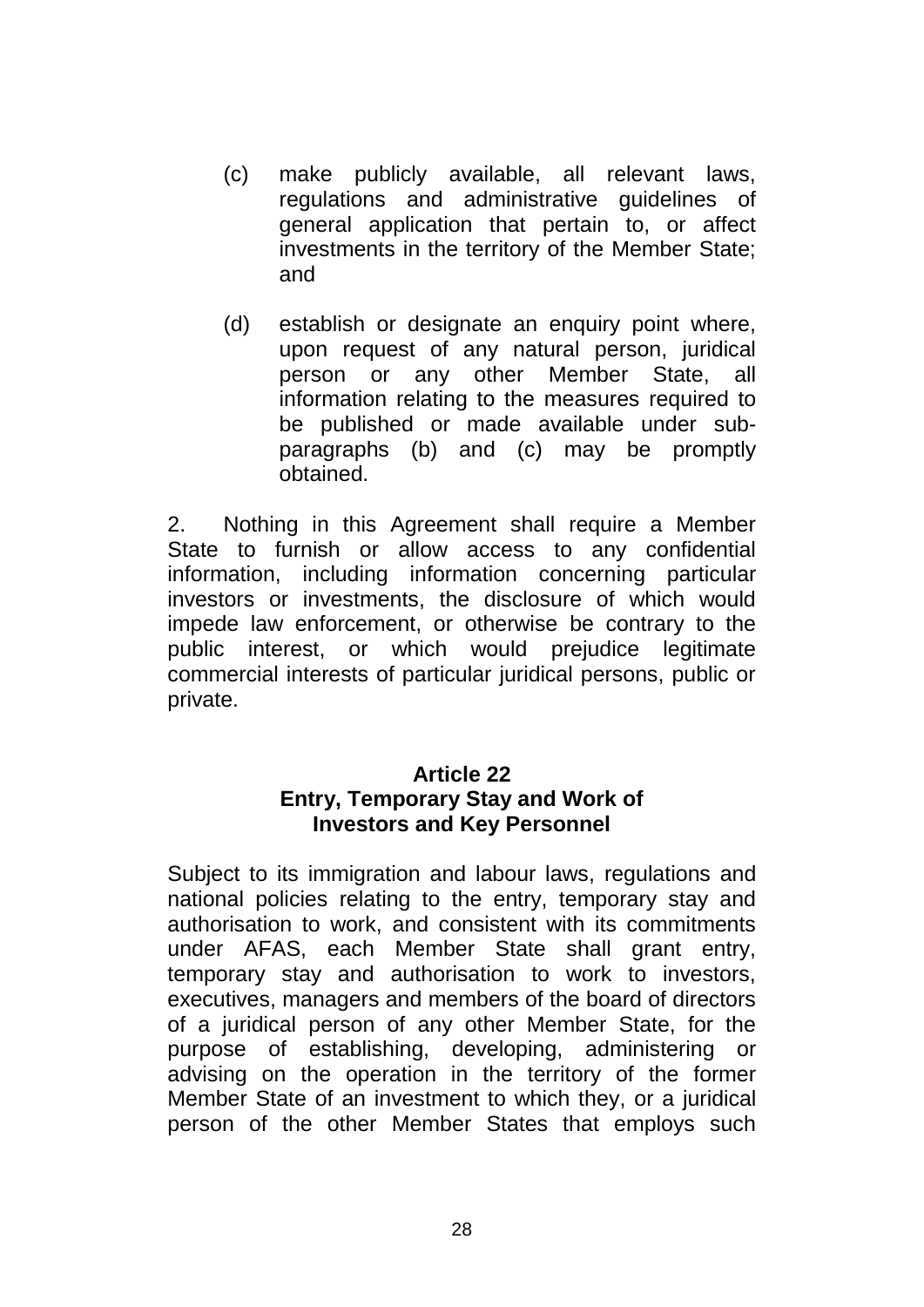executives, managers and members of the board of directors, have committed or are in the process of committing a substantial amount of capital or other resources.

#### **Article 23 Special and Differential Treatment for the Newer ASEAN Member States**

In order to increase the benefits of this Agreement for the newer ASEAN Member States, and in accordance with the objectives and principles set out in the Preamble and Articles 1 (Objective) and 2 (Guiding Principles), Member States recognise the importance of according special and differential treatment to the newer ASEAN Member States, through:

- (a) technical assistance to strengthen their capacity in relation to investment policies and promotion, including in areas such as human resource development;
- (b) commitments in areas of interest to the newer ASEAN Member States; and
- (c) recognising that commitments by each newer ASEAN Member State may be made in accordance with its individual stage of development.

#### **Article 24 Promotion of Investment**

Member States shall cooperate in increasing awareness of ASEAN as an integrated investment area in order to increase foreign investment into ASEAN and intra-ASEAN investments through, among others: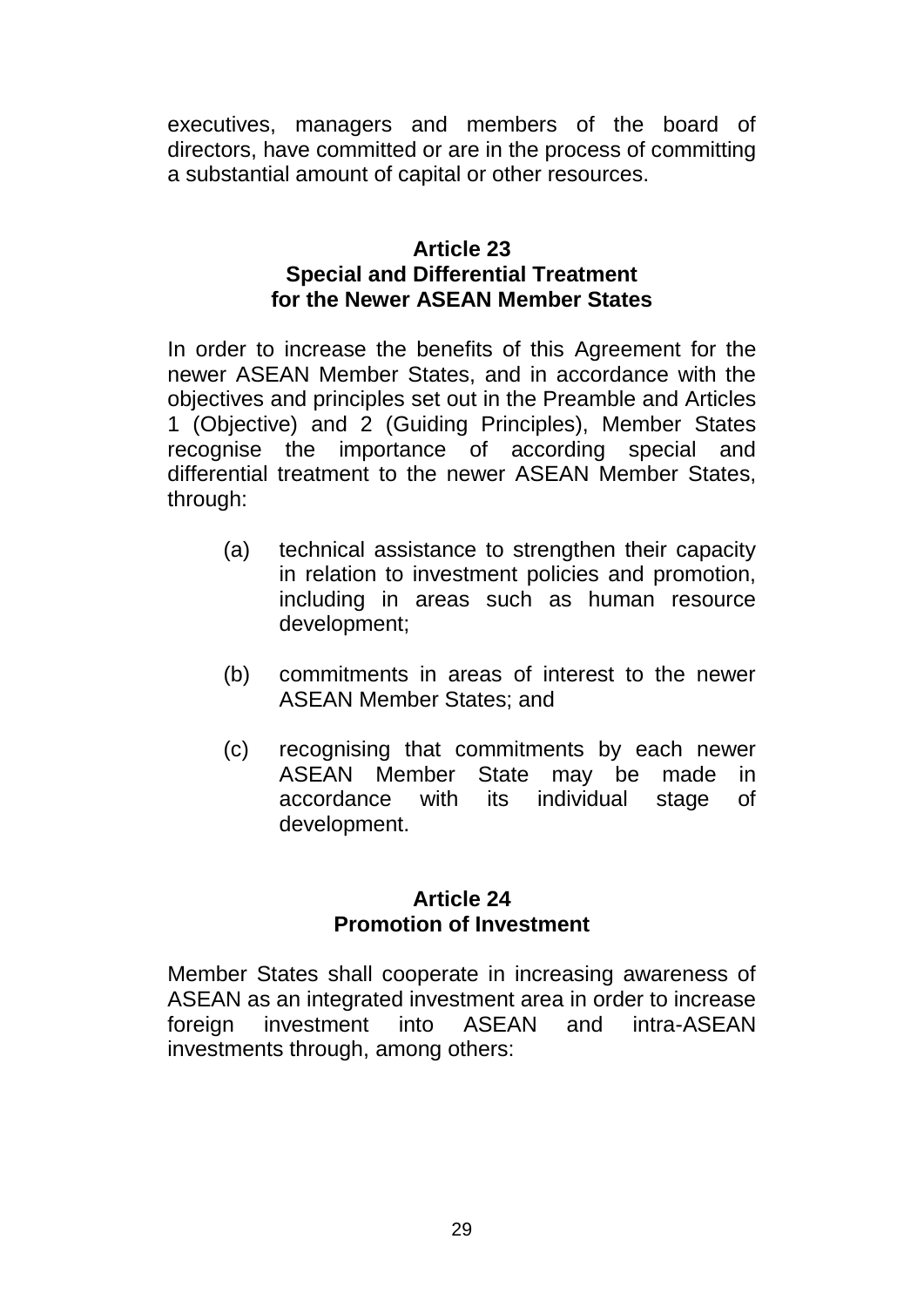- (a) encouraging the growth and development of ASEAN small and medium enterprises and multinational enterprises;
- (b) enhancing industrial complementation and production networks among multi-national enterprises in ASEAN;
- (c) organising investment missions that focus on developing regional clusters and production networks;
- (d) organising and supporting the organisation of various briefings and seminars on investment opportunities and on investment laws, regulations and policies; and
- (e) conducting exchanges on other issues of mutual concern relating to investment promotion.

## **Article 25 Facilitation of Investment**

Member States shall endeavour to cooperate in the facilitation of investments into and within ASEAN through, among others:

- (a) creating the necessary environment for all forms of investments;
- (b) streamlining and simplifying procedures for investment applications and approvals;
- (c) promoting dissemination of investment information, including investment rules, regulations, policies and procedures;
- (d) establishing one-stop investment centres;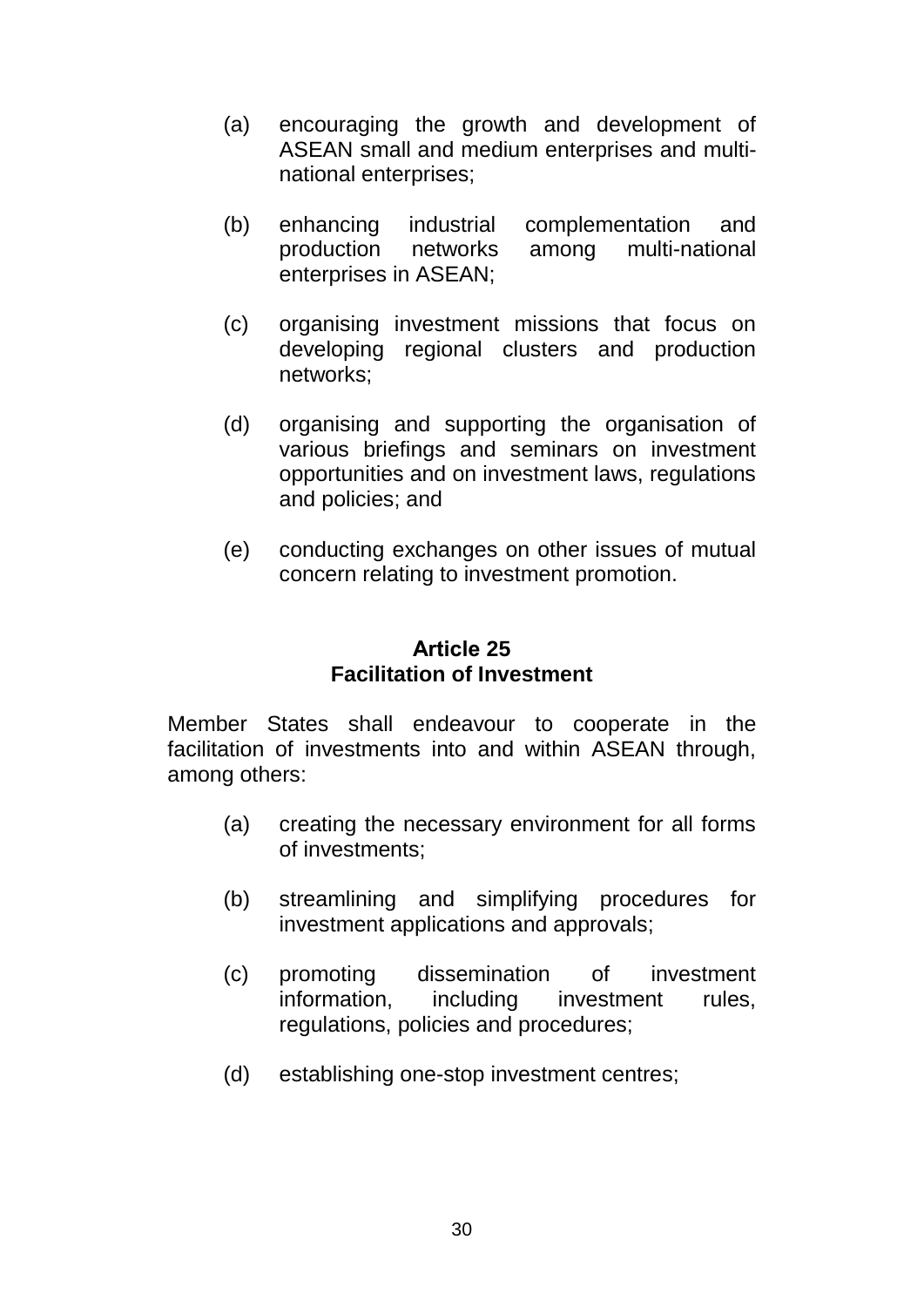- (e) strengthening databases on all forms of investments for policy formulation to improve ASEAN's investment environment;
- (f) undertaking consultation with the business community on investment matters; and
- (g) providing advisory services to the business community of the other Member States.

#### **Article 26 Enhancing ASEAN Integration**

Member States recognise the importance of fostering ASEAN economic integration through various initiatives, including the Initiative for ASEAN Integration, Priority Integration Sectors, and AEC, all of which include cooperation on investment. In order to enhance ASEAN economic integration, Member States shall endeavour to, among others:

- (a) harmonise, where possible, investment policies and measures to achieve industrial complementation;
- (b) build and strengthen capacity of Member States, including human resource development, in the formulation and improvement of investment policies to attract investment;
- (c) share information on investment policies and best practices, including promoted activities and industries; and
- (d) support investment promotion efforts amongst Member States for mutual benefits.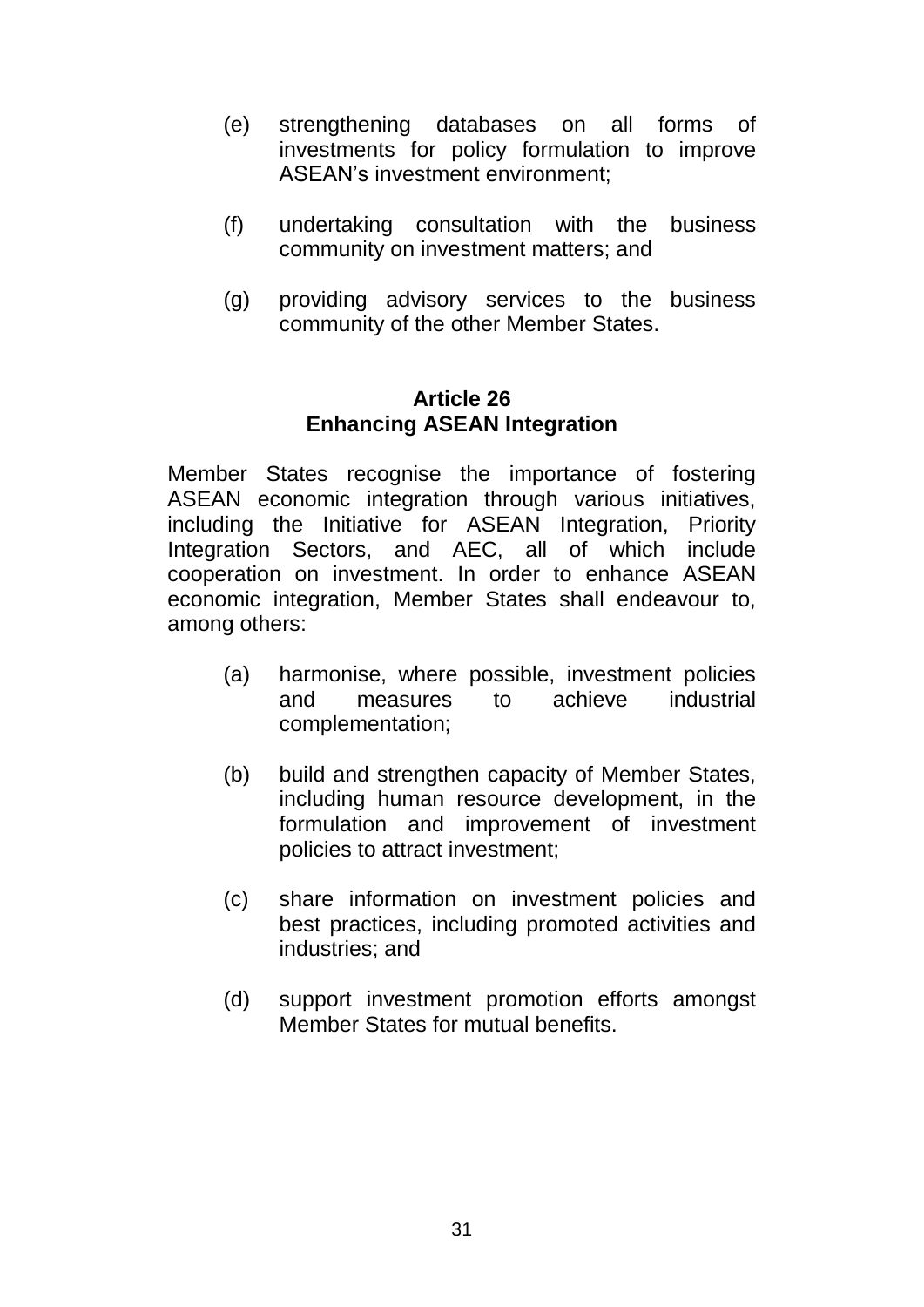#### **Article 27 Disputes Between or Among Member States**

The ASEAN Protocol on Enhanced Dispute Settlement Mechanism signed in Vientiane, Lao PDR on 29 November 2004, as amended, shall apply to the settlement of disputes concerning the interpretation or application of this Agreement.

## **SECTION B**

## **Investment Dispute Between an Investor and a Member State**

## **Article 28 Definitions**

For the purpose of this Section:

## (a) "**Appointing Authority**" means:

- (i) in the case of arbitration under Article 33(1)(b) or (c), the Secretary-General of ICSID;
- (ii) in the case of arbitration under Article 33(1)(d), the Secretary-General of the Permanent Court of Arbitration; or
- (iii) in the case of arbitration under Article 33(1)(e) and (f), the Secretary-General, or a person holding equivalent position, of that arbitration centre or institution;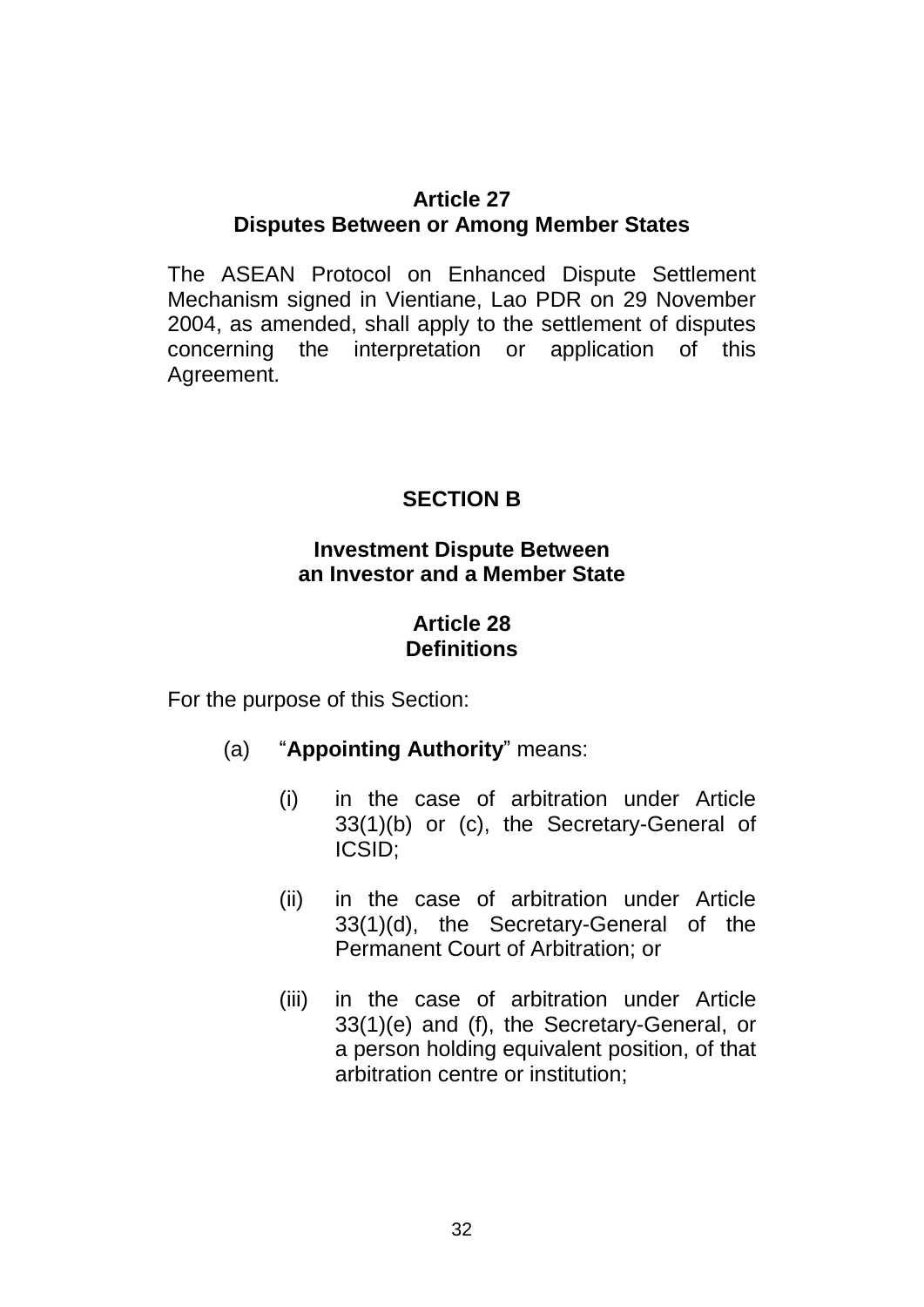- (b) "**disputing investor**" means an investor of a Member State that makes a claim on its own behalf under this Section, and where relevant, includes an investor of a Member State that makes a claim on behalf of a juridical person of the other Member State that the investor owns or controls;
- (c) "**disputing Member State**" means a Member State against which a claim is made under this Section;
- (d) "**disputing parties**" means a disputing investor and a disputing Member State;
- (e) "**ICSID**" means the International Centre for Settlement of Investment Disputes;
- (f) "**ICSID Additional Facility Rules**" means the Rules Governing the Additional Facility for the Administration of Proceedings by the Secretariat of the International Centre for Settlement of Investment Disputes;
- (g) "**ICSID Convention**" means the Convention on the Settlement of Investment Disputes between States and National of other States, done at Washington, D.C., United States of America on 18 March 1965;
- (h) "**New York Convention**" means the United Nations Convention on the Recognition and Enforcement of Foreign Arbitral Awards*,* done at New York, United States of America on 10 June 1958;
- (i) "**non-disputing Member State**" means the Member State of the disputing investor; and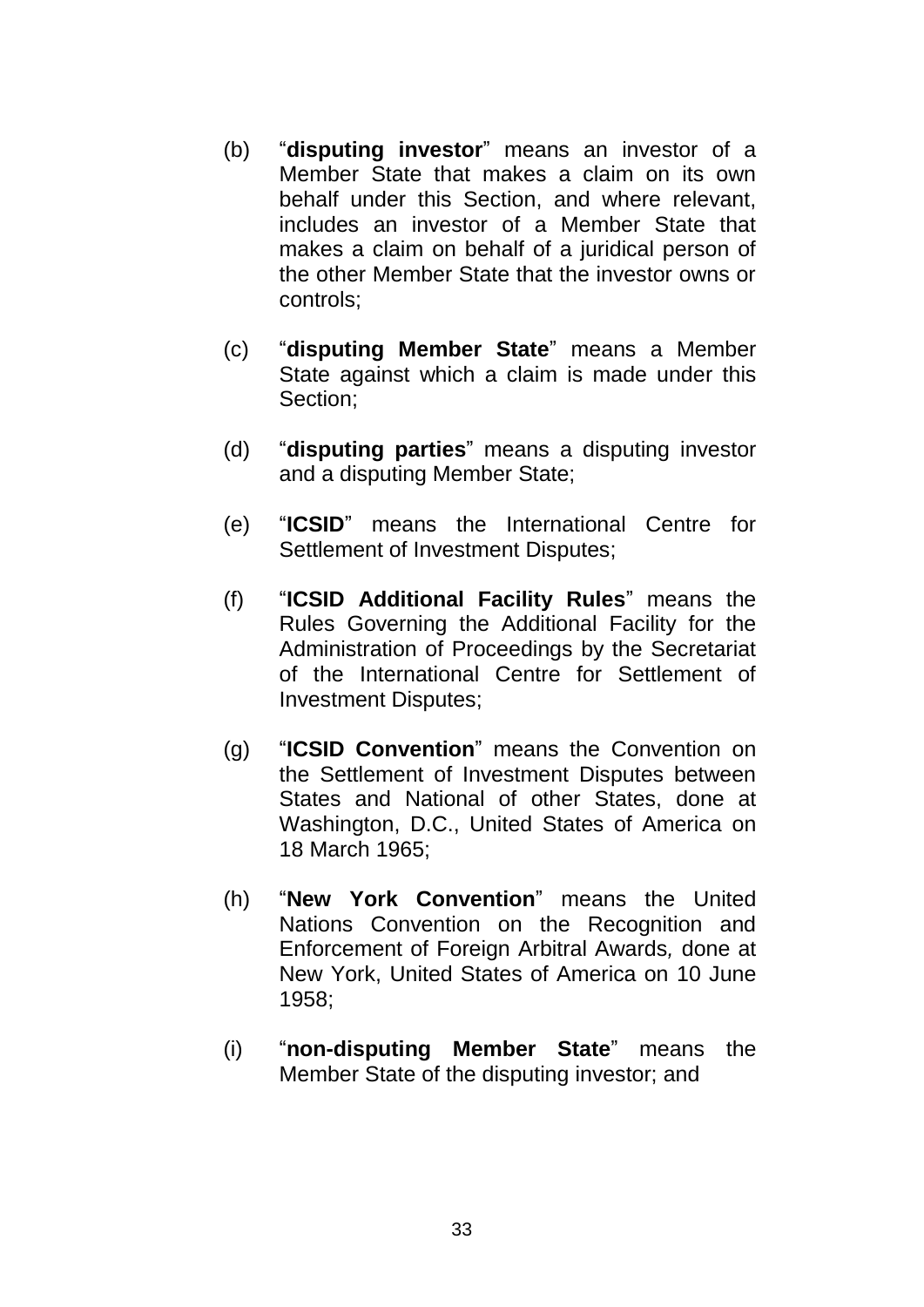(j) "**UNCITRAL Arbitration Rules**" means the arbitration rules of the United Nations Commission on International Trade Law, approved by the United Nations General Assembly on 15 December 1976.

## **Article 29 Scope of Coverage**

1. This Section shall apply to an investment dispute between a Member State and an investor of another Member State that has incurred loss or damage by reason of an alleged breach of any rights conferred by this Agreement with respect to the investment of that investor.

2. A natural person possessing the nationality or citizenship of a Member State shall not pursue a claim against that Member State under this Section.

3. This Section shall not apply to claims arising out of events which occurred, or claims which have been raised prior to the entry into force of this Agreement.

4. Nothing in this Section shall be construed so as to prevent a disputing investor from seeking administrative or judicial settlement available within the country of a disputing Member State.

#### **Article 30 Conciliation**

1. The disputing parties may at any time agree to conciliation, which may begin at any time and be terminated at the request of the disputing investor at any time.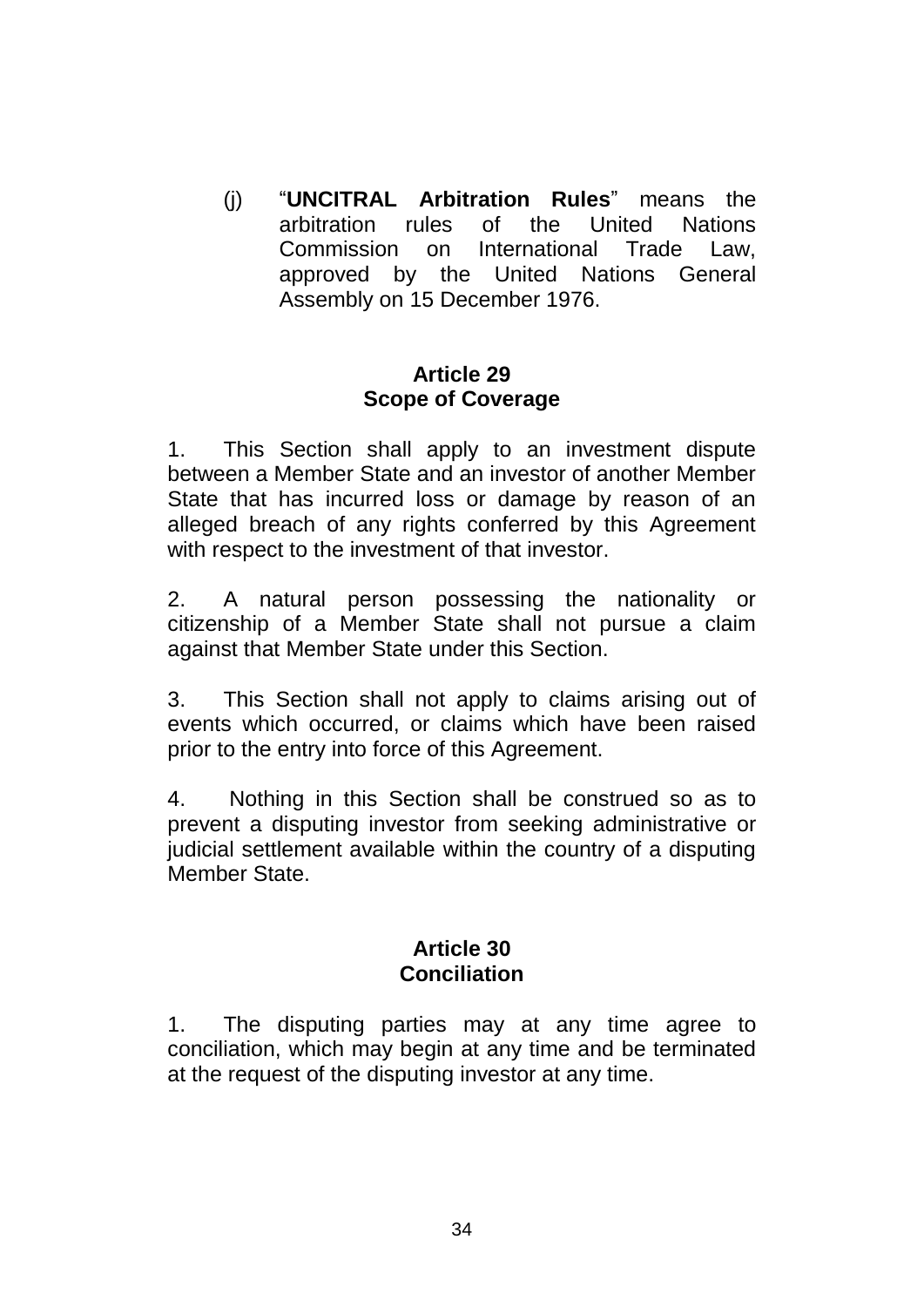2. If the disputing parties agree, procedures for conciliation may continue while procedures provided for in Article 33 (Submission of a Claim) are in progress.

3. Proceedings involving conciliation and positions taken by the disputing parties during these proceedings shall be without prejudice to the rights of either disputing parties in any further proceedings under this Section.

## **Article 31 Consultations**

1. In the event of an investment dispute, the disputing parties shall initially seek to resolve the dispute through consultation and negotiation, which may include the use of non-binding, third party procedures. Such consultations shall be initiated by a written request for consultations delivered by the disputing investor to the disputing Member State.

2. Consultations shall commence within 30 days of receipt by the disputing Member State of the request for consultations, unless the disputing parties otherwise agree.

3. With the objective of resolving an investment dispute through consultations, a disputing investor shall make all reasonable efforts to provide the disputing Member State, prior to the commencement of consultations, with information regarding the legal and factual basis for the investment dispute.

## **Article 32 Claim by an Investor of a Member State**

If an investment dispute has not been resolved within 180 days of the receipt by a disputing Member State of a request for consultations, the disputing investor may, subject to this Section, submit to arbitration a claim: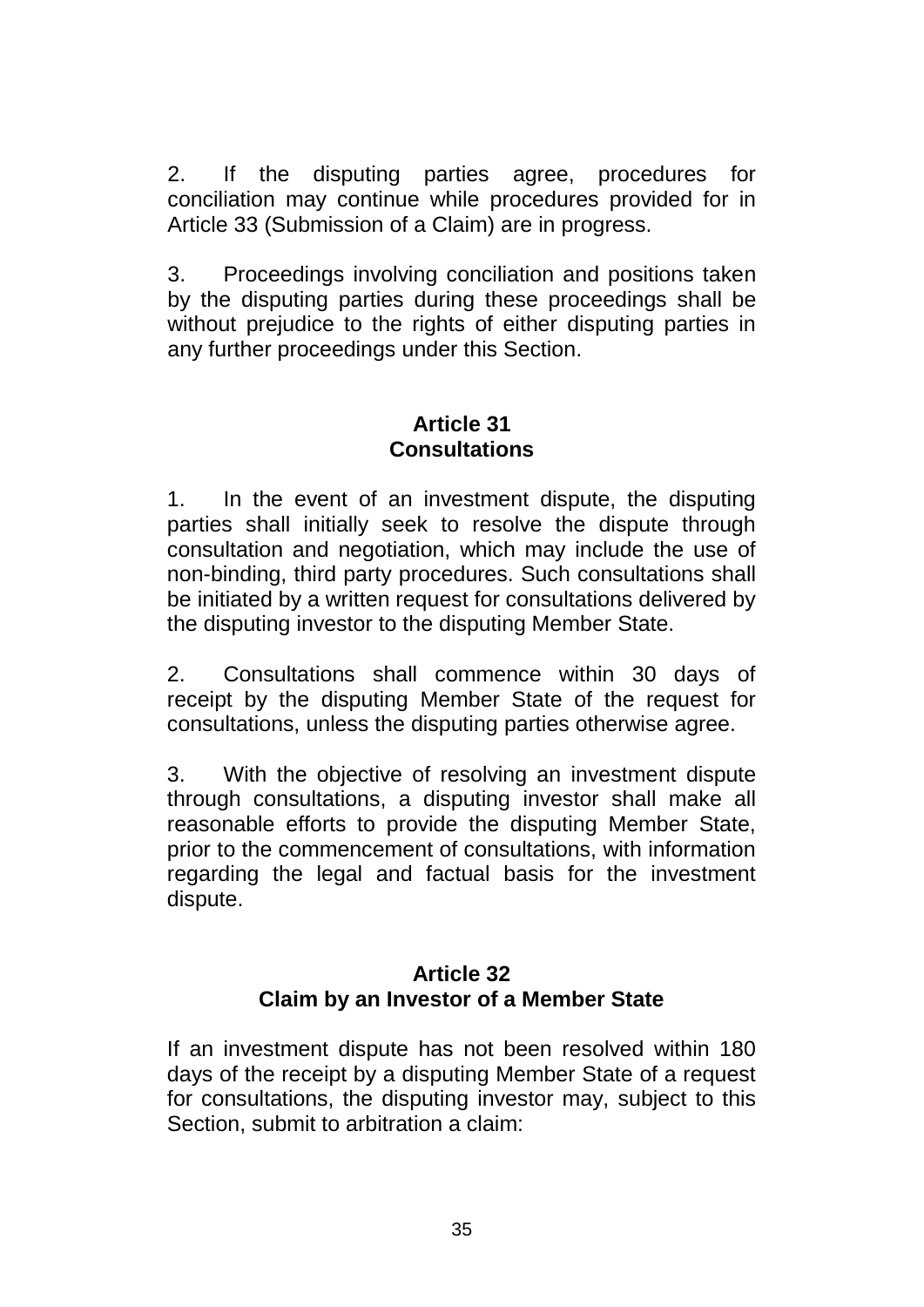- (a) that the disputing Member State has breached an obligation arising under Articles 5 (National Treatment), 6 (Most-Favoured-Nation Treatment), 8 (Senior Management and Board of Directors), 11 (Treatment of Investment), 12 (Compensation in Cases of Strife), 13 (Transfers) and 14 (Expropriation and Compensation) relating to the management, conduct, operation or sale or other disposition of a covered investment; and
- (b) that the disputing investor in relation to its covered investment has incurred loss or damage by reason of or arising out of that breach.

## **Article 33 Submission of a Claim**

1. A disputing investor may submit a claim referred to in Article 32 (Claim by an Investor of a Member State) at the choice of the disputing investor:

- (a) to the courts or administrative tribunals of the disputing Member State, provided that such courts or tribunals have jurisdiction over such claims; or
- (b) under the ICSID Convention and the ICSID Rules of Procedure for Arbitration Proceedings,<sup>14</sup> provided that both the disputing Member State and the non-disputing Member State are parties to the ICSID Convention; or

<sup>1</sup> In the case of the Philippines, submission of a claim to ICSID and the ICSID Rules of Procedure for Arbitration Proceedings shall be subject to a written agreement between the disputing parties in the event that an investment dispute arises.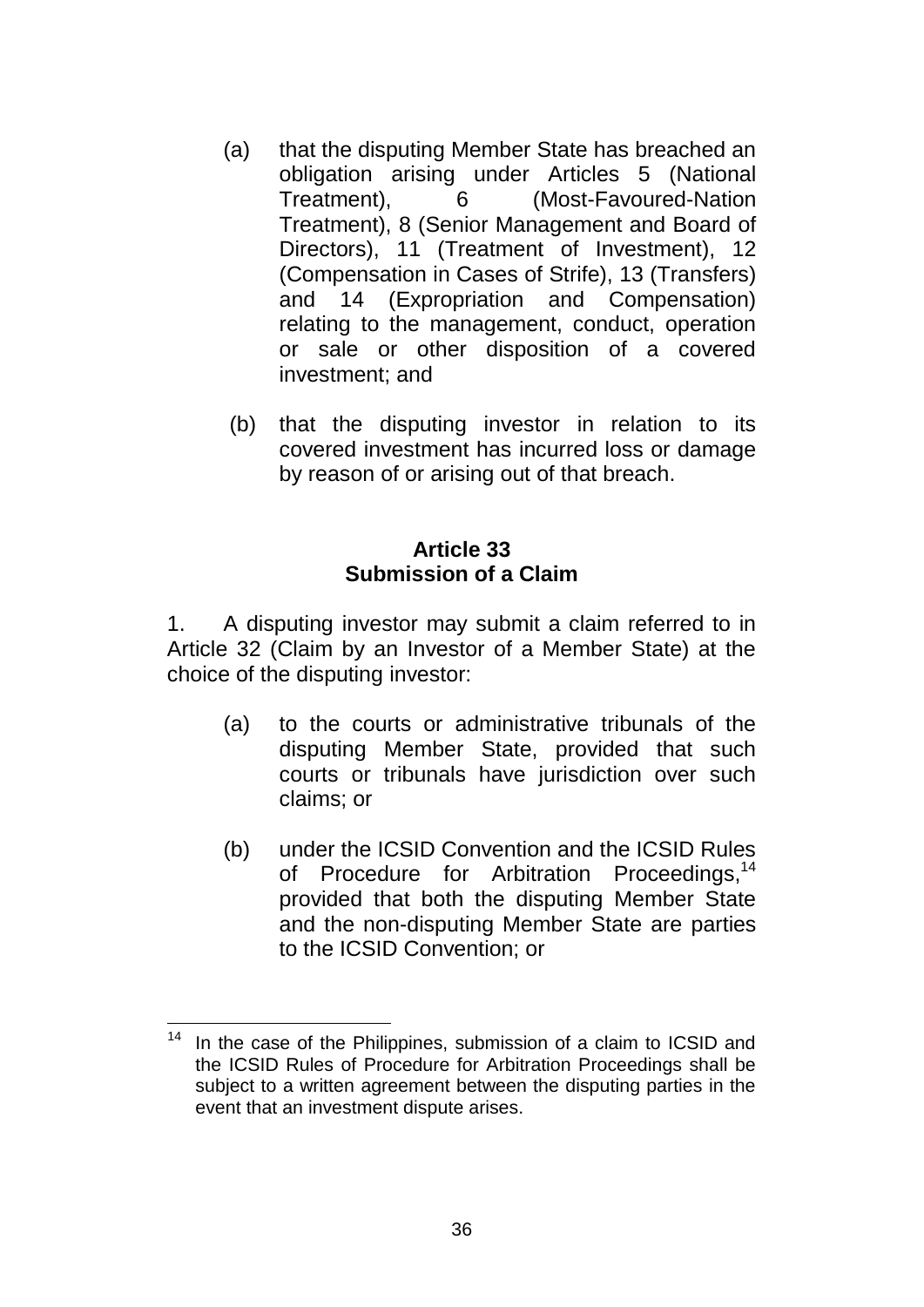- (c) under the ICSID Additional Facility Rules, provided that either of the disputing Member State or the non-disputing Member State is a party to the ICSID Convention; or
- (d) under the UNCITRAL Arbitration Rules; or
- (e) to the Regional Centre for Arbitration at Kuala Lumpur or any other regional centre for arbitration in ASEAN; or
- (f) if the disputing parties agree, to any other arbitration institution,

provided that resort to any arbitration rules or fora under sub-paragraphs (a) to (f) shall exclude resort to the other.

2. A claim shall be deemed submitted to arbitration under this Section when the disputing investor's notice of or request for arbitration ("notice of arbitration") is received under the applicable arbitration rules.

3. The arbitration rules applicable under paragraph 1, as in effect on the date the claim or claims were submitted to arbitration under this Section, shall govern the arbitration except to the extent modified by this Agreement.

4. In relation to a specific investment dispute or class of disputes, the applicable arbitration rules may be waived, varied or modified by written agreement between the disputing parties. Such rules shall be binding on the relevant tribunal or tribunals established under this Section, and on individual arbitrators serving on such tribunals.

5. The disputing investor shall provide with the notice of arbitration: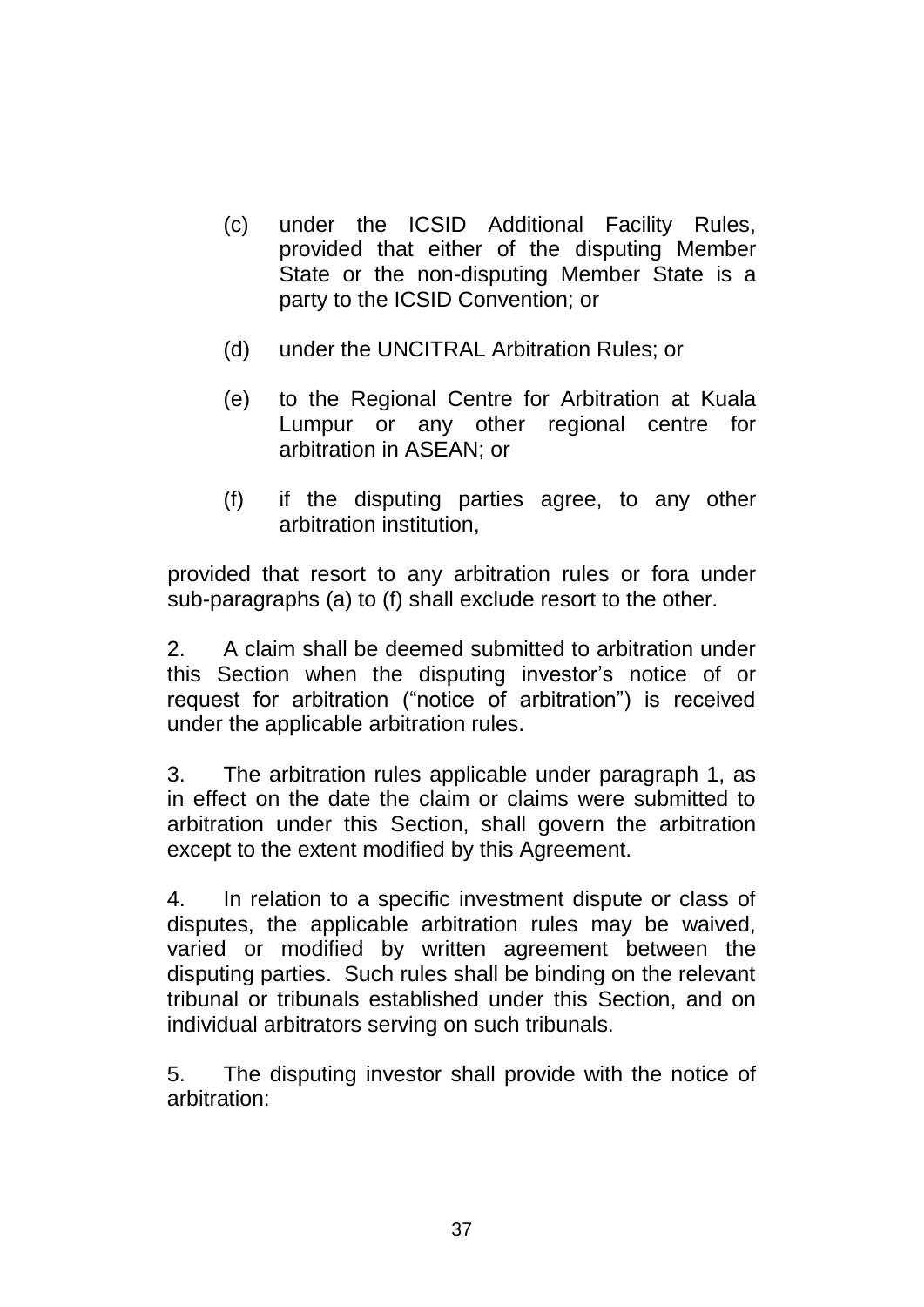- (a) the name of the arbitrator that the disputing investor appoints; or
- (b) the disputing investor's written consent for the Appointing Authority to appoint that arbitrator.

#### **Article 34 Conditions and Limitations on Submission of a Claim**

1. The dispute shall be submitted to arbitration under Article 33(1)(b) to (f) in accordance with this Section, and shall be conditional upon:

- (a) the submission of the investment dispute to such arbitration taking place within 3 years of the time at which the disputing investor became aware, or should reasonably have become aware, of a breach of an obligation under this Agreement causing loss or damage to the disputing investor or a covered investment; and
- (b) the disputing investor providing written notice, which shall be submitted at least 90 days before the claim is submitted, to the disputing Member State of its intent to submit the investment dispute to such arbitration and which briefly summarises the alleged breach of the disputing Member State under this Agreement (including the provisions alleged to have been breached) and the loss or damage allegedly caused to the disputing investor or a covered investment; and
- (c) the notice of arbitration under Article 33(2) being accompanied by the disputing investor's written waiver of the disputing investor's right to initiate or continue any proceedings before the courts or administrative tribunals of the disputing Member State, or other dispute settlement procedures, of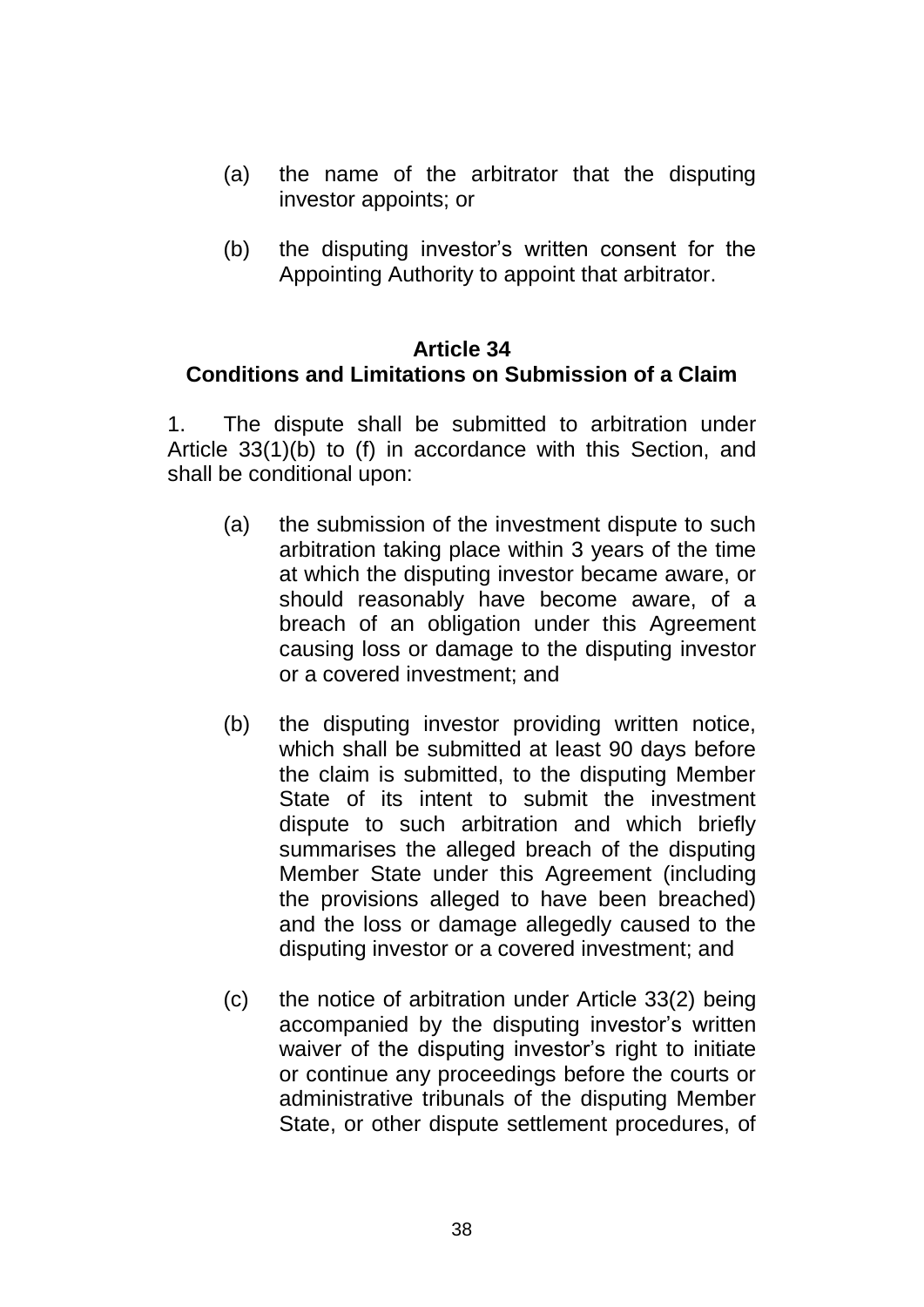any proceeding with respect to any measure alleged to constitute a breach referred to in Article 32 (Claim by an Investor of a Member State).

2. Notwithstanding sub-paragraph 1(c), the disputing investor shall not be prevented from initiating or continuing an action that seeks interim measures of protection for the sole purpose of preserving the disputing investor's rights and interests and does not involve the payment of damages or resolution of the substance of the matter in dispute, before the courts or administrative tribunals of the disputing Member State.

3. A Member State shall not give diplomatic protection, or bring an international claim, in respect of a dispute which one of its investors and the other Member State have consented to submit or have submitted to arbitration under this Section, unless such other Member State has failed to abide by and comply with the award rendered in such dispute. Diplomatic protection, for the purposes of this paragraph, shall not include informal diplomatic exchanges for the sole purpose of facilitating a settlement of the dispute.

4. A disputing Member State shall not assert, as a defence, counter-claim, right of set-off or otherwise, that the disputing investor in relation to the covered investment has received or will receive, pursuant to an insurance or guarantee contract, indemnification or other compensation for all or part of any alleged loss.

## **Article 35 Selection of Arbitrators**

1. Unless the disputing parties otherwise agree, the tribunal shall comprise three arbitrators: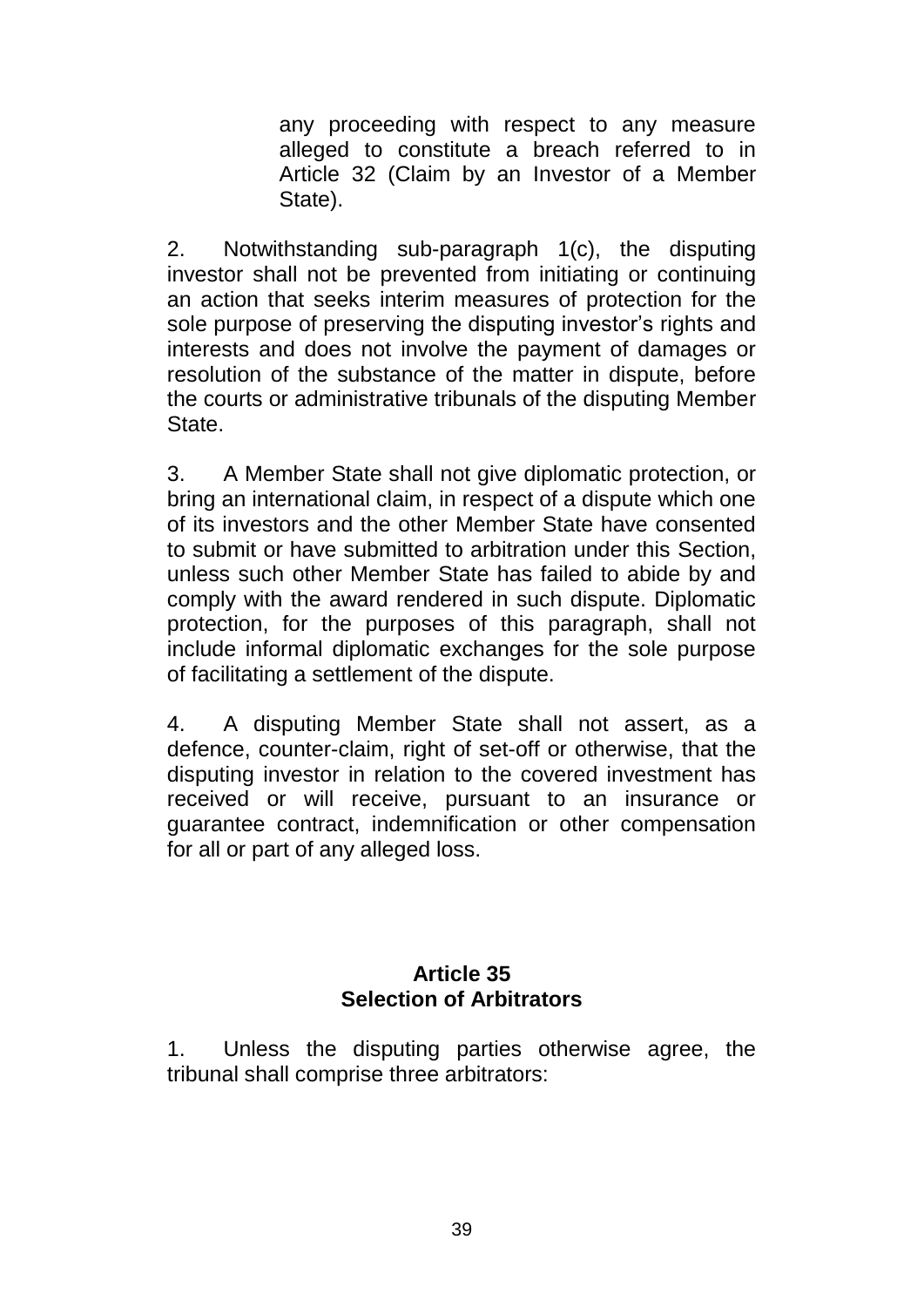- (a) one arbitrator appointed by each of the disputing parties; and
- (b) the third arbitrator, who shall be the presiding arbitrator, appointed by agreement of the disputing parties. The third arbitrator shall be a national of a non-Member State which has diplomatic relations with the disputing Member State and non-disputing Member State, and shall not have permanent residence in either the disputing Member State or non-disputing Member State.

2. Any person appointed as an arbitrator shall have expertise or experience in public international law, international trade or international investment rules. An arbitrator shall be chosen strictly on the basis of objectivity, reliability, sound judgment and independence and shall conduct himself or herself on the same basis throughout the course of the arbitral proceedings.

3. Subject to Article 36 (Conduct of the Arbitration), if a tribunal has not been constituted within 75 days from the date that a claim is submitted to arbitration under this Section, the Appointing Authority, on the request of a disputing party, shall appoint, in his or her discretion, the arbitrator or arbitrators who have not been appointed.

4. The tribunal shall reach its decisions by a majority of votes and its decisions shall be binding.

5. The parties to the dispute shall bear the cost of their respective arbitrators to the tribunal and share equally the cost of the presiding arbitrator and other relevant costs. In all other respects, the tribunal shall determine its own procedures.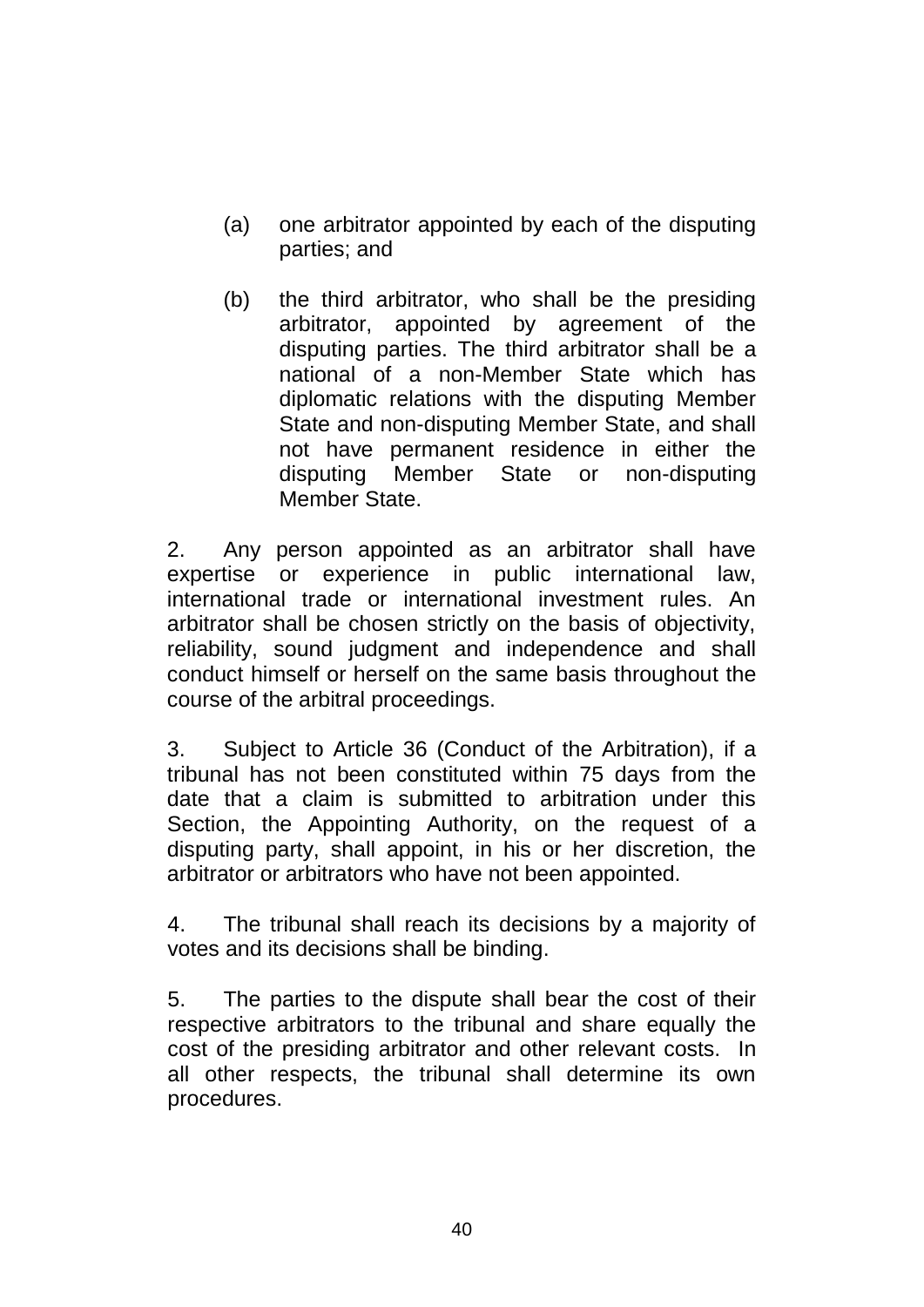6. The disputing parties may establish rules relating to expenses incurred by the tribunal, including remuneration of the arbitrators.

7. Where any arbitrator appointed as provided for in this Article resigns or becomes unable to act, a successor shall be appointed in the same manner as prescribed for the appointment of the original arbitrator and the successor shall have all the powers and duties of the original arbitrator.

## **Article 36 Conduct of the Arbitration**

1. Where issues relating to jurisdiction or admissibility are raised as preliminary objections, the tribunal shall decide the matter before proceeding to the merits.

2. A disputing Member State may, no later than 30 days after the constitution of the tribunal, file an objection that a claim is manifestly without merit. A disputing Member State may also file an objection that a claim is otherwise outside the jurisdiction or competence of the tribunal. The disputing Member State shall specify as precisely as possible the basis for the objection.

3. The tribunal shall address any such objection as a preliminary question apart from the merits of the claim. The disputing parties shall be given a reasonable opportunity to present their views and observations to the tribunal. If the tribunal decides that the claim is manifestly without merit, or is otherwise not within the jurisdiction or competence of the tribunal, it shall render an award to that effect.

4. The tribunal may, if warranted, award the prevailing party reasonable costs and fees incurred in submitting or opposing the objection. In determining whether such an award is warranted, the tribunal shall consider whether either the claim or the objection was frivolous or manifestly without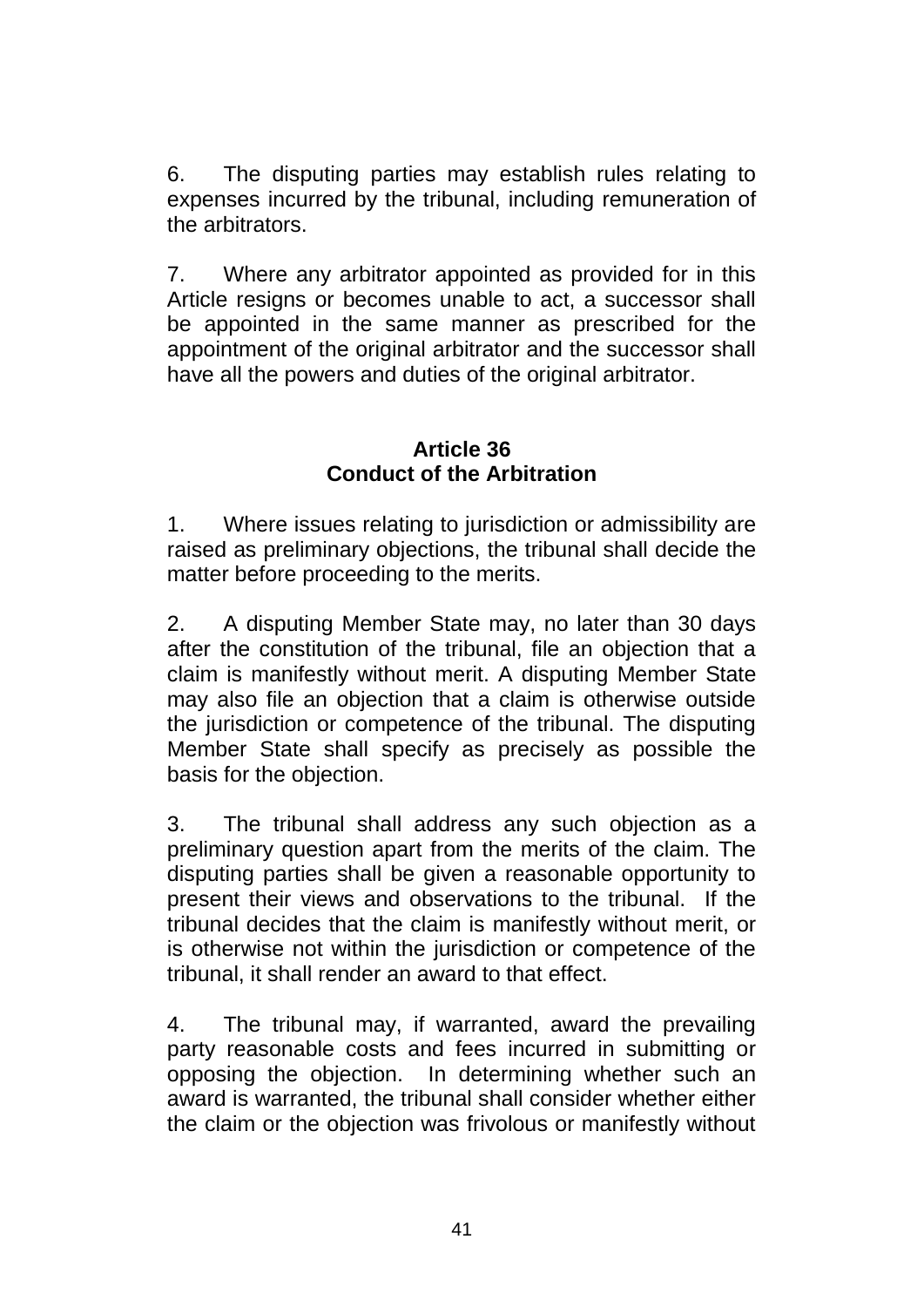merit, and shall provide the disputing parties a reasonable opportunity to comment.

5. Unless the disputing parties otherwise agree, the tribunal shall determine the place of arbitration in accordance with the applicable arbitration rules, provided that the place shall be in the territory of a State that is a party to the New York Convention.

6. Where an investment dispute relate to a measure which may be a taxation measure, the disputing Member State and the non-disputing Member State, including representatives of their tax administrations, shall hold consultations to determine whether the measure in question is a taxation measure.

7. Where a disputing investor claims that the disputing Member State has breached Article 14 (Expropriation and Compensation) by the adoption or enforcement of a taxation measure, the disputing Member State and the non-disputing Member State shall, upon request from the disputing Member State, hold consultations with a view to determining whether the taxation measure in question has an effect equivalent to expropriation or nationalisation.

8. Any tribunal that may be established under this Section shall accord serious consideration to the decision of both Member States under paragraphs 6 and 7.

9. If both Member States fail either to initiate such consultations referred to paragraphs 6 and 7, or to make such joint decisions, within the period of 180 days from the date of the receipt of request for consultation referred to in Article 31 (Consultations), the disputing investor shall not be prevented from submitting its claim to arbitration in accordance with this Section.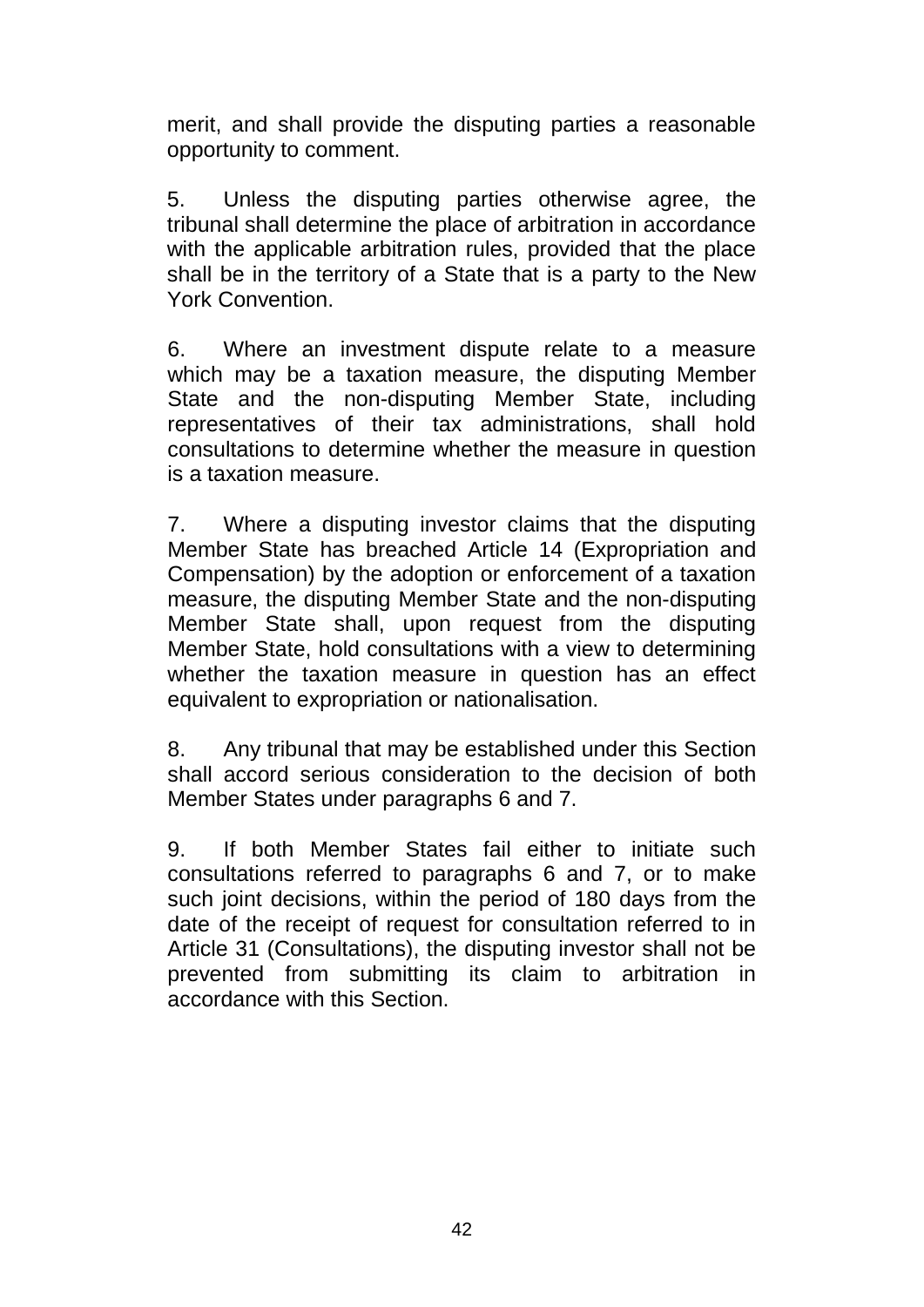## **Article 37 Consolidation**

Where two or more claims have been submitted separately to arbitration under Article 32 (Claim by an Investor of a Member State) and the claims have a question of law or fact in common and arise out of the same or similar events or circumstances, all concerned disputing parties may agree to consolidate those claims in any manner they deem appropriate.

## **Article 38 Expert Reports**

Without prejudice to the appointment of other kinds of experts where authorised by the applicable arbitration rules, the tribunal, at the request of the disputing parties, may appoint one or more experts to report to it in writing on any factual issue concerning environmental, public health, safety or other scientific matters raised by a disputing party in a proceeding, subject to such terms and conditions as the disputing parties may agree.

#### **Article 39 Transparency of Arbitral Proceedings**

1. Subject to paragraphs 2 and 3, the disputing Member State may make publicly available all awards, and decisions produced by the tribunal.

2. Any of the disputing parties that intend to use information designated as confidential information in a hearing shall so advise the tribunal. The tribunal shall make appropriate arrangements to protect the information from disclosure.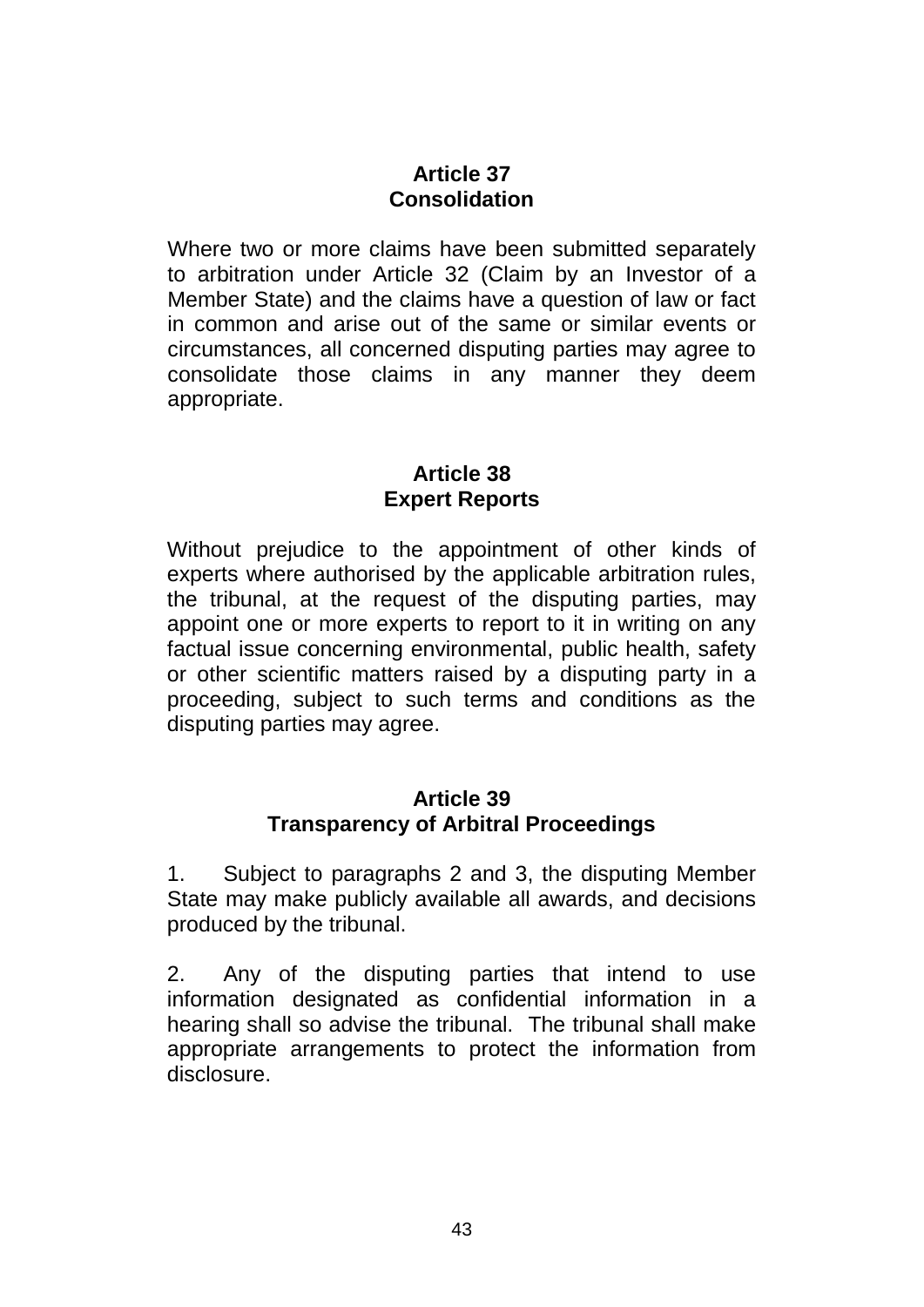3. Any information specifically designated as confidential that is submitted to the tribunal or the disputing parties shall be protected from disclosure to the public.

4. A disputing party may disclose to persons directly connected with the arbitral proceedings such confidential information as it considers necessary for the preparation of its case, but it shall require that such confidential information is protected.

5. The tribunal shall not require a Member State to furnish or allow access to information the disclosure of which would impede law enforcement or would be contrary to the Member State's law protecting Cabinet confidences, personal privacy or the financial affairs and accounts of individual customers of financial institutions, or which it determines to be contrary to its essential security.

6. The non-disputing Member State shall be entitled, at its cost, to receive from the disputing Member State a copy of the notice of arbitration, no later than 30 days after the date that such document has been delivered to the disputing Member State. The disputing Member State shall notify all other Member States of the receipt of the notice of arbitration within 30 days thereof.

#### **Article 40 Governing Law**

1. Subject to paragraphs 2 and 3, when a claim is submitted under Article 33 (Submission of a Claim), the tribunal shall decide the issues in dispute in accordance with this Agreement, any other applicable agreements between the Member States, and the applicable rules of international law and where applicable, any relevant domestic law of the disputing Member State.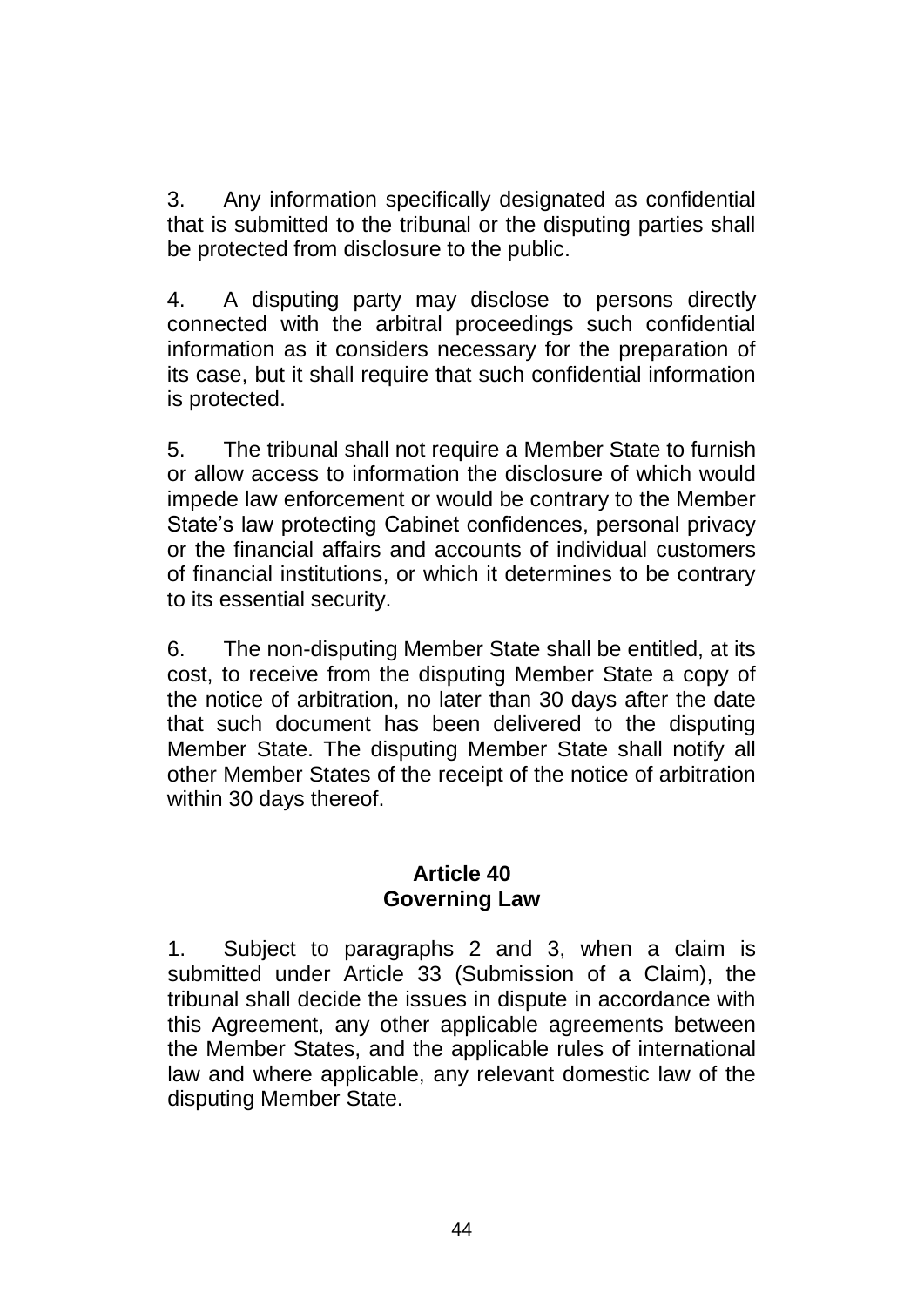2. The tribunal shall, on its own account or at the request of a disputing party, request a joint interpretation of any provision of this Agreement that is in issue in a dispute. The Member States shall submit in writing any joint decision declaring their interpretation to the tribunal within 60 days of the delivery of the request. Without prejudice to paragraph 3, if the Member States fail to issue such a decision within 60 days, any interpretation submitted by a Member State shall be forwarded to the disputing parties and the tribunal, which shall decide the issue on its own account.

3. A joint decision of the Member States, declaring their interpretation of a provision of this Agreement shall be binding on a tribunal, and any decision or award issued by a tribunal must be consistent with that joint decision.

#### **Article 41 Awards**

1. The disputing parties may agree on a resolution of the dispute at any time before the tribunal issues its final award.

2. Where a tribunal makes a final award against either of the disputing parties, the tribunal may award, separately or in combination, only:

- (a) monetary damages and any applicable interest; and
- (b) restitution of property, in which case the award shall provide that the disputing Member State may pay monetary damages and any applicable interest in lieu of restitution.

3. A tribunal may also award costs and attorney's fees in accordance with this Agreement and the applicable arbitration rules.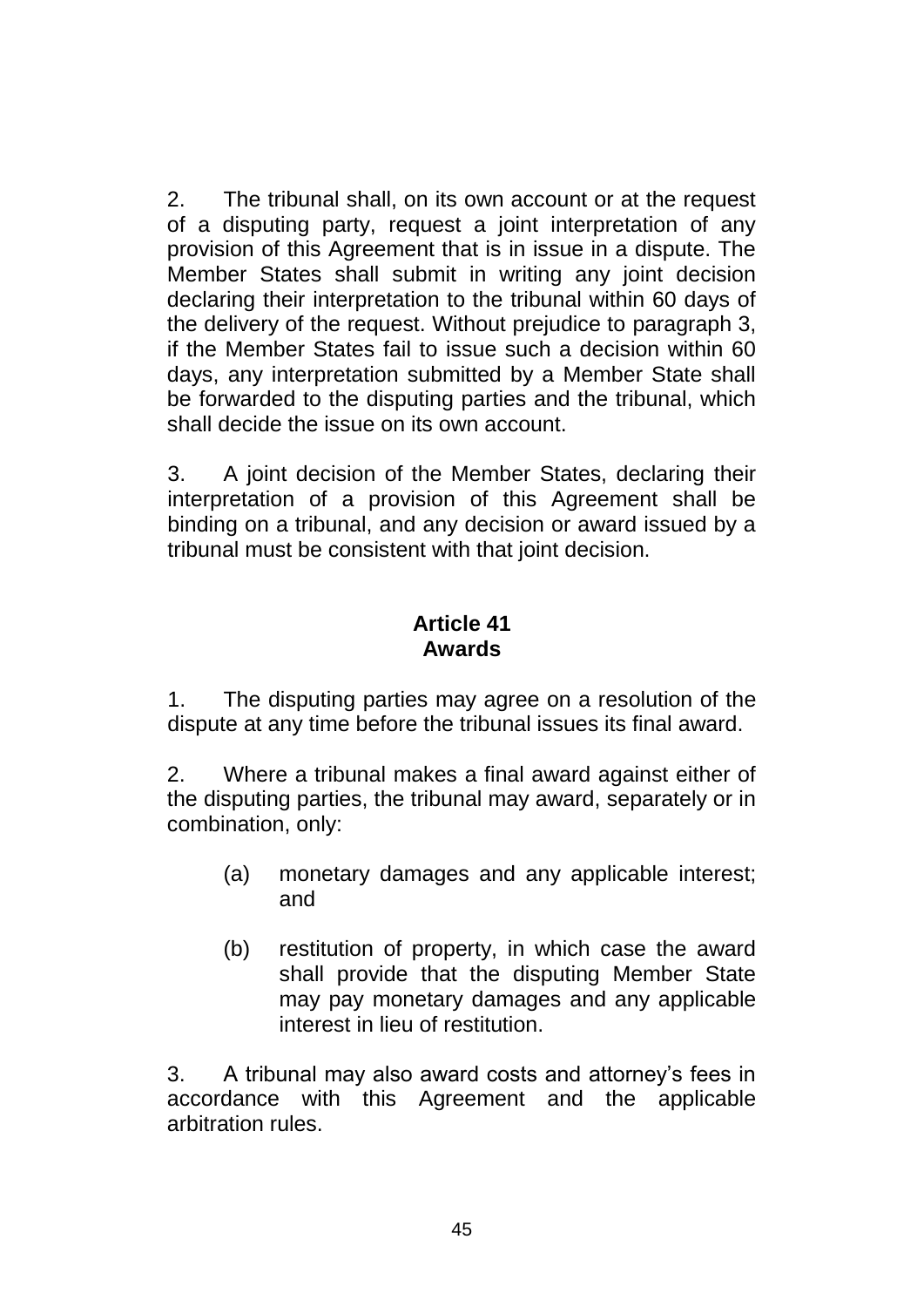4. A tribunal may not award punitive damages.

5. An award made by a tribunal shall have no binding force except between the disputing parties and in respect of the particular case.

6. Subject to paragraph 7 and the applicable review procedure for an interim award, the disputing party shall abide by and comply with an award without delay.<sup>15</sup>

7. The disputing party may not seek enforcement of a final award until:

- (a) in the case of a final award under the ICSID Convention:
	- (i) 120 days has elapsed from the date the award was rendered and no disputing party has requested revision or annulment of the award; or
	- (ii) revision or annulment proceedings have been completed;
- (b) in the case of a final award under the ICSID Additional Facility Rules, the UNCITRAL Arbitration Rules, or the rules selected pursuant to Article 33(1)(e):
	- (i) 90 days have elapsed from the date the award was rendered and no disputing party has commenced a proceeding to revise, set aside, or annul the award; or

 $15$ The Parties understand that there may be domestic legal and administrative processes that need to be observed before an award can be complied with.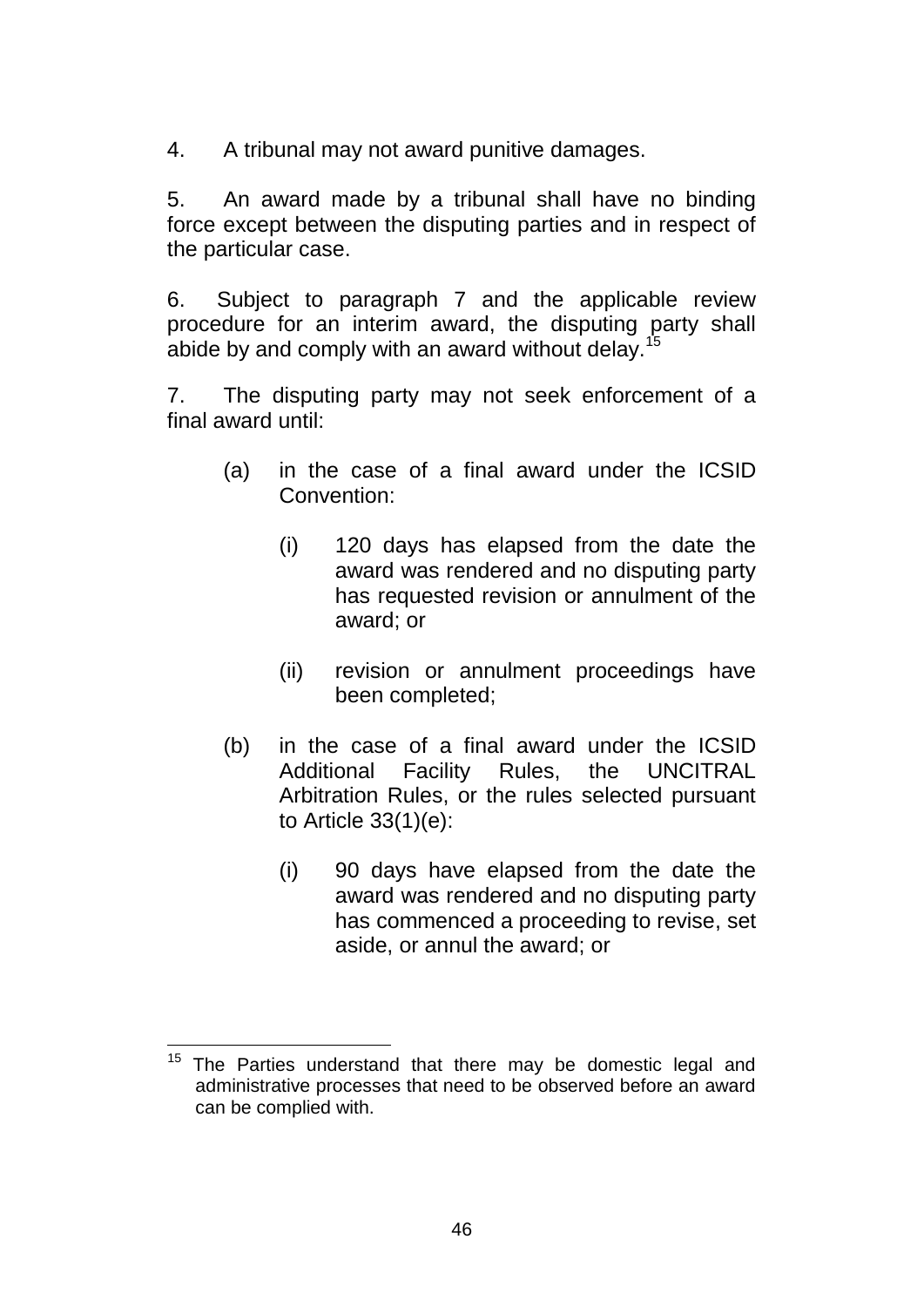(ii) a court has dismissed or allowed an application to revise, set aside, or annul the award and there is no further appeal.

8. A claim that is submitted for arbitration under this Section shall be considered to arise out of a commercial relationship or transaction for purposes of Article 1 of the New York Convention.

9. Each Member State shall provide for the enforcement of an award in its territory.

## **SECTION C**

## **Article 42 Institutional Arrangements**

1. The AIA Council, as established by the AEM under the AIA Agreement, shall be responsible for the implementation of this Agreement.

2. The ASEAN Coordinating Committee on Investment ("CCI") as established by the AIA Council and comprising senior officials responsible for investment and other senior officials from relevant government agencies, shall assist the AIA Council in the performance of its functions. The CCI shall report to the AIA Council through the Senior Economic Officials Meeting ("SEOM"). The ASEAN Secretariat shall be the secretariat for the AIA Council and the CCI.

- 3. The functions of the AIA Council shall be to:
	- (a) provide policy guidance on global and regional investment matters concerning promotion, facilitation, protection, and liberalisation;
	- (b) oversee, coordinate and review the implementation of this Agreement;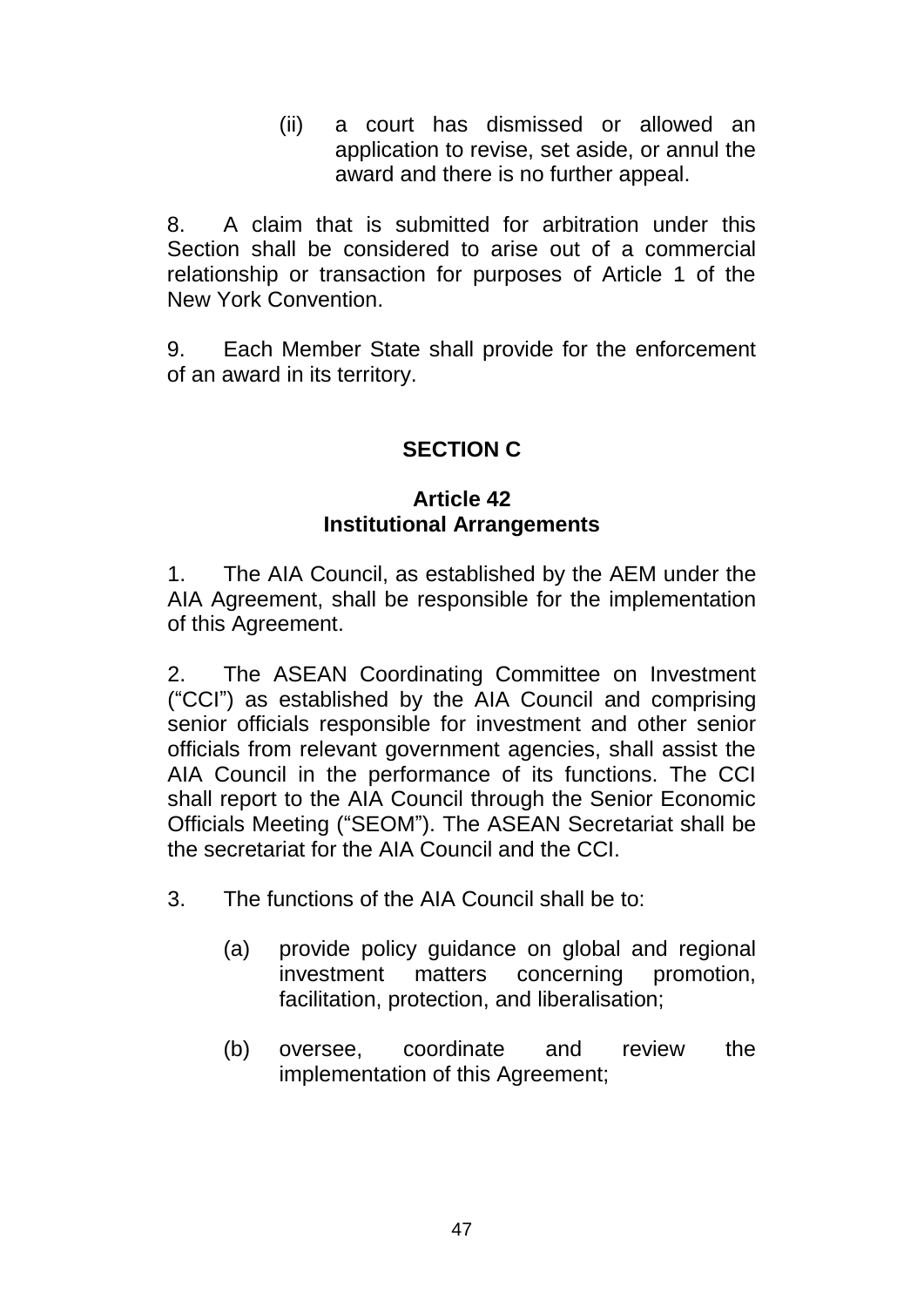- (c) update the AEM on the implementation and operation of this Agreement;
- (d) consider and recommend to the AEM any amendments to this Agreement;
- (e) facilitate the avoidance and settlement of disputes arising from this Agreement;
- (f) supervise and coordinate the work of the CCI;
- (g) adopt any necessary decisions; and
- (h) carry out any other functions as the AEM may agree.

#### **Article 43 Consultations by Member States**

The Member States agree to consult each other at the request of any Member State on any matter relating to investments covered by this Agreement, or otherwise affecting the implementation of this Agreement.

## **Article 44 Relation to Other Agreements**

Nothing in this Agreement shall derogate from the existing rights and obligations of a Member State under any other international agreements to which it is a party.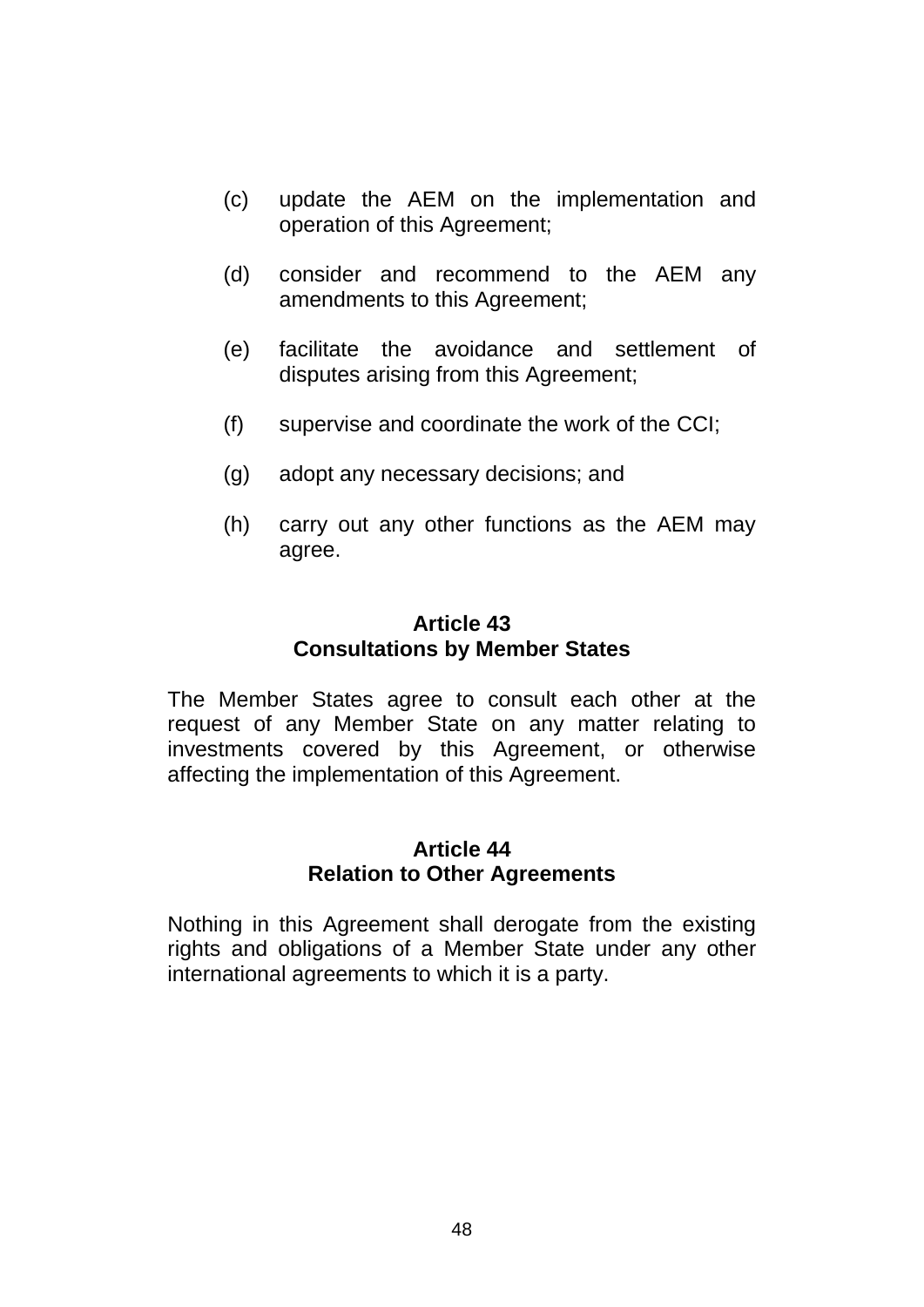## **Article 45 Annexes, Schedule and Future Instruments**

This Agreement shall include the Annexes, the Schedule and the contents therein, which shall form an integral part of this Agreement, and all future legal instruments agreed pursuant to this Agreement.

#### **Article 46 Amendments**

The provisions of this Agreement may be modified through amendments mutually agreed upon in writing by the Member States.

## **Article 47 Transitional Arrangements Relating to the ASEAN IGA and the AIA Agreement**

1. Upon the entry into force of this Agreement, the ASEAN IGA and the AIA Agreement shall be terminated.

2. Notwithstanding the termination of the AIA Agreement, the Temporary Exclusion List and the Sensitive List to the AIA Agreement shall apply to the liberalisation provisions of the ACIA, *mutatis mutandis*, until such time that the Reservation List of ACIA comes into force.

3. With respect to investments falling within the ambit of this Agreement as well as under the ASEAN IGA, or within the ambit of this Agreement and the AIA Agreement, investors of these investments may choose to apply the provisions, but only in its entirety, of either this Agreement or the ASEAN IGA or the AIA Agreement, as the case may be, for a period of 3 years after the date of termination of the ASEAN IGA and the AIA Agreement.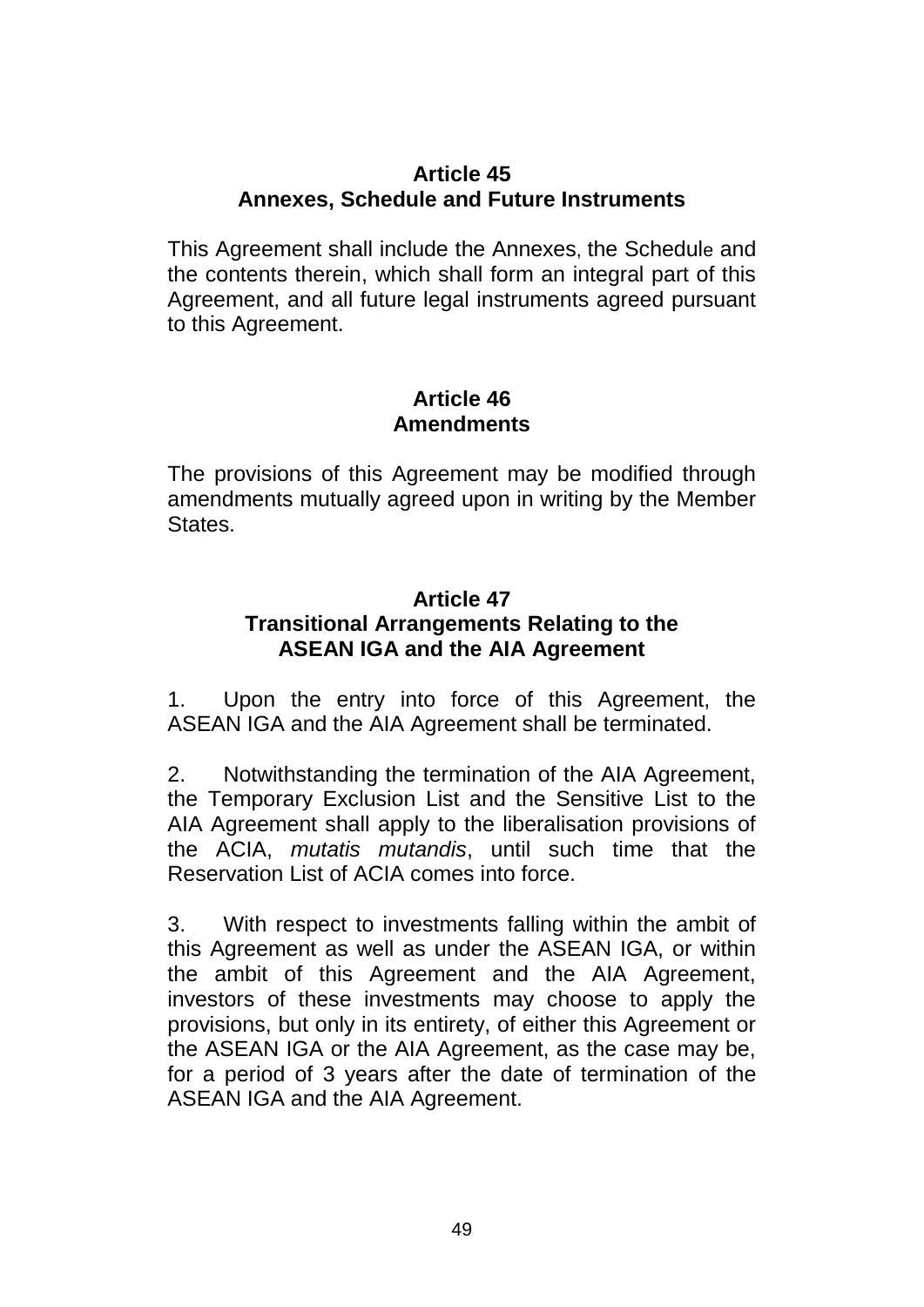## **Article 48 Entry into Force**

1. This Agreement shall enter into force after all Member States have notified or, where necessary, deposited instruments of ratification with the Secretary-General of ASEAN, which shall not take more than 180 days after the signing of this Agreement.

2. The Secretary-General of ASEAN shall promptly notify all Member States of the notifications or deposit of each instrument of ratification referred to in paragraph 1.

## **Article 49 Depositary**

This Agreement shall be deposited with the Secretary-General of ASEAN, who shall promptly furnish a certified copy thereof to each Member State.

**IN WITNESS WHEREOF,** the undersigned, being duly authorised by their respective Governments, have signed this ASEAN Comprehensive Investment Agreement.

**DONE** at Cha-am, Thailand, this 26<sup>th</sup> Day of February in the Year Two Thousand and Nine, in a single original copy in the English language.

For Brunei Darussalam:

## **LIM JOCK SENG** Second Minister of Foreign Affairs and Trade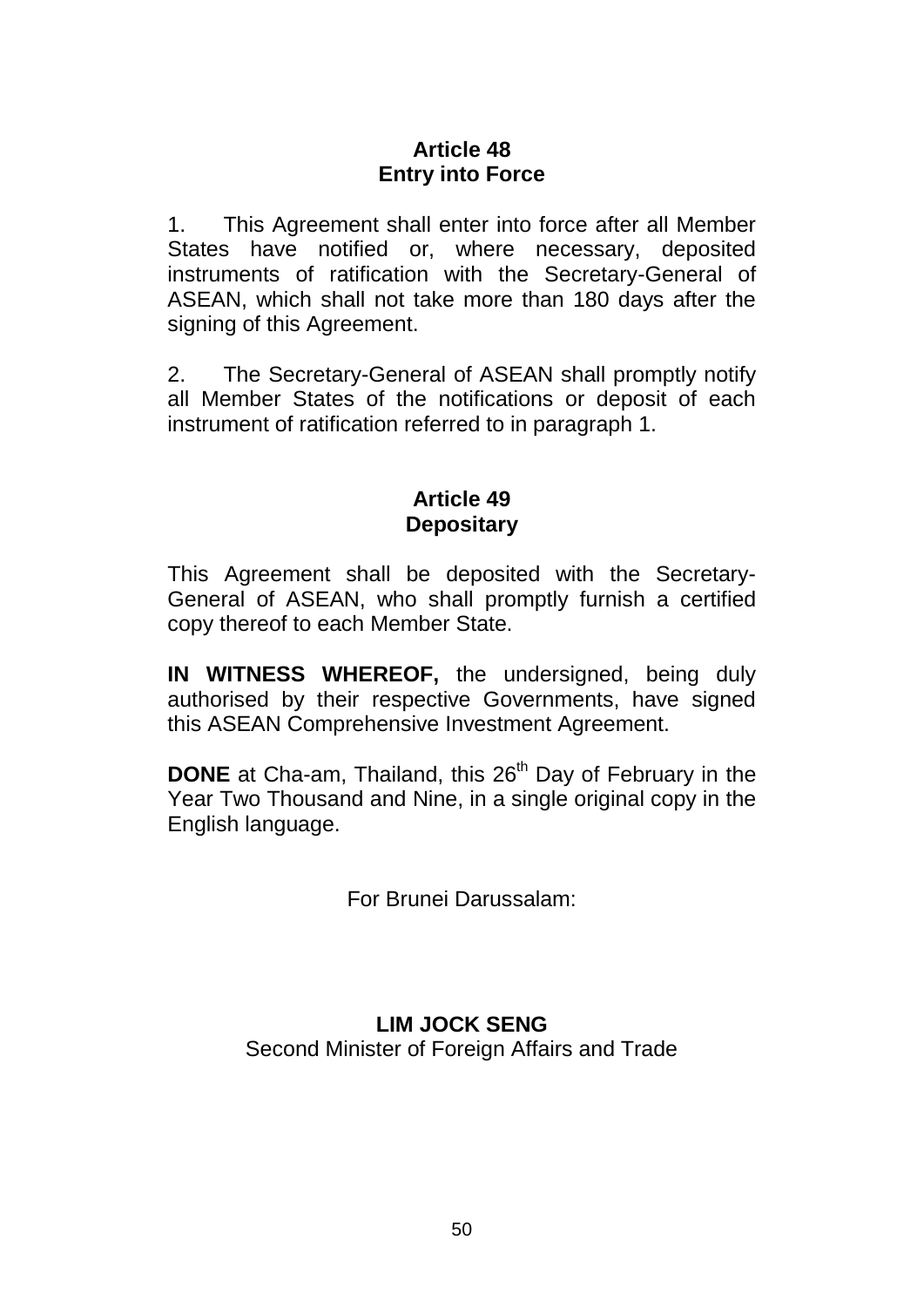For the Kingdom of Cambodia:

## **CHAM PRASIDH**

Senior Minister and Minister of Commerce

For the Republic of Indonesia:

#### **MARI ELKA PANGESTU** Minister of Trade

For the Lao People's Democratic Republic:

## **NAM VIYAKETH**

Minister of Industry and Commerce

For Malaysia:

## **TAN SRI MUHYIDDIN YASSIN**

Minister of International Trade and Industry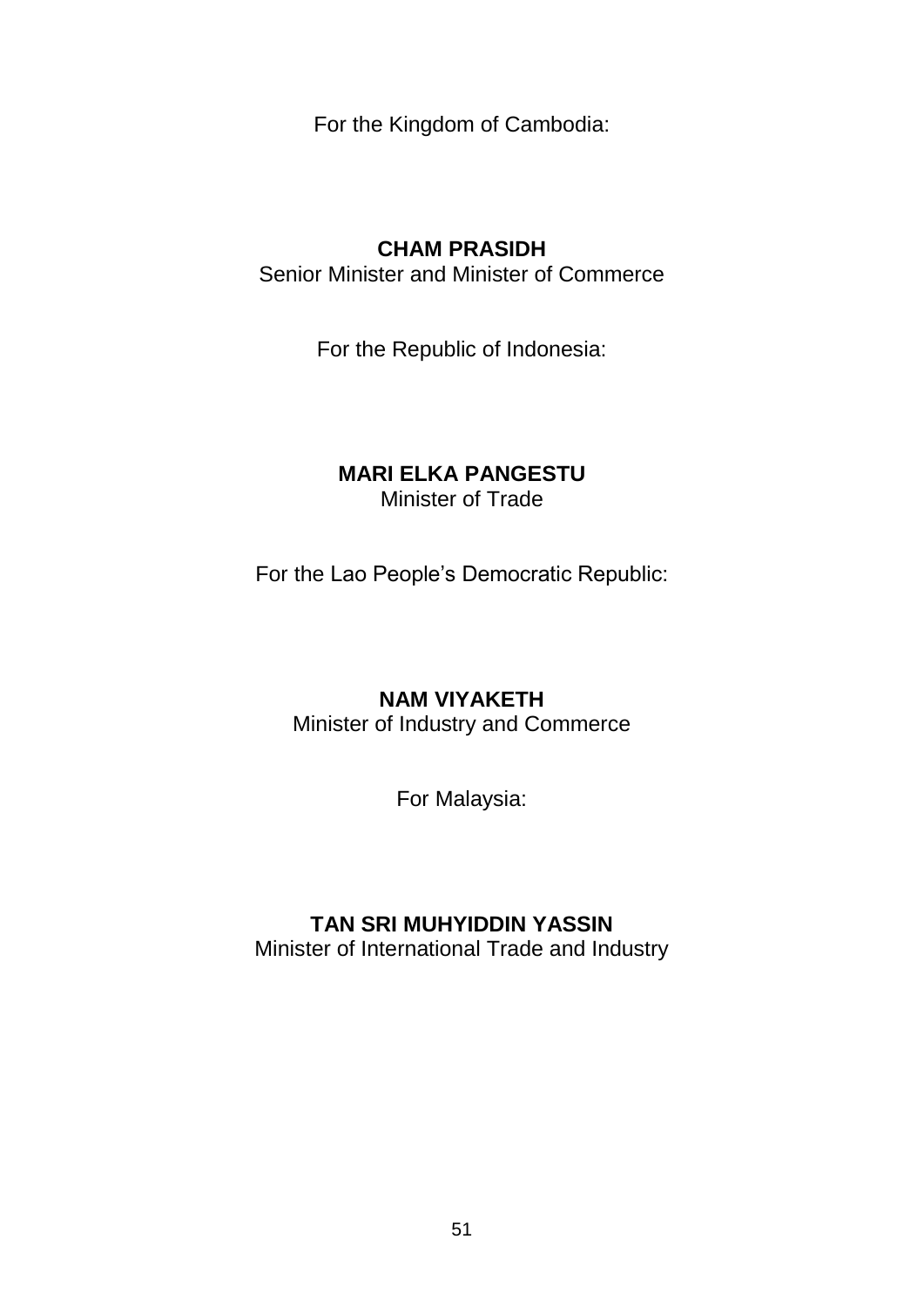For the Union of Myanmar:

## **U SOE THA**

Minister for National Planning and Economic Development

For the Republic of the Philippines:

## **PETER B. FAVILA**

Secretary of Trade and Industry

For the Republic of Singapore:

## **LIM HNG KIANG**

Minister for Trade and Industry

For the Kingdom of Thailand:

## **PORNTIVA NAKASAI**

Minister of Commerce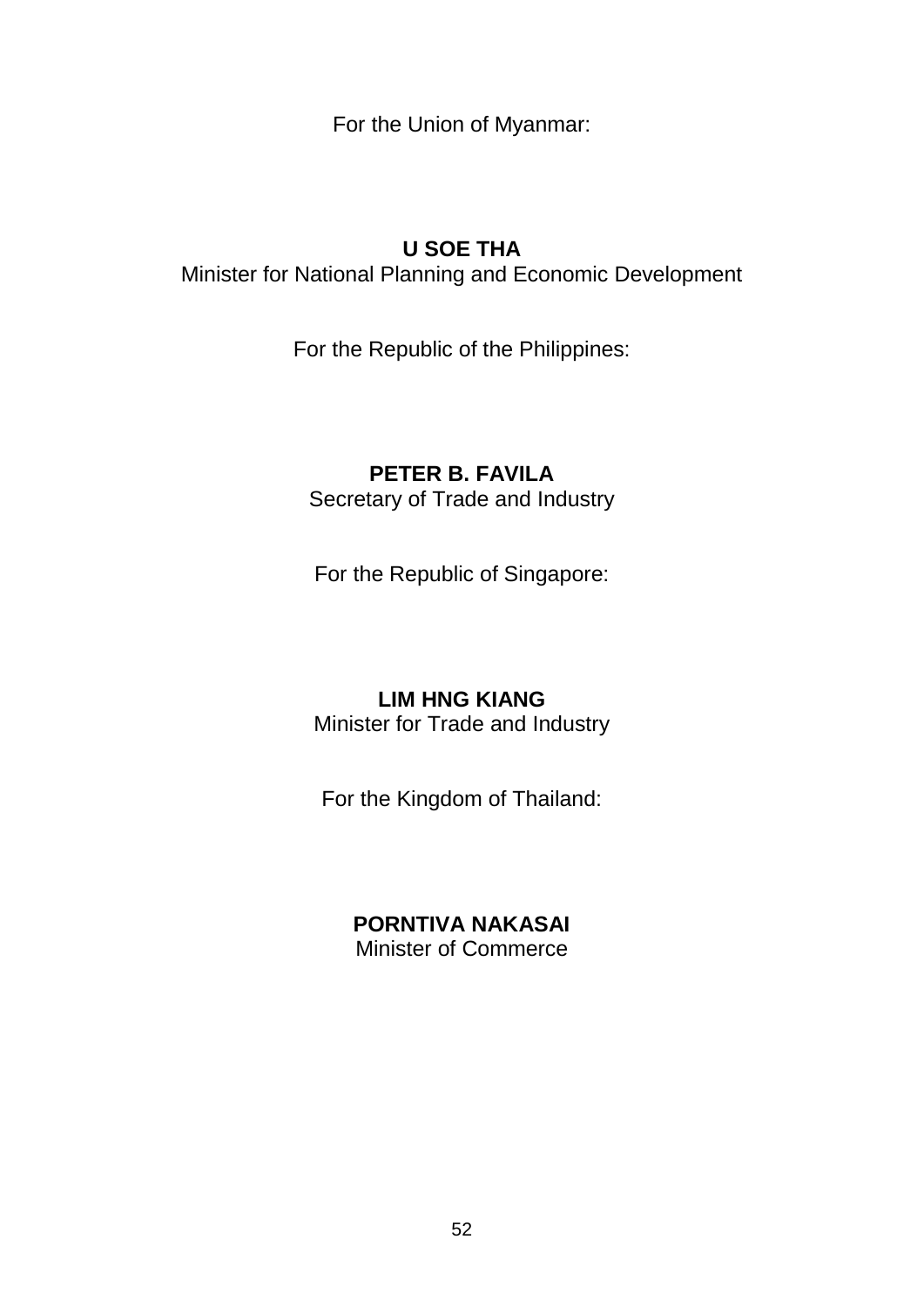For the Socialist Republic of Viet Nam:

## **VU HUY HOANG** Minister of Industry and Trade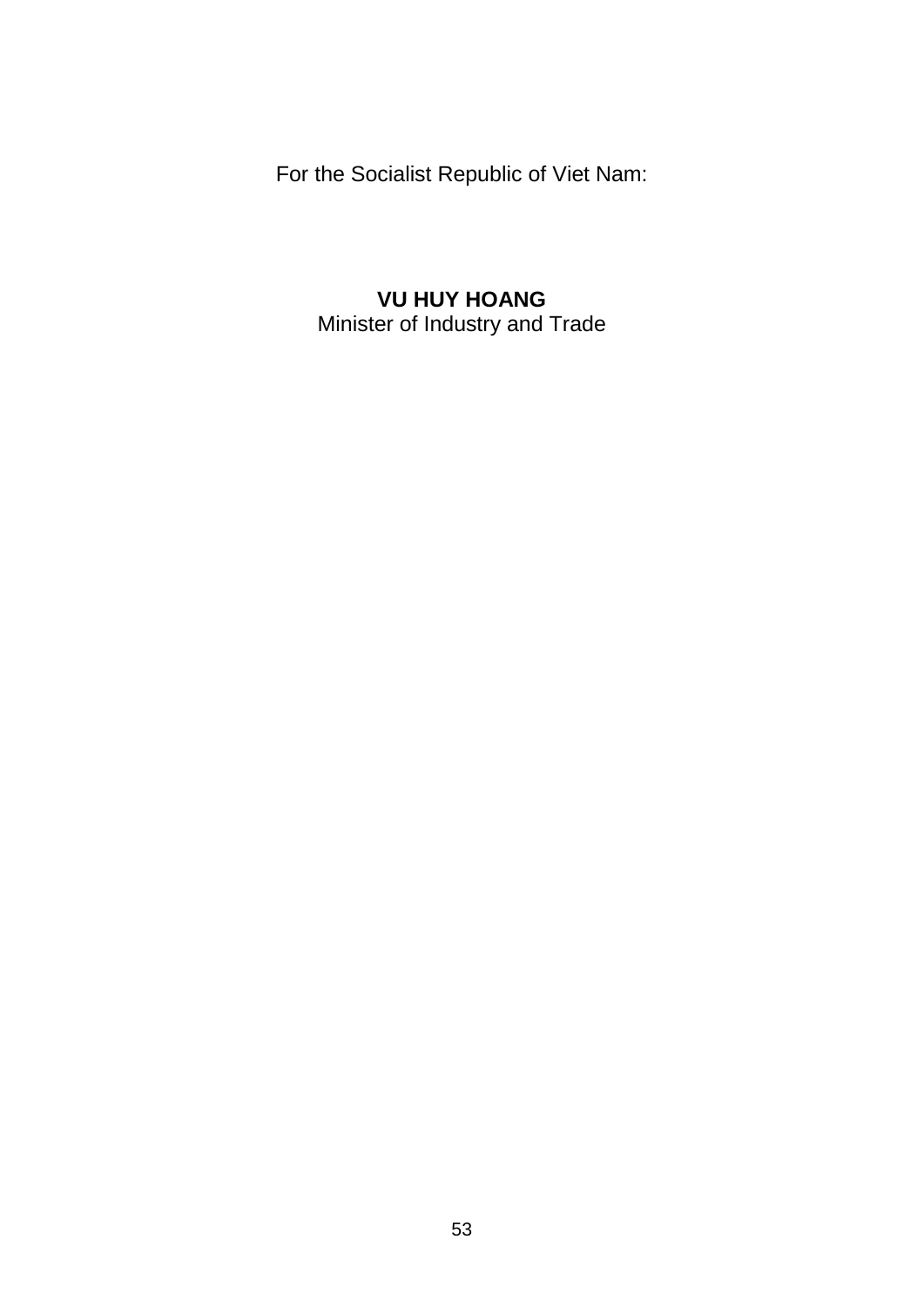## **ANNEX 1 Approval in Writing**

Where specific approval in writing is required for covered investments by a Member State's domestic laws, regulations and national policies, that Member State shall:

- (a) inform all the other Member States through the ASEAN Secretariat of the contact details of its competent authority responsible for granting such approval;
- (b) in the case of an incomplete application, identify and notify the applicant in writing within 1 month from the date of receipt of such application of all the additional information that is required;
- (c) inform the applicant in writing that the investment has been specifically approved or denied within 4 months from the date of receipt of complete application by the competent authority; and
- (d) in the case an application is denied, inform the applicant in writing of the reasons for such denial. The applicant shall have the opportunity of submitting, at that applicant's discretion, a new application.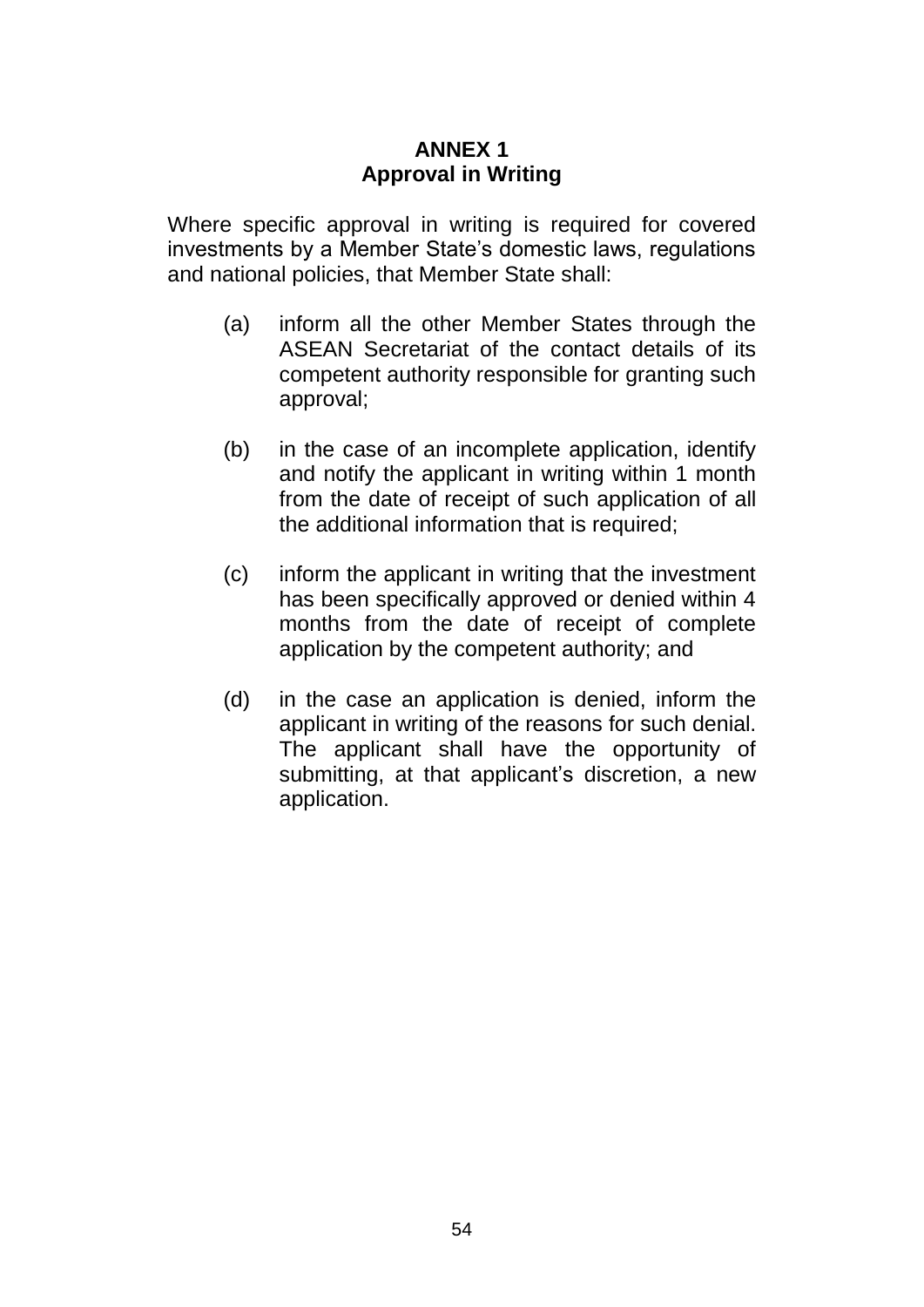## **ANNEX 2 Expropriation and Compensation**

1. An action or a series of related actions by a Member State cannot constitute an expropriation unless it interferes with a tangible or intangible property right or property interest in a covered investment.

- 2. Article 14(1) addresses two situations:
	- (a) the first situation is where an investment is nationalised or otherwise directly expropriated through formal transfer of title or outright seizure; and
	- (b) the second situation is where an action or series of related actions by a Member State has an effect equivalent to direct expropriation without formal transfer of title or outright seizure.

3. The determination of whether an action or series of actions by a Member State, in a specific fact situation, constitutes an expropriation of the type referred to in subparagraph 2(b), requires a case-by-case, fact-based inquiry that considers, among other factors:

- (a) the economic impact of the government action, although the fact that an action or series of actions by a Member State has an adverse effect on the economic value of an investment, standing alone, does not establish that such an expropriation has occurred;
- (b) whether the government action breaches the government's prior binding written commitment to the investor whether by contract, licence or other legal document; and